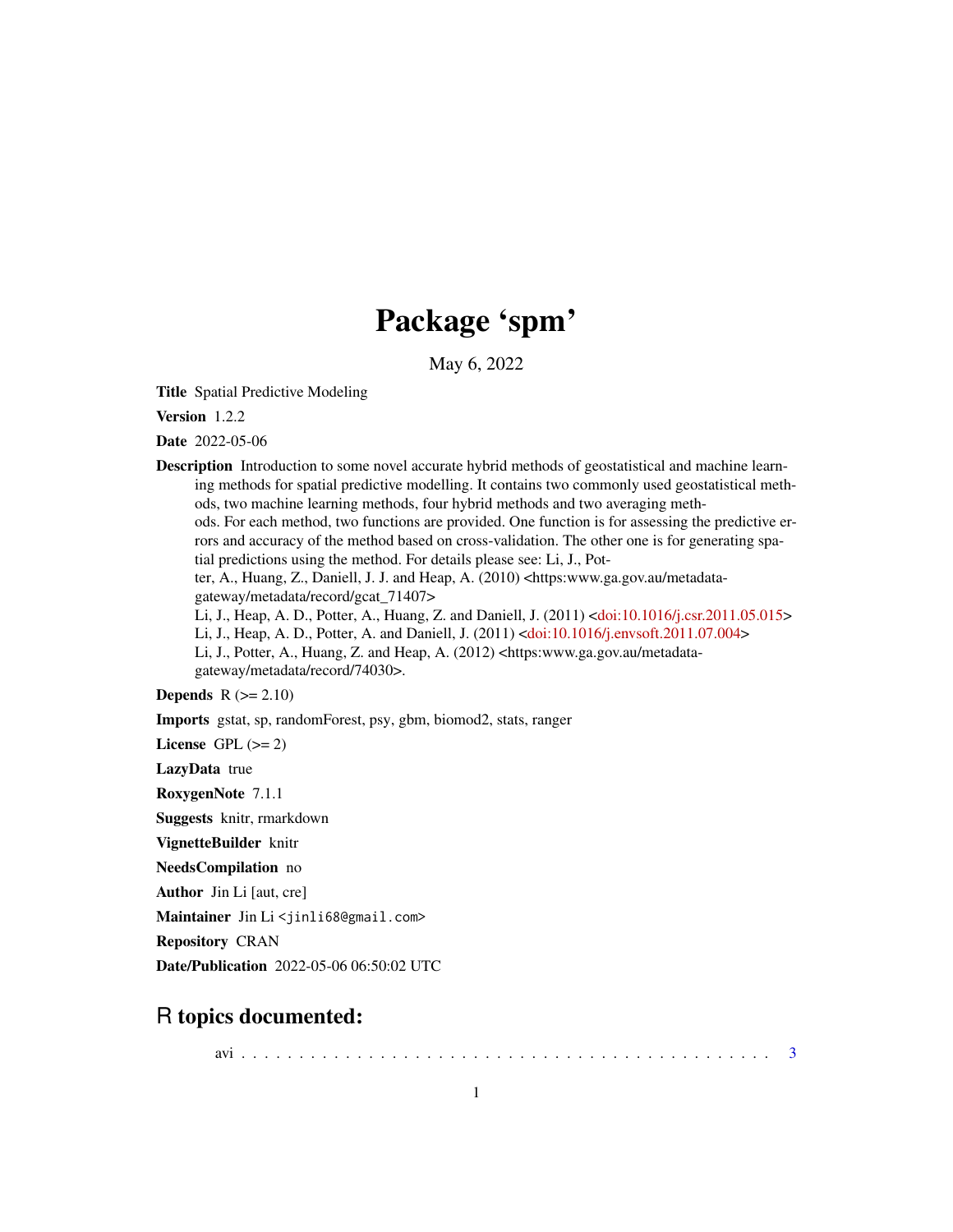| $\overline{4}$ |
|----------------|
| $\overline{4}$ |
| $\overline{7}$ |
| <b>10</b>      |
|                |
|                |
| 19             |
|                |
|                |
| 27             |
| 28             |
|                |
|                |
|                |
|                |
|                |
|                |
|                |
| 39             |
| 41             |
| 42             |
| 44             |
| 46             |
| 48             |
|                |
|                |
| 54             |
|                |
| 58             |
| 60             |
| 62             |
| 64             |
| 66             |
| 68             |
| 70             |
| 71             |
| 72             |
| 73             |
| 73             |
| 75             |
|                |

**Index**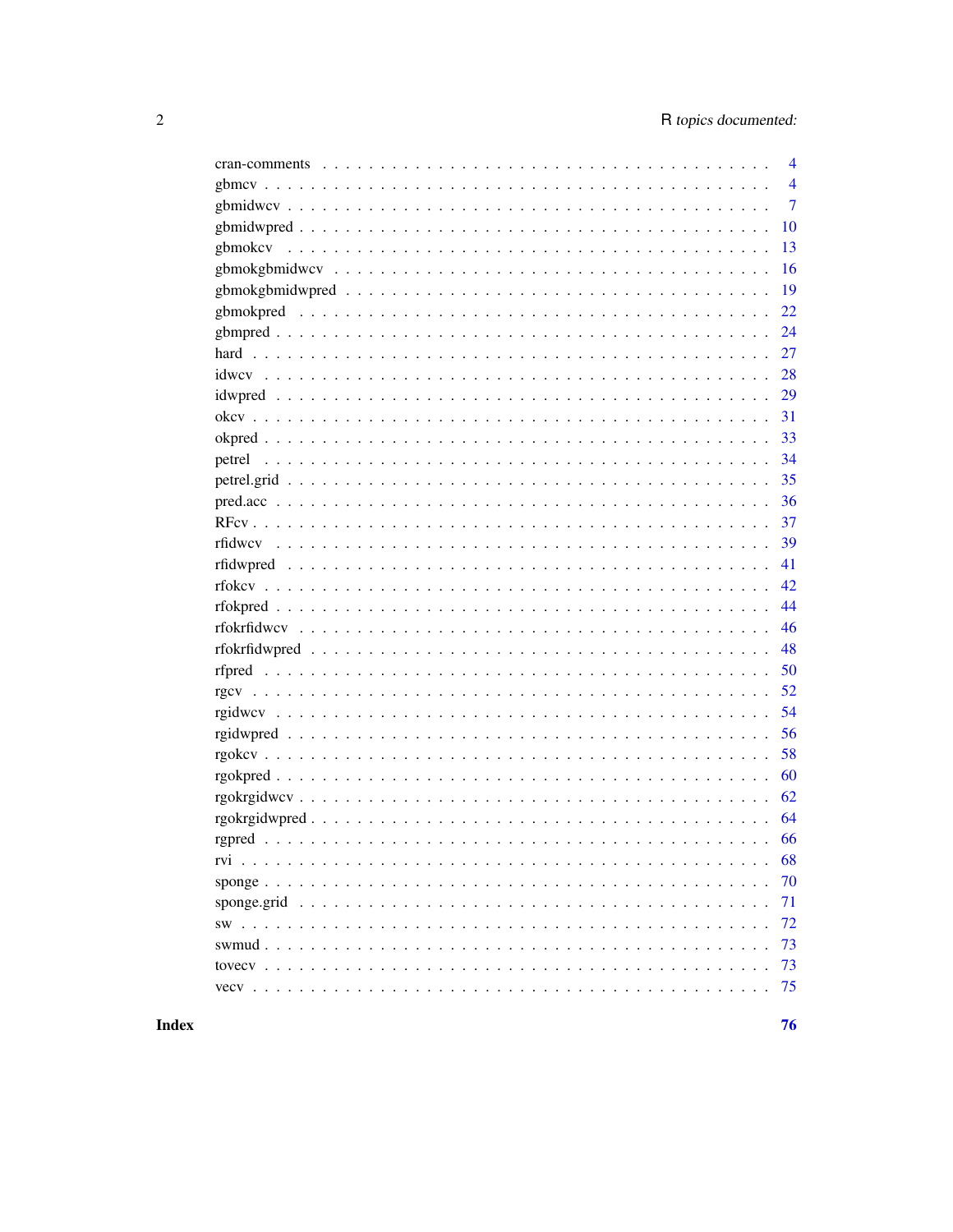<span id="page-2-0"></span>This function is to derive an averaged variable importance based on random forest

#### Usage

```
avi(
  trainx,
  trainy,
 mtry = if (!is.null(trainy) && !is.factor(trainy)) max(floor(ncol(trainx)/3), 1) else
    floor(sqrt(ncol(trainx))),
 ntree = 500,
  importance = TRUE,
 maxk = c(4),
 nsim = 100,
  corr.threshold = 0.5,
  ...
)
```
#### Arguments

| trainx     | a dataframe or matrix contains columns of predictor variables.                                                                                                         |
|------------|------------------------------------------------------------------------------------------------------------------------------------------------------------------------|
| trainy     | a vector of response, must have length equal to the number of rows in trainx.                                                                                          |
| mtry       | a function of number of remaining predictor variables to use as the mtry param-<br>eter in the random Forest call.                                                     |
| ntree      | number of trees to grow. This should not be set to too small a number, to ensure<br>that every input row gets predicted at least a few times. By default, 500 is used. |
| importance | imprtance of predictive variables.                                                                                                                                     |
| maxk       | maxk split value. By default, 4 is used.                                                                                                                               |
| nsim       | iteration number. By default, 100 is used.                                                                                                                             |
|            | corr. threshold correlation threshold and the defaults value is 0.5.                                                                                                   |
| $\ddots$ . | other arguments passed on to random Forest.                                                                                                                            |

#### Value

A list with the following components: averaged variable importance (avi), column number of importance variable in trainx arranged from the most important to the least important (impvar), names of importance variable arranged from the most important to the least important (impvar2)

#### Author(s)

Jin Li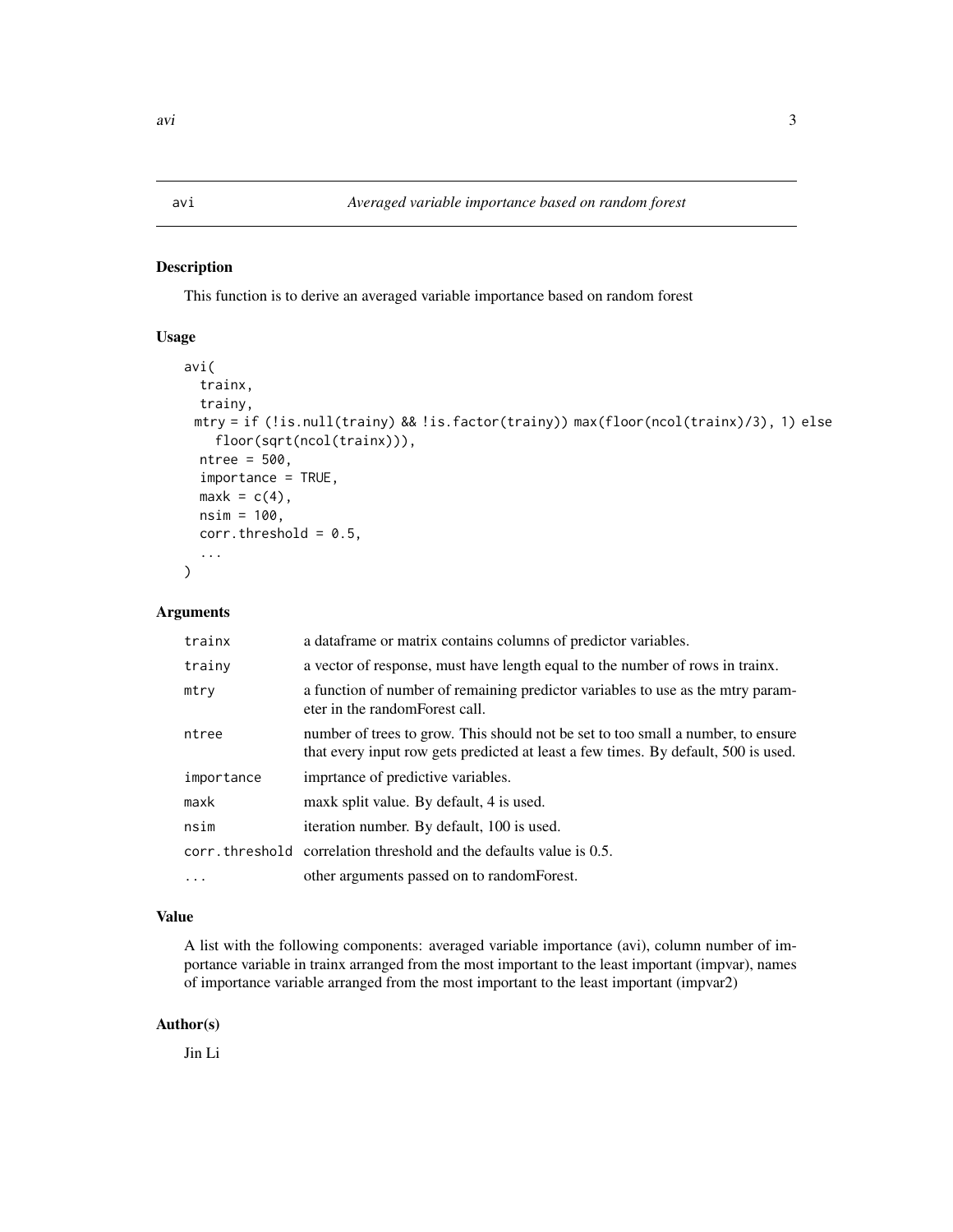#### <span id="page-3-0"></span>References

Smith, S.J., Ellis, N., Pitcher, C.R., 2011. Conditional variable importance in R package extended-Forest.

Li, J. 2013. Predicting the spatial distribution of seabed gravel content using random forest, spatial interpolation methods and their hybrid methods. Pages 394-400 The International Congress on Modelling and Simulation (MODSIM) 2013, Adelaide.

Liaw, A. and M. Wiener (2002). Classification and Regression by randomForest. R News 2(3), 18-22.

#### Examples

```
## Not run:
data(petrel)
set.seed(1234)
avi1 <- avi(petrel[, c(1,2, 6:9)], petrel[, 5], nsim = 10)
avi1
avi1 <- avi(petrel[, c(1), drop = FALSE], petrel[, 5], nsim = 10)
avi1
## End(Not run)
```
cran-comments *Note on notes*

#### Description

This is my first submission.

## R CMD check results 0 errors | 0 warnings | 0 notes

#### Author(s)

Jin Li

| gbmcv | Cross validation, n-fold for generalized boosted regression modeling |
|-------|----------------------------------------------------------------------|
|       | (gbm)                                                                |

#### Description

This function is a cross validation function for generalized boosted regression modeling.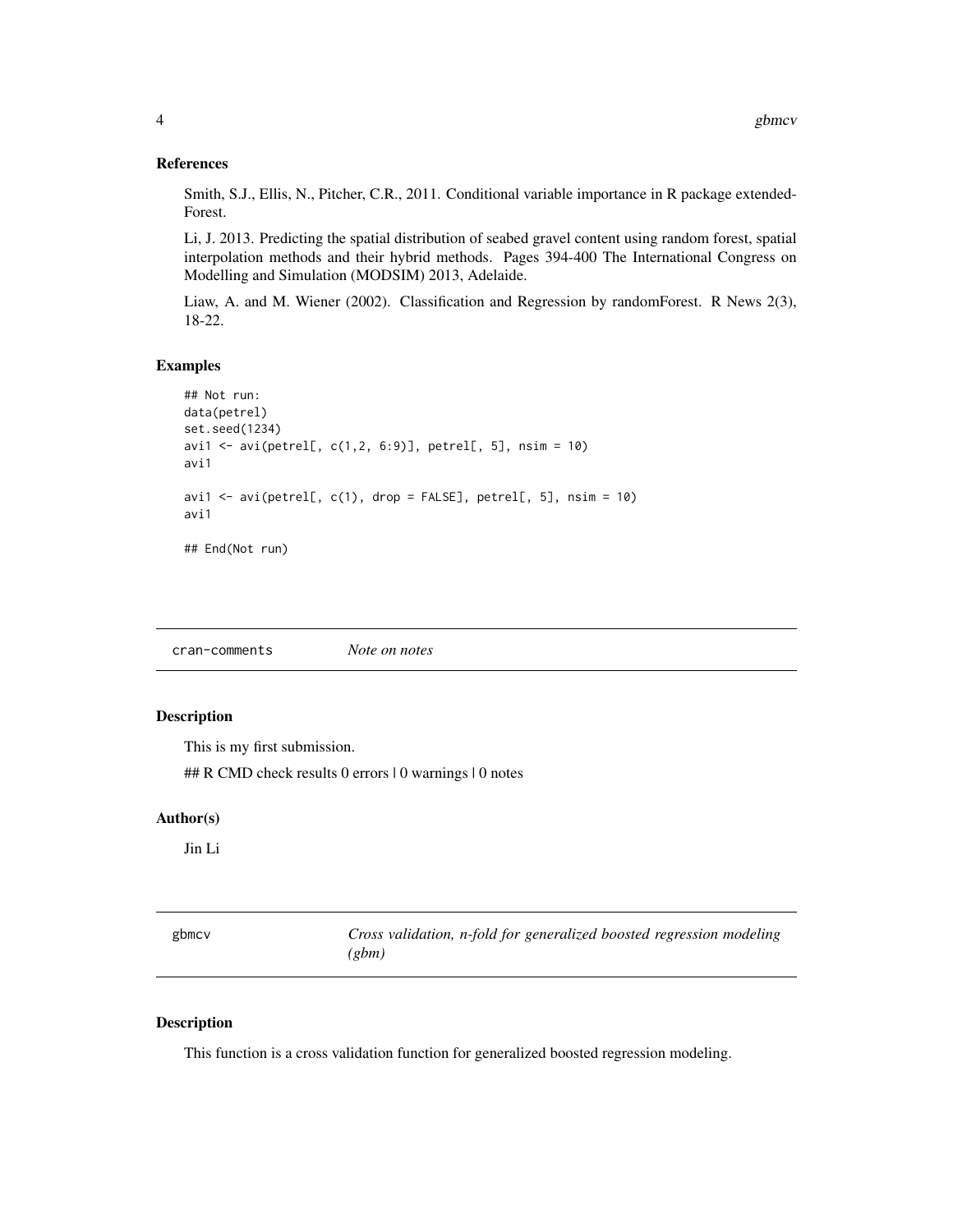#### gbmcv 5

## Usage

```
gbmcv(
  trainx,
  trainy,
  var.monotone = rep(0, ncol(trainx)),family = "gaussian",
  n.trees = 3000,
  learning.rate = 0.001,
  interaction.depth = 2,
  bag.fraction = 0.5,
  train.fraction = 1,
  n.minobsinnode = 10,
  cv.fold = 10,
  weights = rep(1, nrow(trainx)),
  keep.data = FALSE,
  verbose = TRUE,
  n.core<sub>s</sub> = 6,
 predacc = "VEcv",
  ...
\mathcal{L}
```

| trainx            | a dataframe or matrix contains columns of predictive variables.                                                                                                                                                                                  |  |
|-------------------|--------------------------------------------------------------------------------------------------------------------------------------------------------------------------------------------------------------------------------------------------|--|
| trainy            | a vector of response, must have length equal to the number of rows in trainx.                                                                                                                                                                    |  |
| var.monotone      | an optional vector, the same length as the number of predictors, indicating which<br>variables have a monotone increasing $(+1)$ , decreasing $(-1)$ , or arbitrary $(0)$ re-<br>lationship with the outcome. By default, a vector of 0 is used. |  |
| family            | either a character string specifying the name of the distribution to use or a list<br>with a component name specifying the distribution and any additional parame-<br>ters needed. See gbm for details. By default, "gaussian" is used.          |  |
| n.trees           | the total number of trees to fit. This is equivalent to the number of iterations<br>and the number of basis functions in the additive expansion. By default, 3000 is<br>used.                                                                    |  |
| learning.rate     | a shrinkage parameter applied to each tree in the expansion. Also known as<br>step-size reduction.                                                                                                                                               |  |
| interaction.depth |                                                                                                                                                                                                                                                  |  |
|                   | the maximum depth of variable interactions. 1 implies an additive model, 2<br>implies a model with up to 2-way interactions, etc. By default, 2 is used.                                                                                         |  |
| bag.fraction      | the fraction of the training set observations randomly selected to propose the<br>next tree in the expansion. By default, 0.5 is used.                                                                                                           |  |
|                   | train. fraction The first train. fraction * nrows (data) observations are used to fit the gbm and the<br>remainder are used for computing out-of-sample estimates of the loss function.                                                          |  |
|                   | n.minobsinnode minimum number of observations in the trees terminal nodes. Note that this is<br>the actual number of observations not the total weight. By default, 10 is used.                                                                  |  |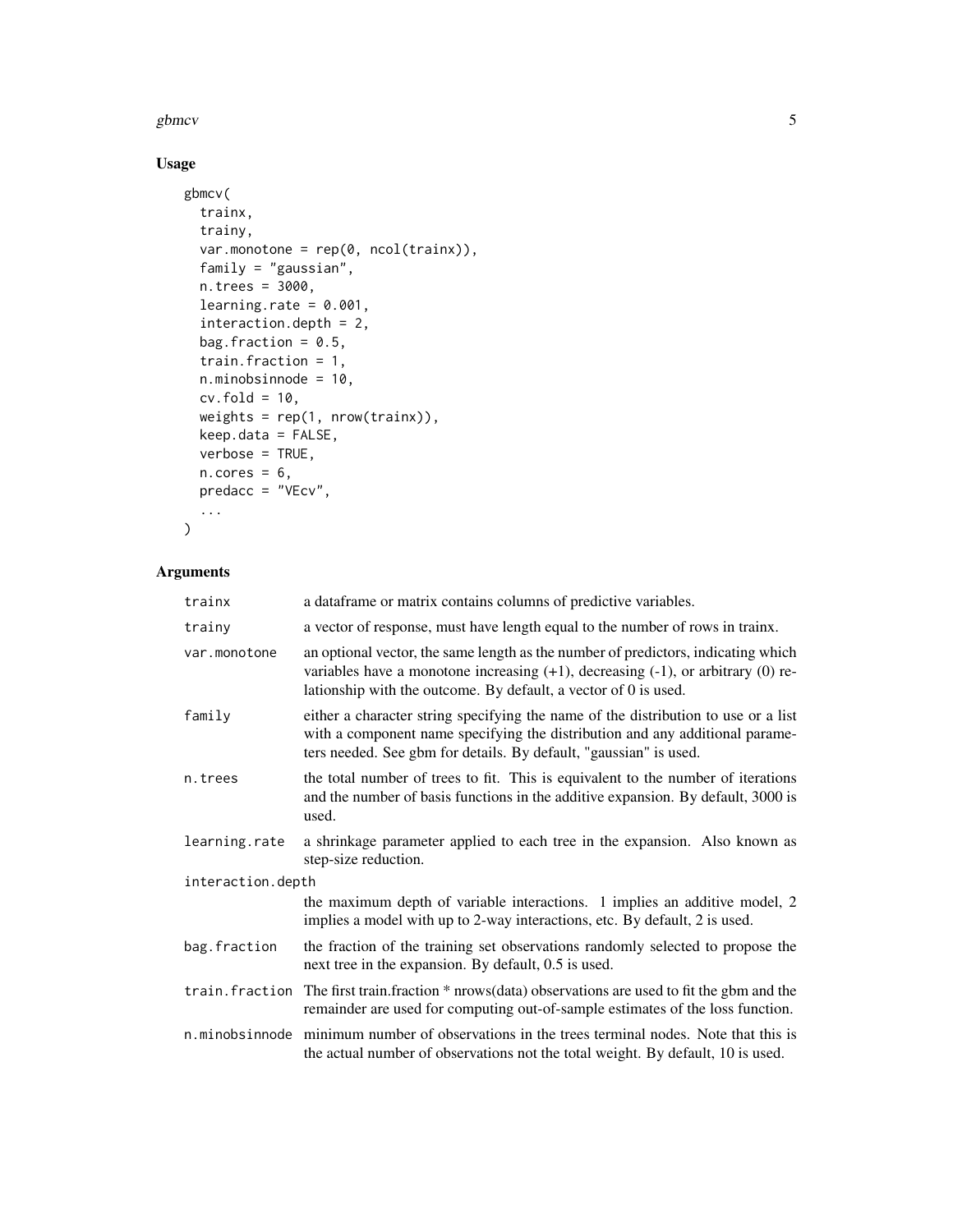| cv.fold   | integer; number of folds in the cross-validation. it is also the number of cross-<br>validation folds to perform within gbm. if $> 1$ , then apply n-fold cross validation;<br>the default is 10, i.e., 10-fold cross validation that is recommended.                                     |
|-----------|-------------------------------------------------------------------------------------------------------------------------------------------------------------------------------------------------------------------------------------------------------------------------------------------|
| weights   | an optional vector of weights to be used in the fitting process. Must be positive<br>but do not need to be normalized. If keep.data = FALSE in the initial call to<br>gbm then it is the user's responsibility to resupply the weights to gbm.more. By<br>default, a vector of 1 is used. |
| keep.data | a logical variable indicating whether to keep the data and an index of the data<br>stored with the object. Keeping the data and index makes subsequent calls to<br>gbm.more faster at the cost of storing an extra copy of the dataset. By default,<br>'FALSE' is used.                   |
| verbose   | If TRUE, gbm will print out progress and performance indicators. By default,<br>'TRUE' is used.                                                                                                                                                                                           |
| n.cores   | The number of CPU cores to use. See gbm for details. By default, 6 is used.                                                                                                                                                                                                               |
| predacc   | can be either "VEcv" for vecv or "ALL" for all measures in function pred.acc.                                                                                                                                                                                                             |
| $\cdots$  | other arguments passed on to gbm.                                                                                                                                                                                                                                                         |

A list with the following components: for numerical data: me, rme, mae, rmae, mse, rmse, rrmse, vecv and e1; or vecv for categorical data: correct classification rate (ccr.cv) and kappa (kappa.cv)

#### Note

This function is largely based on rf.cv (see Li et al. 2013), rfcv in randomForest and gbm.

#### Author(s)

Jin Li

#### References

Li, J., J. Siwabessy, M. Tran, Z. Huang, and A. Heap. 2013. Predicting Seabed Hardness Using Random Forest in R. Pages 299-329 in Y. Zhao and Y. Cen, editors. Data Mining Applications with R. Elsevier.

Li, J. 2013. Predicting the spatial distribution of seabed gravel content using random forest, spatial interpolation methods and their hybrid methods. Pages 394-400 The International Congress on Modelling and Simulation (MODSIM) 2013, Adelaide.

Liaw, A. and M. Wiener (2002). Classification and Regression by randomForest. R News 2(3), 18-22.

Greg Ridgeway with contributions from others (2015). gbm: Generalized Boosted Regression Models. R package version 2.1.1. https://CRAN.R-project.org/package=gbm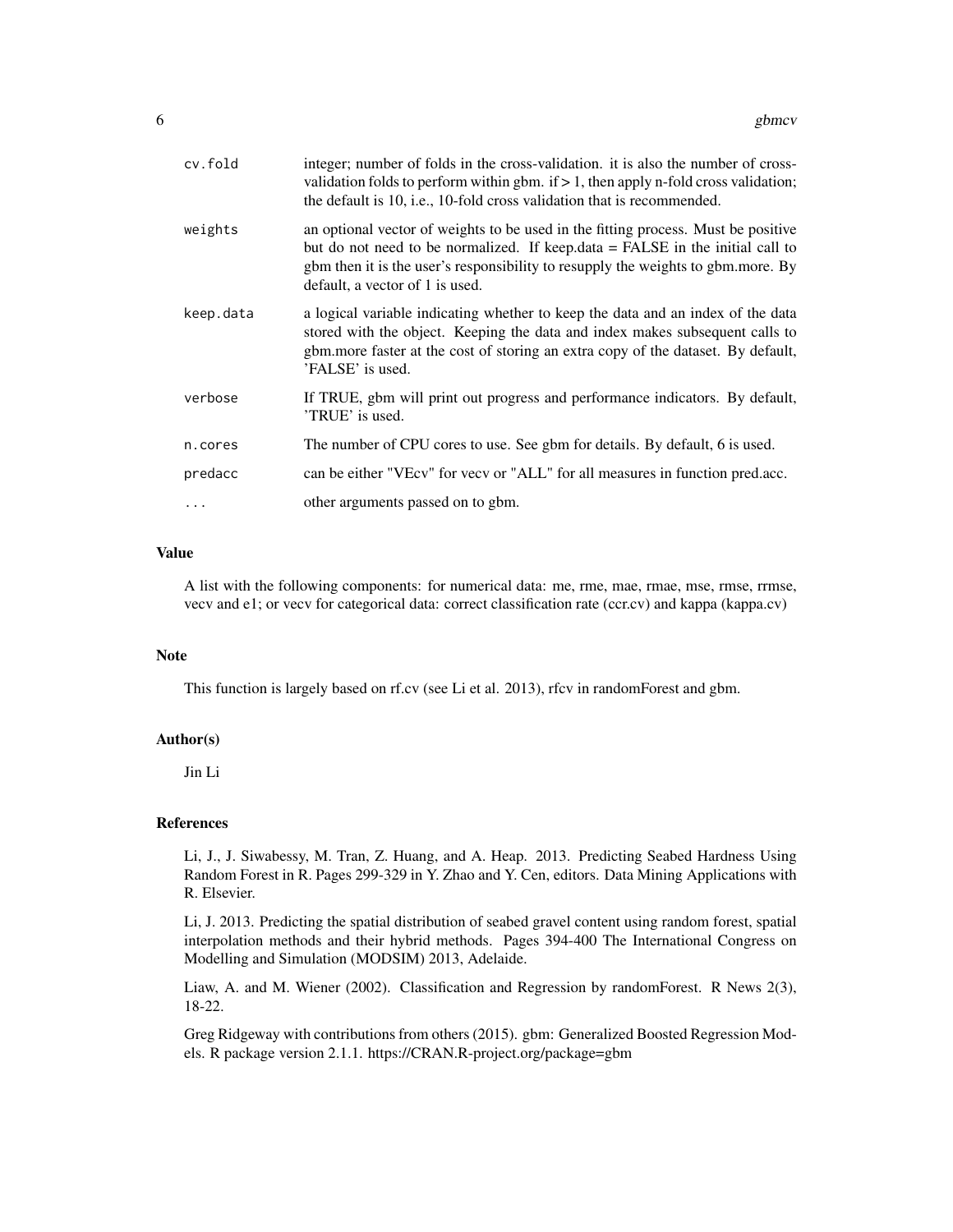#### <span id="page-6-0"></span>gbmidwcv 7 and 2008 and 2008 and 2008 and 2008 and 2008 and 2008 and 2008 and 2008 and 2008 and 2008 and 2008 and 2008 and 2008 and 2008 and 2008 and 2008 and 2008 and 2008 and 2008 and 2008 and 2008 and 2008 and 2008 and

#### Examples

```
## Not run:
data(sponge)
gbmcv1 <- gbmcv(sponge[, -c(3)], sponge[, 3], cv.fold = 10,
family = "poisson", n.cores=2, predacc = "ALL")
gbmcv1
n <- 20 # number of iterations, 60 to 100 is recommended.
VEcv <- NULL
for (i in 1:n) {
gbmcv1 <- gbmcv(sponge[, -c(3)], sponge[, 3], cv.fold = 10,
family = "poisson", n.cores=2, predacc = "VEcv")
VEcv [i] <- gbmcv1
}
plot(VEcv \sim c(1:n), xlab = "Iteration for gbm", ylab = "VEcv (%)")
points(cumsum(VEcv) / c(1:n) \sim c(1:n), col = 2)
abline(h = mean(VEcv), col = 'blue', lwd = 2)
```
## End(Not run)

gbmidwcv *Cross validation, n-fold for the hybrid method of generalized boosted regression modeling and inverse distance weighting (gbmidw)*

#### Description

This function is a cross validation function for the hybrid method of generalized boosted regression modeling and inverse distance weighting.

#### Usage

```
gbmidwcv(
  longlat,
  trainx,
  trainy,
  var.monotone = rep(0, ncol(trainx)),family = "gaussian",
  n.trees = 3000,
  learning.rate = 0.001,
  interaction.depth = 2,
  bag.fraction = 0.5,
  train.fraction = 1,
  n.minobsinnode = 10,
  cv.fold = 10,
  weights = rep(1, nrow(trainx)),
  keep.data = FALSE,
```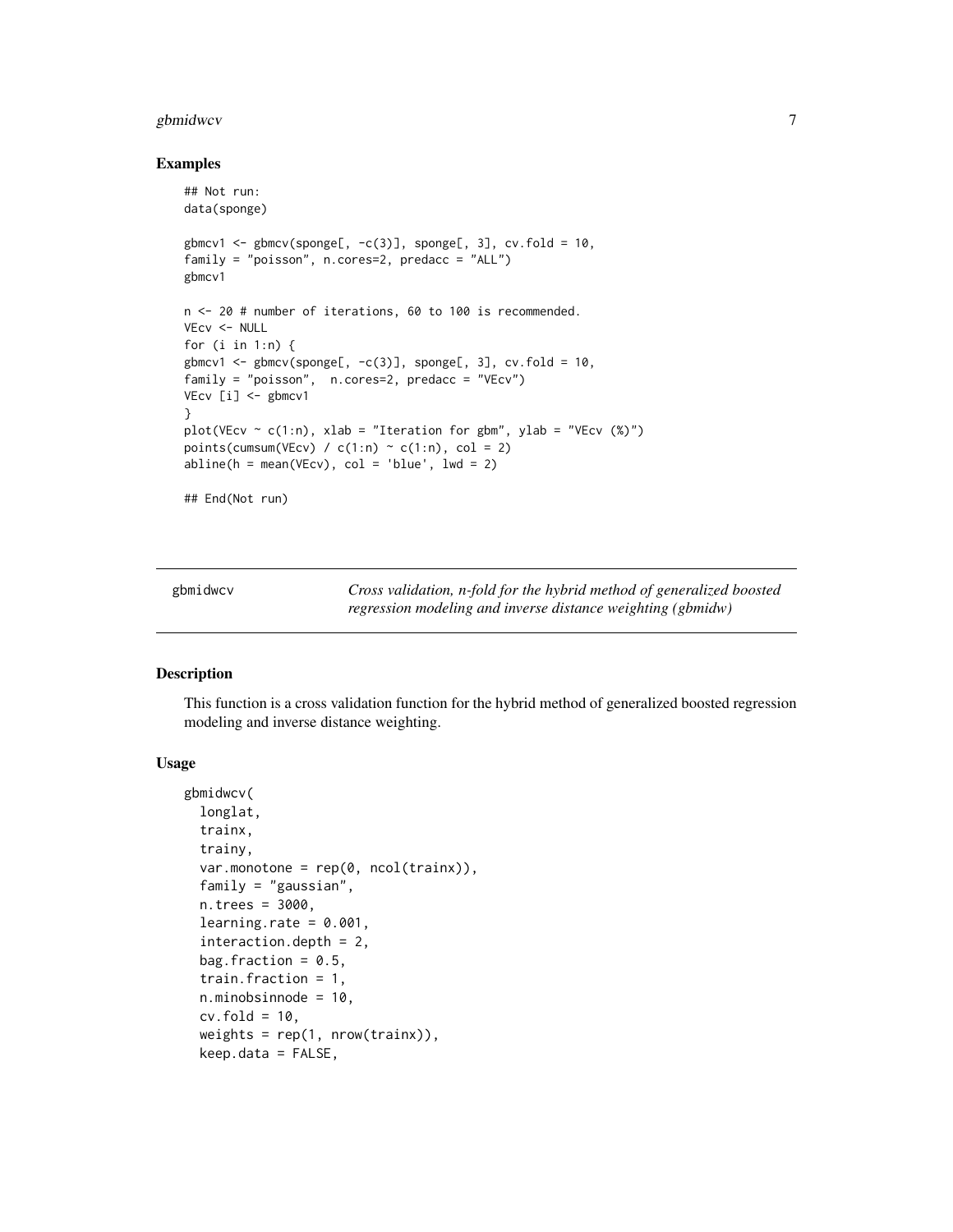```
verbose = TRUE,
 idp = 2,nmax = 12,
  predacc = "VEcv",
 n.cores = 6,...
)
```

| longlat           | a dataframe contains longitude and latitude of point samples (i.e., trainx and<br>trainy).                                                                                                                                                                                              |
|-------------------|-----------------------------------------------------------------------------------------------------------------------------------------------------------------------------------------------------------------------------------------------------------------------------------------|
| trainx            | a dataframe or matrix contains columns of predictive variables.                                                                                                                                                                                                                         |
| trainy            | a vector of response, must have length equal to the number of rows in trainx.                                                                                                                                                                                                           |
| var.monotone      | an optional vector, the same length as the number of predictors, indicating which<br>variables have a monotone increasing $(+1)$ , decreasing $(-1)$ , or arbitrary $(0)$ re-<br>lationship with the outcome. By default, a vector of 0 is used.                                        |
| family            | either a character string specifying the name of the distribution to use or a list<br>with a component name specifying the distribution and any additional parame-<br>ters needed. See gbm for details. By default, "gaussian" is used.                                                 |
| n.trees           | the total number of trees to fit. This is equivalent to the number of iterations<br>and the number of basis functions in the additive expansion. By default, 3000 is<br>used.                                                                                                           |
| learning.rate     | a shrinkage parameter applied to each tree in the expansion. Also known as<br>step-size reduction.                                                                                                                                                                                      |
| interaction.depth |                                                                                                                                                                                                                                                                                         |
|                   | the maximum depth of variable interactions. 1 implies an additive model, 2<br>implies a model with up to 2-way interactions, etc. By default, 2 is used.                                                                                                                                |
| bag.fraction      | the fraction of the training set observations randomly selected to propose the<br>next tree in the expansion. By default, 0.5 is used.                                                                                                                                                  |
| train.fraction    | The first train.fraction * nrows(data) observations are used to fit the gbm and the<br>remainder are used for computing out-of-sample estimates of the loss function.                                                                                                                   |
| n.minobsinnode    | minimum number of observations in the trees terminal nodes. Note that this is<br>the actual number of observations not the total weight. By default, 10 is used.                                                                                                                        |
| cv.fold           | integer; number of folds in the cross-validation. it is also the number of cross-<br>validation folds to perform within gbm. if $> 1$ , then apply n-fold cross validation;<br>the default is 10, i.e., 10-fold cross validation that is recommended.                                   |
| weights           | an optional vector of weights to be used in the fitting process. Must be positive<br>but do not need to be normalized. If keep.data=FALSE in the initial call to<br>gbm then it is the user's responsibility to resupply the weights to gbm.more. By<br>default, a vector of 1 is used. |
| keep.data         | a logical variable indicating whether to keep the data and an index of the data<br>stored with the object. Keeping the data and index makes subsequent calls to<br>gbm.more faster at the cost of storing an extra copy of the dataset. By default,<br>'FALSE' is used.                 |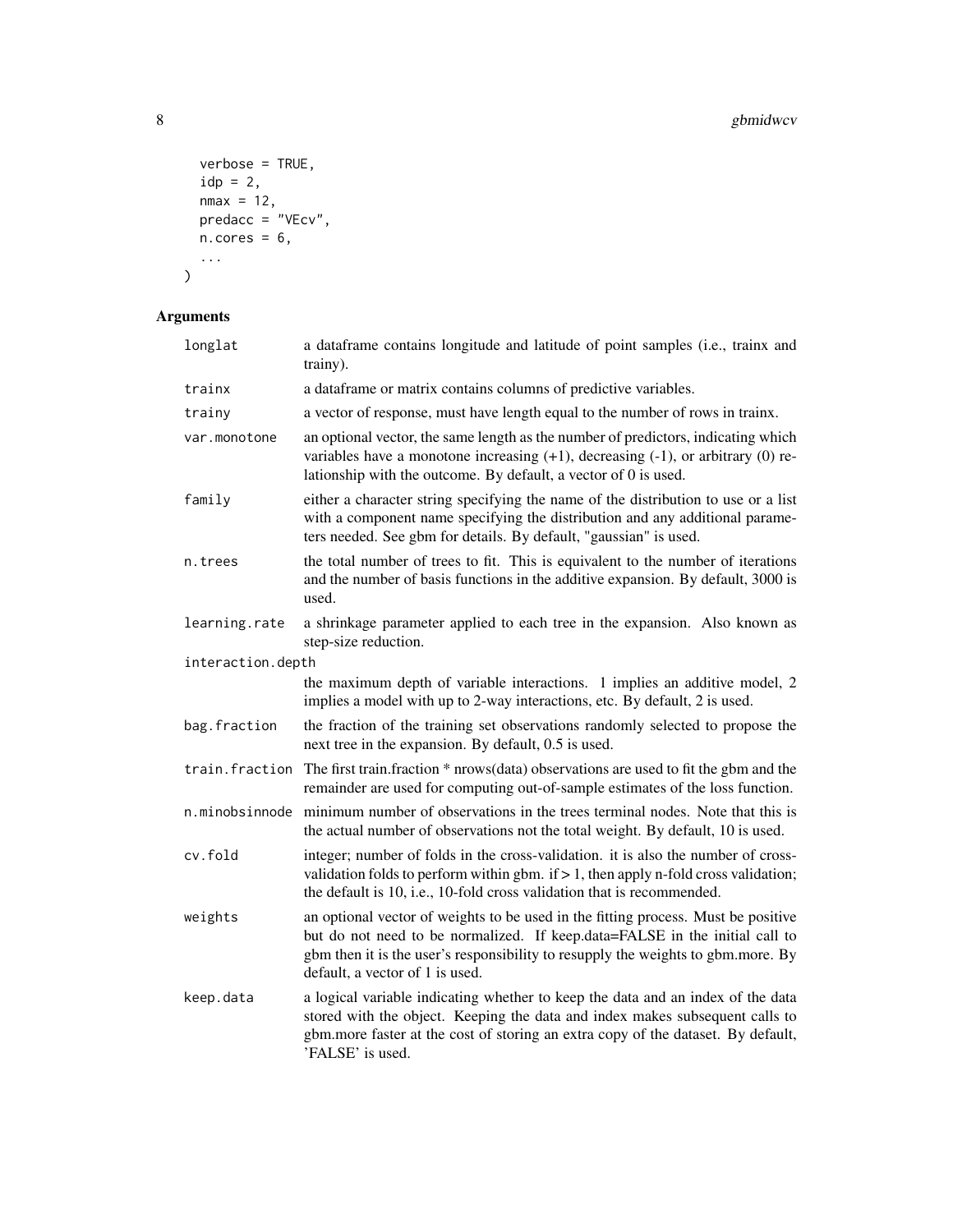#### gbmidwcv 500 gbmidwcv 500 gbmidwcv 500 gbmidwcv 500 gbmidwcv 500 gbmidwcv 500 gbmidwcv 500 gbmidwcv 500 gbmidwc

| verbose   | If TRUE, gbm will print out progress and performance indicators. By default,<br>'TRUE' is used.                                                                                                                                   |
|-----------|-----------------------------------------------------------------------------------------------------------------------------------------------------------------------------------------------------------------------------------|
| idp       | numeric; specify the inverse distance weighting power.                                                                                                                                                                            |
| nmax      | for local predicting: the number of nearest observations that should be used for<br>a prediction or simulation, where nearest is defined in terms of the space of the<br>spatial locations. By default, 12 observations are used. |
| predacc   | can be either "VEcv" for vecv or "ALL" for all measures in function pred.acc.                                                                                                                                                     |
| n.cores   | The number of CPU cores to use. See gbm for details. By default, 6 is used.                                                                                                                                                       |
| $\ddotsc$ | other arguments passed on to gbm.                                                                                                                                                                                                 |

#### Value

A list with the following components: for numerical data: me, rme, mae, rmae, mse, rmse, rrmse, vecv and e1; or vecv for categorical data: correct classification rate (ccr.cv) and kappa (kappa.cv)

#### Note

this function is largely based on rf.cv (see Li et al. 2013), rfcvrandomForest and gbm

#### Author(s)

Jin Li

#### References

Li, J., J. Siwabessy, M. Tran, Z. Huang, and A. Heap. 2013. Predicting Seabed Hardness Using Random Forest in R. Pages 299-329 in Y. Zhao and Y. Cen, editors. Data Mining Applications with R. Elsevier.

Li, J. 2013. Predicting the spatial distribution of seabed gravel content using random forest, spatial interpolation methods and their hybrid methods. Pages 394-400 The International Congress on Modelling and Simulation (MODSIM) 2013, Adelaide.

Liaw, A. and M. Wiener (2002). Classification and Regression by randomForest. R News 2(3), 18-22.

Greg Ridgeway with contributions from others (2015). gbm: Generalized Boosted Regression Models. R package version 2.1.1. https://CRAN.R-project.org/package=gbm

## Examples

```
## Not run:
data(sponge)
gbmidwcv1 <- gbmidwcv(sponge[, c(1,2)], sponge[, -c(3)], sponge[, 3],
cv.fold = 10, family = "poisson", n.cores=2, predacc = "ALL")
gbmidwcv1
n <- 20 # number of iterations, 60 to 100 is recommended.
VEcv <- NULL
for (i in 1:n) {
```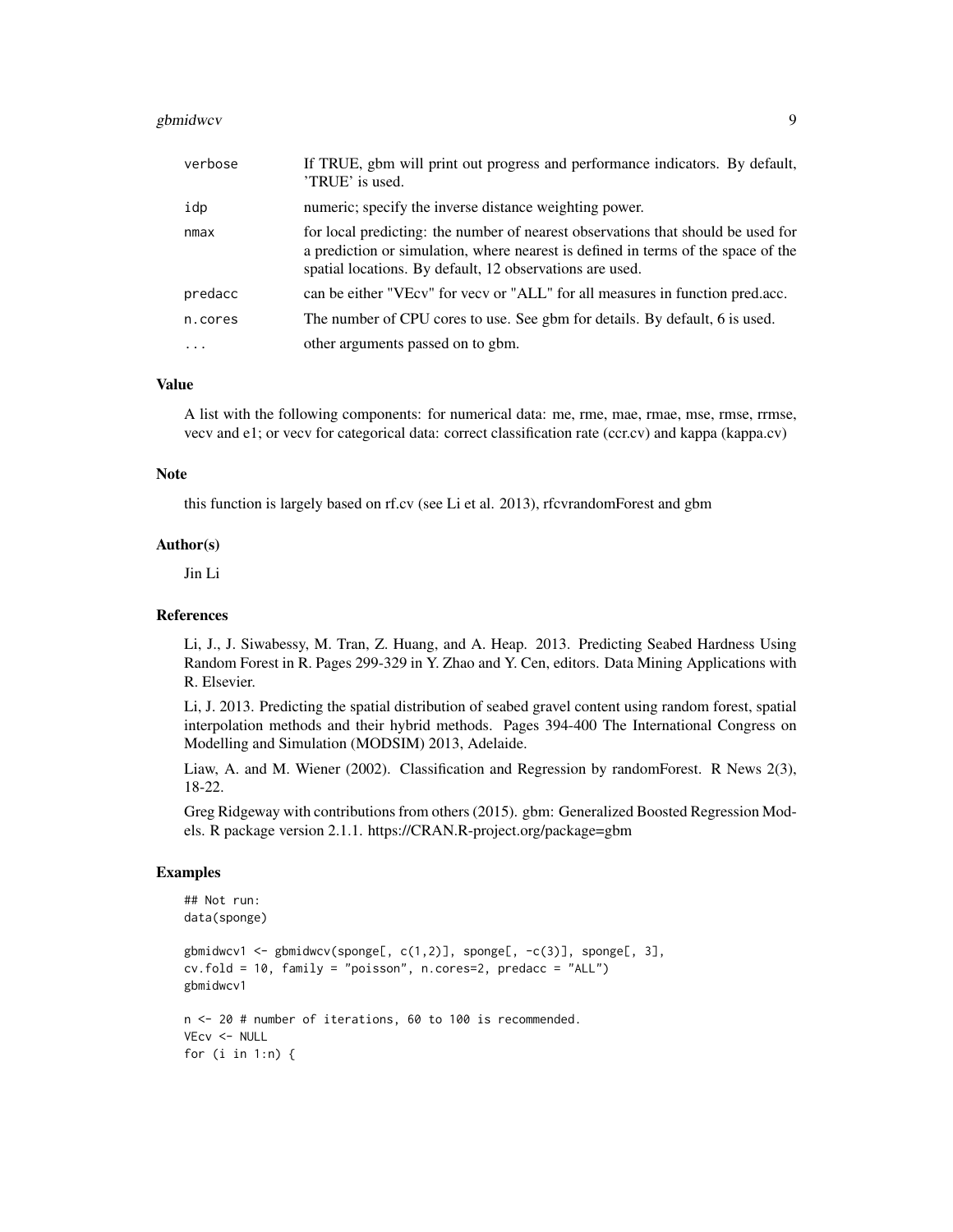```
gbmidwcv1 <- gbmidwcv(sponge[, c(1,2)], sponge[, -c(3)], sponge[, 3],
cv.fold = 10, family = "poisson", n.cores=2, predacc = "VEcv")
VEcv [i] <- gbmidwcv1
}
plot(VEcv \sim c(1:n), xlab = "Iteration for gbmidw", ylab = "VEcv (%)")
points(cumsum(VEcv) / c(1:n) \sim c(1:n), col = 2)
abline(h = mean(VEcv), col = 'blue', lwd = 2)## End(Not run)
```

| gbmidwpred | Generate spatial predictions using the hybrid method of generalized |
|------------|---------------------------------------------------------------------|
|            | boosted regression modeling and inverse distance weighting (gbmidw) |

This function is to make spatial predictions using the hybrid method of generalized boosted regression modeling and inverse distance weighting.

#### Usage

```
gbmidwpred(
  longlat,
  trainx,
  trainy,
  longlatpredx,
  predx,
  var.monotone = rep(0, ncol(trainx)),family = "gaussian",
  n.trees = 3000,
  learning.rate = 0.001,
  interaction.depth = 2,
  bag.fraction = 0.5,
  train.fraction = 1,
  n.minobsinnode = 10,
  cv.fold = 10,
  weights = rep(1, nrow(trainx)),keep.data = FALSE,
  verbose = TRUE,
  idp = 2,
  nmax = 12,
 n.core<sub>s</sub> = 6,
  ...
)
```
<span id="page-9-0"></span>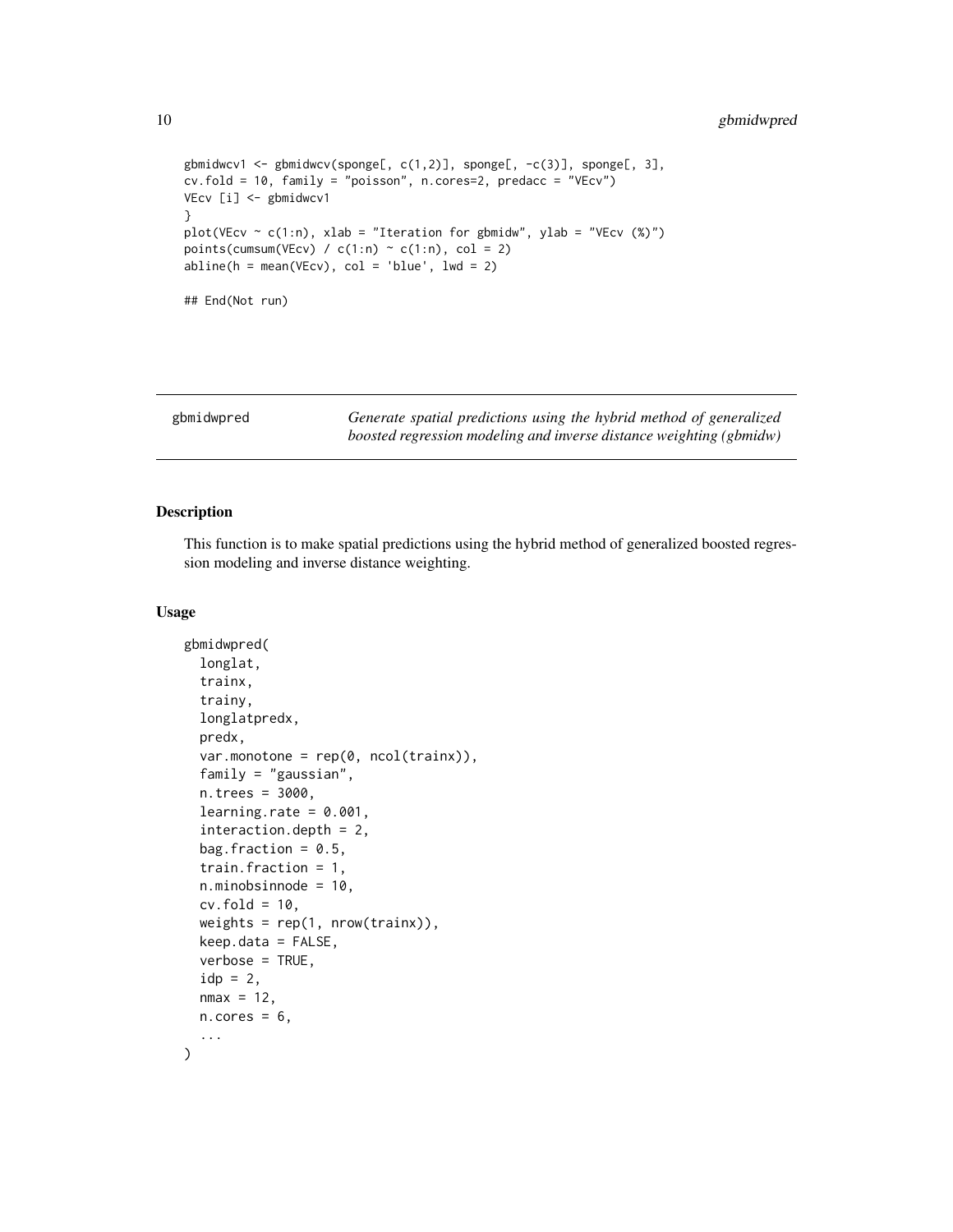## gbmidwpred 11

| longlat           | a dataframe contains longitude and latitude of point samples (i.e., trainx and<br>trainy).                                                                                                                                                                                                |
|-------------------|-------------------------------------------------------------------------------------------------------------------------------------------------------------------------------------------------------------------------------------------------------------------------------------------|
| trainx            | a dataframe or matrix contains columns of predictive variables.                                                                                                                                                                                                                           |
| trainy            | a vector of response, must have length equal to the number of rows in trainx.                                                                                                                                                                                                             |
| longlatpredx      | a dataframe contains longitude and latitude of point locations (i.e., the centres<br>of grids) to be predicted.                                                                                                                                                                           |
| predx             | a dataframe or matrix contains columns of predictive variables for the grids to<br>be predicted.                                                                                                                                                                                          |
| var.monotone      | an optional vector, the same length as the number of predictors, indicating which<br>variables have a monotone increasing $(+1)$ , decreasing $(-1)$ , or arbitrary $(0)$ re-<br>lationship with the outcome. By default, a vector of 0 is used.                                          |
| family            | either a character string specifying the name of the distribution to use or a list<br>with a component name specifying the distribution and any additional parame-<br>ters needed. See gbm for details. By default, "gaussian" is used.                                                   |
| n.trees           | the total number of trees to fit. This is equivalent to the number of iterations<br>and the number of basis functions in the additive expansion. By default, 3000 is<br>used.                                                                                                             |
| learning.rate     | a shrinkage parameter applied to each tree in the expansion. Also known as<br>step-size reduction.                                                                                                                                                                                        |
| interaction.depth |                                                                                                                                                                                                                                                                                           |
|                   | the maximum depth of variable interactions. 1 implies an additive model, 2<br>implies a model with up to 2-way interactions, etc. By default, 2 is used.                                                                                                                                  |
| bag.fraction      | the fraction of the training set observations randomly selected to propose the<br>next tree in the expansion. By default, 0.5 is used.                                                                                                                                                    |
|                   | train. fraction The first train. fraction * nrows (data) observations are used to fit the gbm and the<br>remainder are used for computing out-of-sample estimates of the loss function.                                                                                                   |
| n.minobsinnode    | minimum number of observations in the trees terminal nodes. Note that this is<br>the actual number of observations not the total weight. By default, 10 is used.                                                                                                                          |
| cv.fold           | integer; number of folds in the cross-validation. it is also the number of cross-<br>validation folds to perform within gbm. if $> 1$ , then apply n-fold cross validation;<br>the default is 10, i.e., 10-fold cross validation that is recommended.                                     |
| weights           | an optional vector of weights to be used in the fitting process. Must be positive<br>but do not need to be normalized. If keep.data = FALSE in the initial call to<br>gbm then it is the user's responsibility to resupply the weights to gbm.more. By<br>default, a vector of 1 is used. |
| keep.data         | a logical variable indicating whether to keep the data and an index of the data<br>stored with the object. Keeping the data and index makes subsequent calls to<br>gbm.more faster at the cost of storing an extra copy of the dataset. By default,<br>'FALSE' is used.                   |
| verbose           | If TRUE, gbm will print out progress and performance indicators. By default,<br>'TRUE' is used.                                                                                                                                                                                           |
| idp               | numeric; specify the inverse distance weighting power.                                                                                                                                                                                                                                    |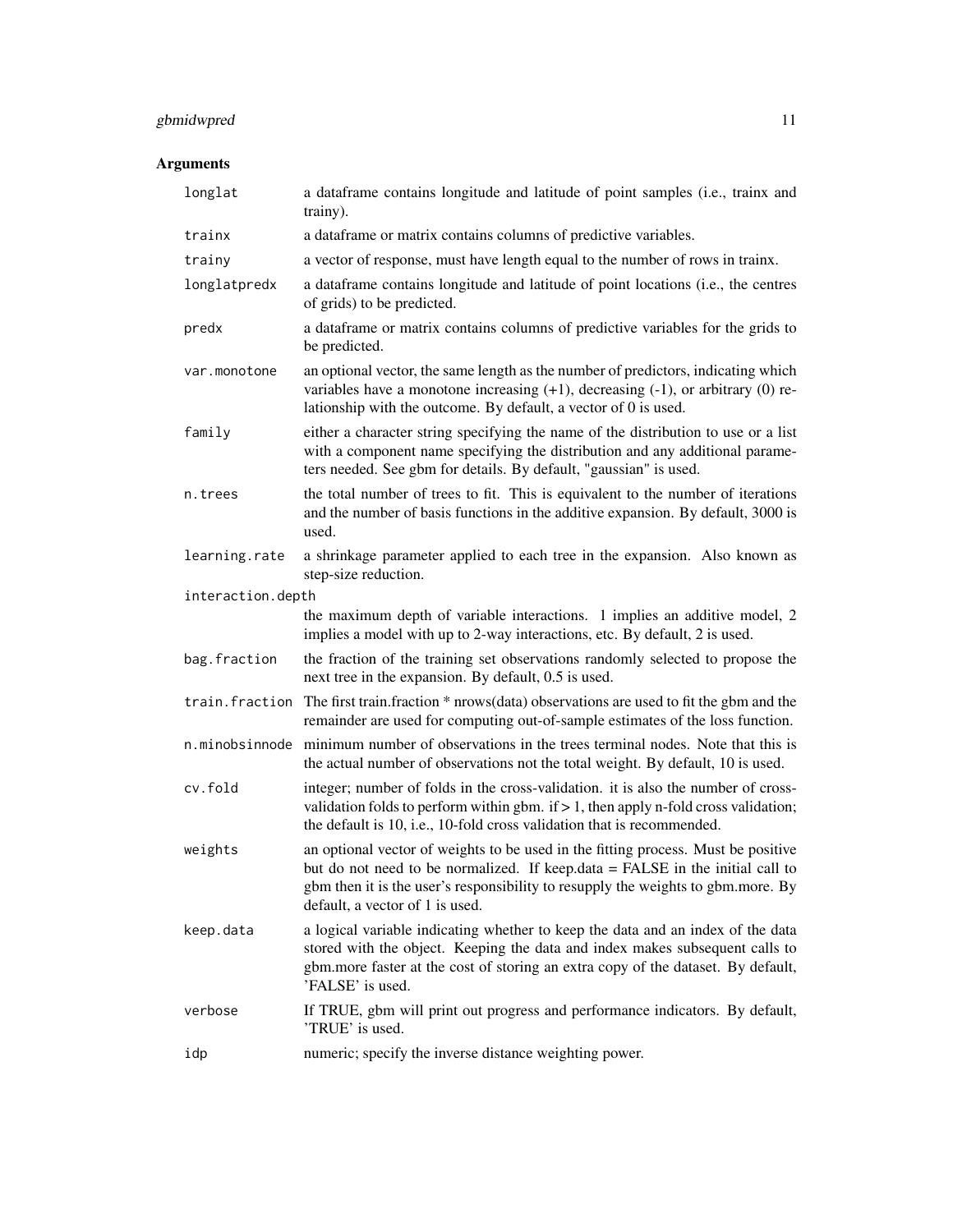| nmax    | for local predicting: the number of nearest observations that should be used for  |
|---------|-----------------------------------------------------------------------------------|
|         | a prediction or simulation, where nearest is defined in terms of the space of the |
|         | spatial locations. By default, 12 observations are used.                          |
| n.cores | The number of CPU cores to use. See gbm for details. By default, 6 is used.       |
| .       | other arguments passed on to gbm.                                                 |

A list with the following components: for numerical data: me, rme, mae, rmae, mse, rmse, rrmse and vecv; or vecv for categorical data: correct classification rate (ccr.cv) and kappa (kappa.cv)

#### Note

This function is largely based on gbm.

#### Author(s)

Jin Li

#### References

Li, J., J. Siwabessy, M. Tran, Z. Huang, and A. Heap. 2013. Predicting Seabed Hardness Using Random Forest in R. Pages 299-329 in Y. Zhao and Y. Cen, editors. Data Mining Applications with R. Elsevier.

Li, J. 2013. Predicting the spatial distribution of seabed gravel content using random forest, spatial interpolation methods and their hybrid methods. Pages 394-400 The International Congress on Modelling and Simulation (MODSIM) 2013, Adelaide.

Liaw, A. and M. Wiener (2002). Classification and Regression by randomForest. R News 2(3), 18-22.

Greg Ridgeway with contributions from others (2015). gbm: Generalized Boosted Regression Models. R package version 2.1.1. https://CRAN.R-project.org/package=gbm

#### Examples

```
## Not run:
data(petrel)
data(petrel.grid)
gbmidwpred1 <- gbmidwpred(petrel[, c(1,2)], petrel[, c(1,2, 6:9)], petrel[, 3],
 petrel.grid[, c(1,2)], petrel.grid, family = "gaussian", n.cores=6,
 nmax = 12names(gbmidwpred1)
```
## End(Not run)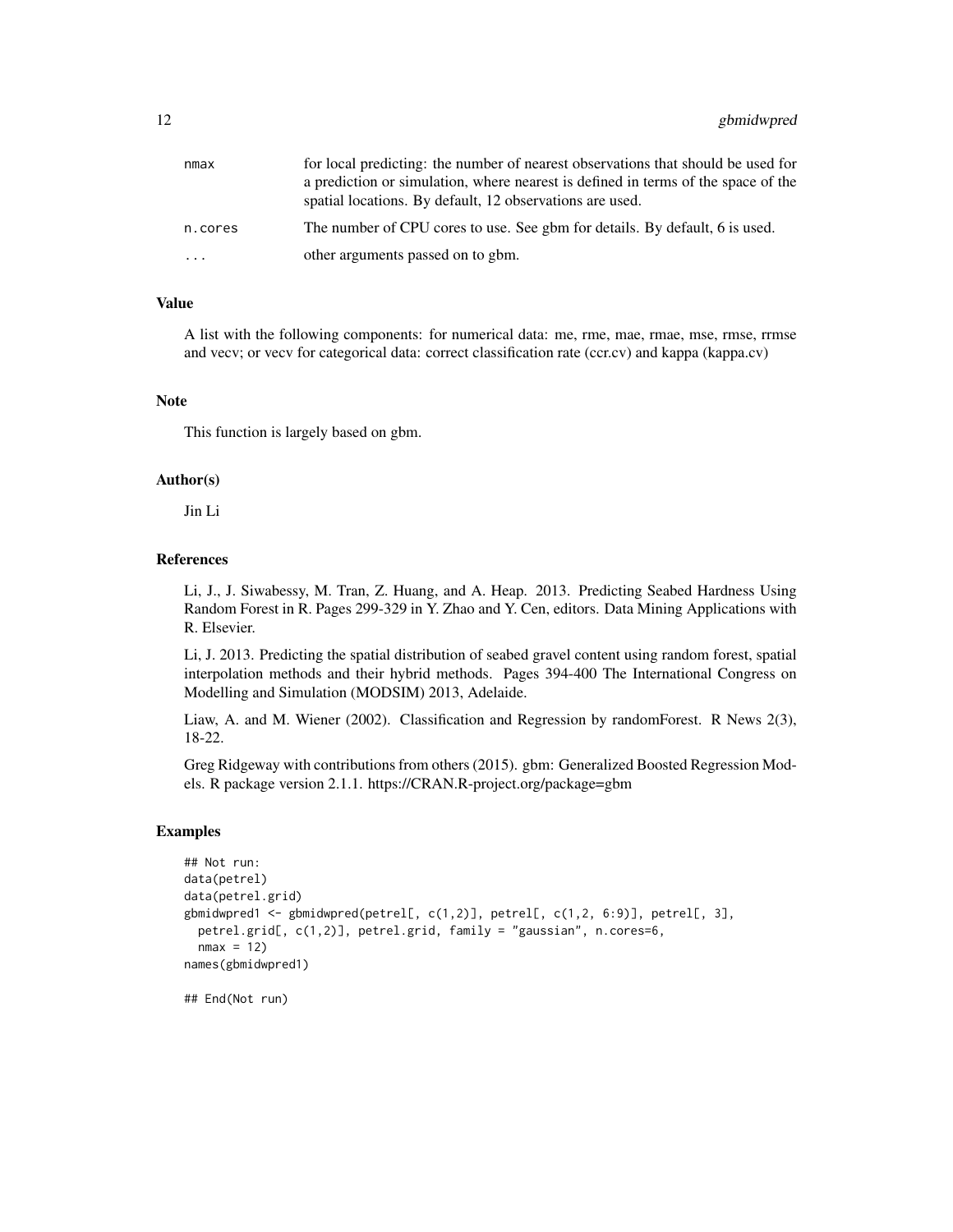<span id="page-12-0"></span>

This function is a cross validation function for the hybrid method of generalized boosted regression modeling and ordinary kriging.

#### Usage

```
gbmokcv(
  longlat,
  trainx,
  trainy,
  var.monotone = rep(0, ncol(trainx)),
  family = "gaussian",
  n.trees = 3000,
  learning.rate = 0.001,
  interaction.depth = 2,
  bag.fraction = 0.5,
  train.fraction = 1,
  n.minobsinnode = 10,
  cv.fold = 10,
  weights = rep(1, nrow(trainx)),
 keep.data = FALSE,
  verbose = TRUE,
 nmax = 12,
  vgm.args = ("Sph"),
 block = 0,
 predacc = "VEcv",
 n.core<sub>s</sub> = 6,
  ...
)
```

| longlat      | a dataframe contains longitude and latitude of point samples (i.e., trainx and<br>trainy).                                                                                                                                                       |
|--------------|--------------------------------------------------------------------------------------------------------------------------------------------------------------------------------------------------------------------------------------------------|
| trainx       | a dataframe or matrix contains columns of predictive variables.                                                                                                                                                                                  |
| trainy       | a vector of response, must have length equal to the number of rows in trainx.                                                                                                                                                                    |
| var.monotone | an optional vector, the same length as the number of predictors, indicating which<br>variables have a monotone increasing $(+1)$ , decreasing $(-1)$ , or arbitrary $(0)$ re-<br>lationship with the outcome. By default, a vector of 0 is used. |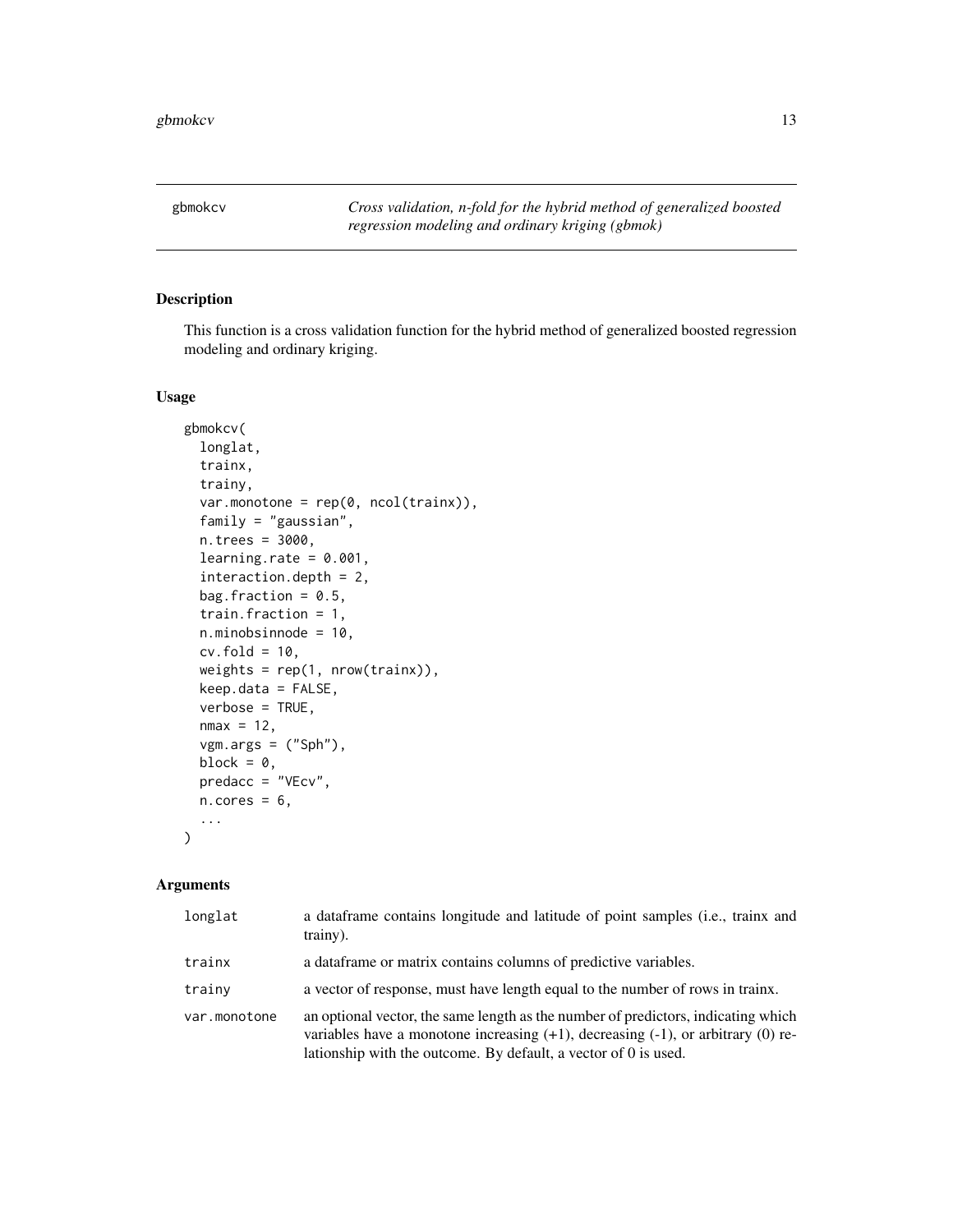| family            | either a character string specifying the name of the distribution to use or a list<br>with a component name specifying the distribution and any additional parame-<br>ters needed. See gbm for details. By default, "gaussian" is used.                                                   |
|-------------------|-------------------------------------------------------------------------------------------------------------------------------------------------------------------------------------------------------------------------------------------------------------------------------------------|
| n.trees           | the total number of trees to fit. This is equivalent to the number of iterations<br>and the number of basis functions in the additive expansion. By default, 3000 is<br>used.                                                                                                             |
| learning.rate     | a shrinkage parameter applied to each tree in the expansion. Also known as<br>step-size reduction.                                                                                                                                                                                        |
| interaction.depth |                                                                                                                                                                                                                                                                                           |
|                   | the maximum depth of variable interactions. 1 implies an additive model, 2<br>implies a model with up to 2-way interactions, etc. By default, 2 is used.                                                                                                                                  |
| bag.fraction      | the fraction of the training set observations randomly selected to propose the<br>next tree in the expansion. By default, 0.5 is used.                                                                                                                                                    |
| train.fraction    | The first train.fraction * nrows(data) observations are used to fit the gbm and the<br>remainder are used for computing out-of-sample estimates of the loss function.                                                                                                                     |
| n.minobsinnode    | minimum number of observations in the trees terminal nodes. Note that this is<br>the actual number of observations not the total weight. By default, 10 is used.                                                                                                                          |
| cv.fold           | integer; number of folds in the cross-validation. it is also the number of cross-<br>validation folds to perform within gbm. if $> 1$ , then apply n-fold cross validation;<br>the default is 10, i.e., 10-fold cross validation that is recommended.                                     |
| weights           | an optional vector of weights to be used in the fitting process. Must be positive<br>but do not need to be normalized. If keep.data = FALSE in the initial call to<br>gbm then it is the user's responsibility to resupply the weights to gbm.more. By<br>default, a vector of 1 is used. |
| keep.data         | a logical variable indicating whether to keep the data and an index of the data<br>stored with the object. Keeping the data and index makes subsequent calls to<br>gbm.more faster at the cost of storing an extra copy of the dataset. By default,<br>'FALSE' is used.                   |
| verbose           | If TRUE, gbm will print out progress and performance indicators. By default,<br>'TRUE' is used.                                                                                                                                                                                           |
| nmax              | for local predicting: the number of nearest observations that should be used for<br>a prediction or simulation, where nearest is defined in terms of the space of the<br>spatial locations. By default, 12 observations are used.                                                         |
| vgm.args          | arguments for vgm, e.g. variogram model of response variable and anisotropy<br>parameters. see notes vgm in gstat for details. By default, "Sph" is used.                                                                                                                                 |
| block             | block size. see krige in gstat for details.                                                                                                                                                                                                                                               |
| predacc           | can be either "VEcv" for vecv or "ALL" for all measures in function pred.acc.                                                                                                                                                                                                             |
| n.cores           | The number of CPU cores to use. See gbm for details. By default, 6 is used.                                                                                                                                                                                                               |
| $\cdots$          | other arguments passed on to gbm.                                                                                                                                                                                                                                                         |

A list with the following components: for numerical data: me, rme, mae, rmae, mse, rmse, rrmse, vecv and e1; or vecv for categorical data: correct classification rate (ccr.cv) and kappa (kappa.cv)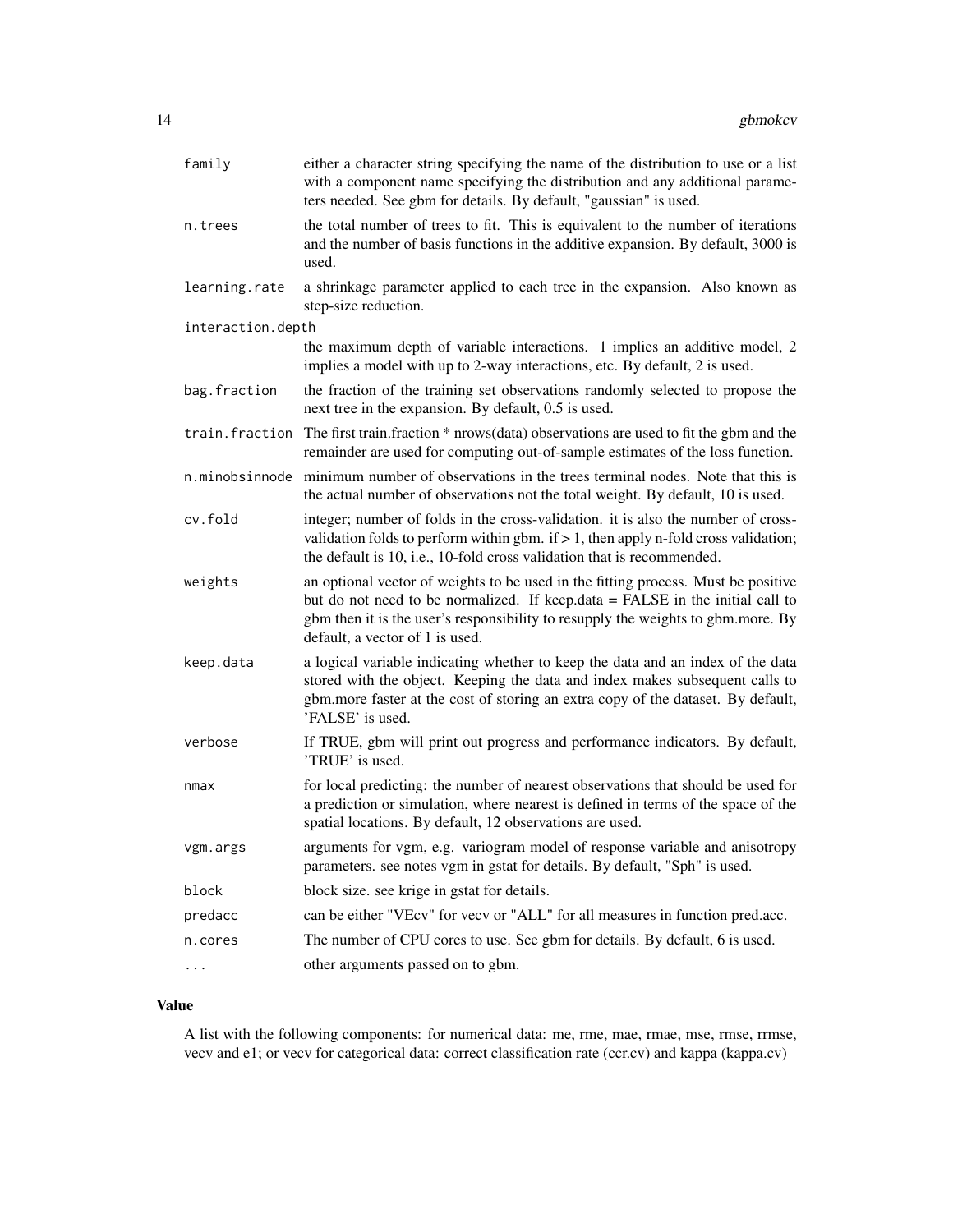#### gbmokcv and the state of the state of the state of the state of the state of the state of the state of the state of the state of the state of the state of the state of the state of the state of the state of the state of th

#### **Note**

This function is largely based on rf.cv (see Li et al. 2013), rfcv in randomForest and gbm. When 'A zero or negative range was fitted to variogram' occurs, to allow gstat running, the range was set to be positive by using min(vgm1\$dist). In this case, caution should be taken in applying this method, although sometimes it can still outperform IDW and OK.

#### Author(s)

Jin Li

#### References

Li, J., J. Siwabessy, M. Tran, Z. Huang, and A. Heap. 2013. Predicting Seabed Hardness Using Random Forest in R. Pages 299-329 in Y. Zhao and Y. Cen, editors. Data Mining Applications with R. Elsevier.

Li, J. 2013. Predicting the spatial distribution of seabed gravel content using random forest, spatial interpolation methods and their hybrid methods. Pages 394-400 The International Congress on Modelling and Simulation (MODSIM) 2013, Adelaide.

Liaw, A. and M. Wiener (2002). Classification and Regression by randomForest. R News 2(3), 18-22.

Greg Ridgeway with contributions from others (2015). gbm: Generalized Boosted Regression Models. R package version 2.1.1. https://CRAN.R-project.org/package=gbm

#### Examples

```
## Not run:
data(sponge)
gbmokcv1 <- gbmokcv(sponge[, c(1,2)], sponge[,-c(3)], sponge[, 3],
cv.fold = 10, family = "poisson", n.cores=2, predacc = "ALL")
gbmokcv1
n <- 20 # number of iterations, 60 to 100 is recommended.
VEcv <- NULL
for (i in 1:n) {
gbmokcv1 <- gbmokcv(sponge[, c(1,2)], sponge[, -c(3)], sponge[, 3],
cv.fold = 10, family = "poisson", n.cores=2, predacc = "VEcv")
VEcv [i] <- gbmokcv1
}
plot(VEcv \sim c(1:n), xlab = "Iteration for gbmok", ylab = "VEcv (%)")
points(cumsum(VEcv) / c(1:n) \sim c(1:n), col = 2)
abline(h = mean(VEcv), col = 'blue', lwd = 2)
```
## End(Not run)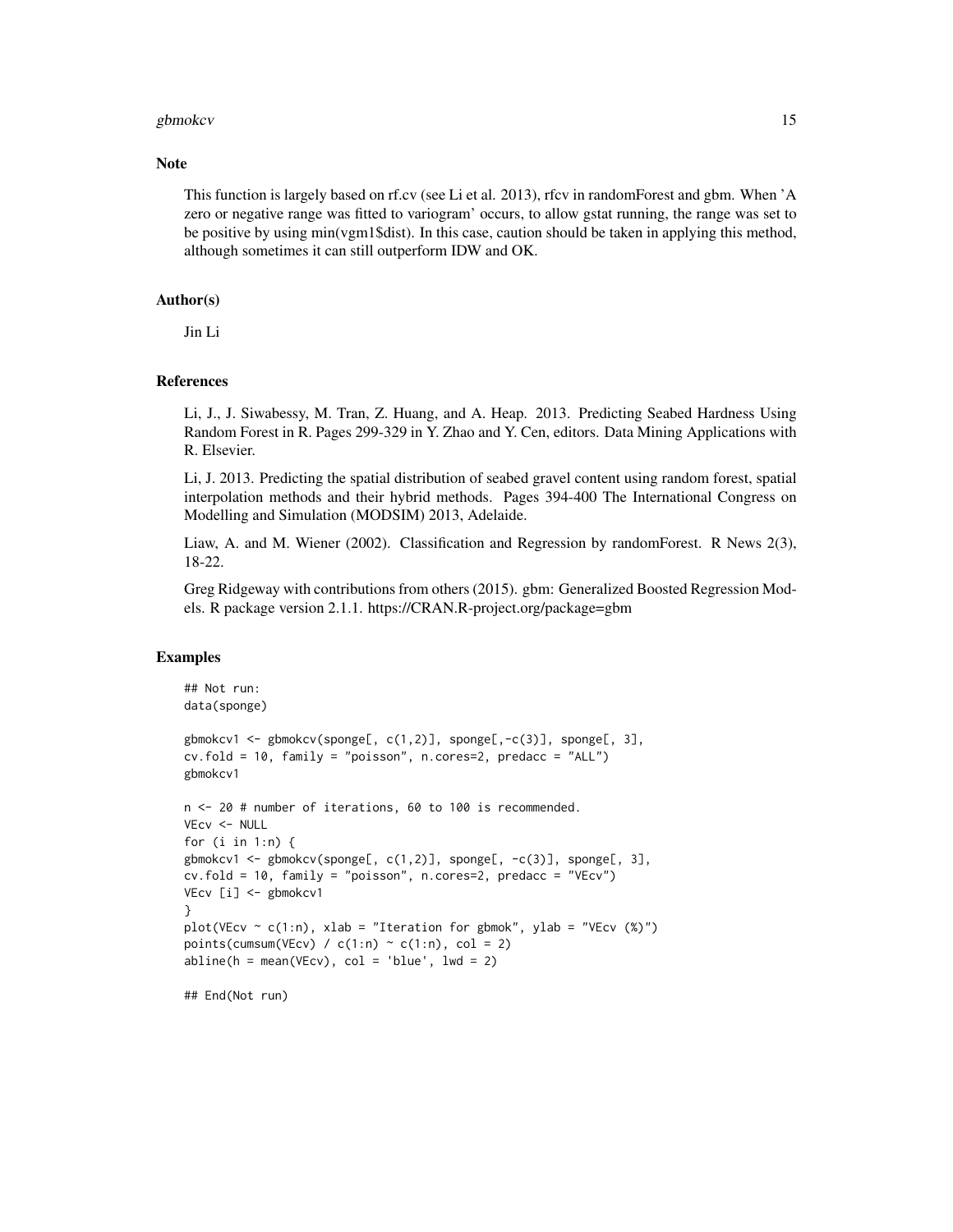<span id="page-15-0"></span>gbmokgbmidwcv *Cross validation, n-fold for the average of the hybrid method of generalized boosted regression modeling and ordinary kriging and the hybrid method of generalized boosted regression modeling and inverse distance weighting (gbmokgbmidw)*

#### Description

This function is a cross validation function for the average of the hybrid method of generalized boosted regression modeling and ordinary kriging and the hybrid method of generalized boosted regression modeling and inverse distance weighting.

#### Usage

```
gbmokgbmidwcv(
  longlat,
  trainx,
  trainy,
  var.monotone = rep(0, ncol(trainx)),family = "gaussian",
 n.trees = 3000,
  learning.rate = 0.001,
  interaction.depth = 2,
 bag.fraction = 0.5,
  train.fraction = 1,
  n.minobsinnode = 10,
  cv.fold = 10,weights = rep(1, nrow(trainx)),
 keep.data = FALSE,
  verbose = TRUE,
  idp = 2,
  nmaxidw = 12,
  nmaxok = 12,
  vgm.args = ("Sph"),
 block = \theta,
 predacc = "VEcv",
 n.cores = 6,...
)
```

| longlat | a data frame contains longitude and latitude of point samples ( <i>i.e.</i> , trainx and<br>trainy). |
|---------|------------------------------------------------------------------------------------------------------|
| trainx  | a data frame or matrix contains columns of predictive variables.                                     |
| trainy  | a vector of response, must have length equal to the number of rows in trainx.                        |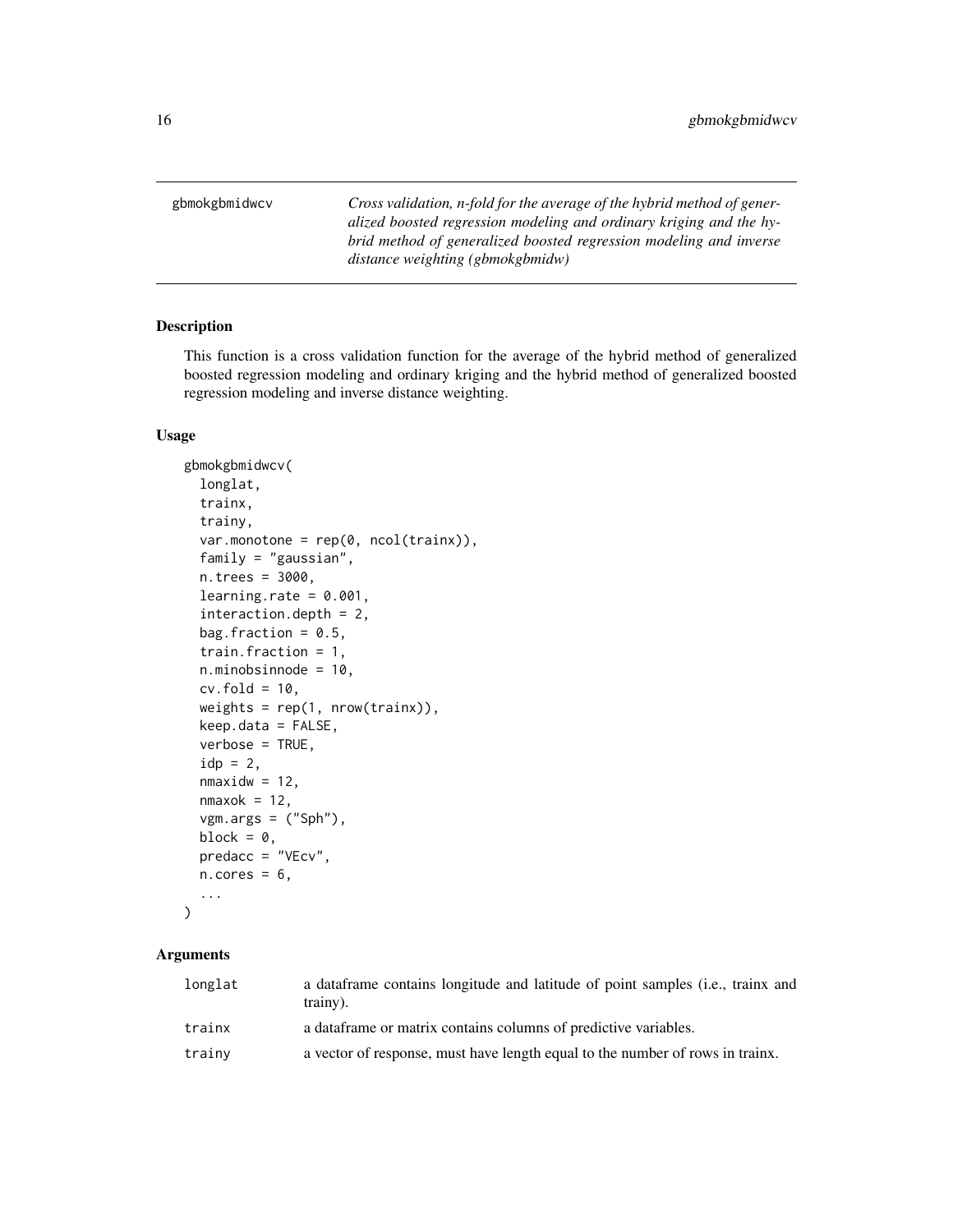| var.monotone      | an optional vector, the same length as the number of predictors, indicating which<br>variables have a monotone increasing $(+1)$ , decreasing $(-1)$ , or arbitrary $(0)$ re-<br>lationship with the outcome. By default, a vector of 0 is used.                                          |
|-------------------|-------------------------------------------------------------------------------------------------------------------------------------------------------------------------------------------------------------------------------------------------------------------------------------------|
| family            | either a character string specifying the name of the distribution to use or a list<br>with a component name specifying the distribution and any additional parame-<br>ters needed. See gbm for details. By default, "gaussian" is used.                                                   |
| n.trees           | the total number of trees to fit. This is equivalent to the number of iterations<br>and the number of basis functions in the additive expansion. By default, 3000 is<br>used.                                                                                                             |
| learning.rate     | a shrinkage parameter applied to each tree in the expansion. Also known as<br>step-size reduction.                                                                                                                                                                                        |
| interaction.depth |                                                                                                                                                                                                                                                                                           |
|                   | the maximum depth of variable interactions. 1 implies an additive model, 2<br>implies a model with up to 2-way interactions, etc. By default, 2 is used.                                                                                                                                  |
| bag.fraction      | the fraction of the training set observations randomly selected to propose the<br>next tree in the expansion. By default, 0.5 is used.                                                                                                                                                    |
|                   | train. fraction The first train. fraction * nrows (data) observations are used to fit the gbm and the<br>remainder are used for computing out-of-sample estimates of the loss function.                                                                                                   |
| n.minobsinnode    | minimum number of observations in the trees terminal nodes. Note that this is<br>the actual number of observations not the total weight. By default, 10 is used.                                                                                                                          |
| cv.fold           | integer; number of folds in the cross-validation. it is also the number of cross-<br>validation folds to perform within gbm. if $> 1$ , then apply n-fold cross validation;<br>the default is 10, i.e., 10-fold cross validation that is recommended.                                     |
| weights           | an optional vector of weights to be used in the fitting process. Must be positive<br>but do not need to be normalized. If keep.data = FALSE in the initial call to<br>gbm then it is the user's responsibility to resupply the weights to gbm.more. By<br>default, a vector of 1 is used. |
| keep.data         | a logical variable indicating whether to keep the data and an index of the data<br>stored with the object. Keeping the data and index makes subsequent calls to<br>gbm.more faster at the cost of storing an extra copy of the dataset. By default,<br>'FALSE' is used.                   |
| verbose           | If TRUE, gbm will print out progress and performance indicators. By default,<br>'TRUE' is used.                                                                                                                                                                                           |
| idp               | numeric; specify the inverse distance weighting power.                                                                                                                                                                                                                                    |
| nmaxidw           | for local predicting: the number of nearest observations that should be used for<br>a prediction or simulation, where nearest is defined in terms of the space of the<br>spatial locations. By default, 12 observations are used for IDW.                                                 |
| nmaxok            | for local predicting: the number of nearest observations that should be used for<br>a prediction or simulation, where nearest is defined in terms of the space of the<br>spatial locations. By default, 12 observations are used for OK.                                                  |
| vgm.args          | arguments for vgm, e.g. variogram model of response variable and anisotropy<br>parameters. see notes vgmgstat for details. By default, "Sph" is used.                                                                                                                                     |
| block             | block size. see krige in gstat for details.                                                                                                                                                                                                                                               |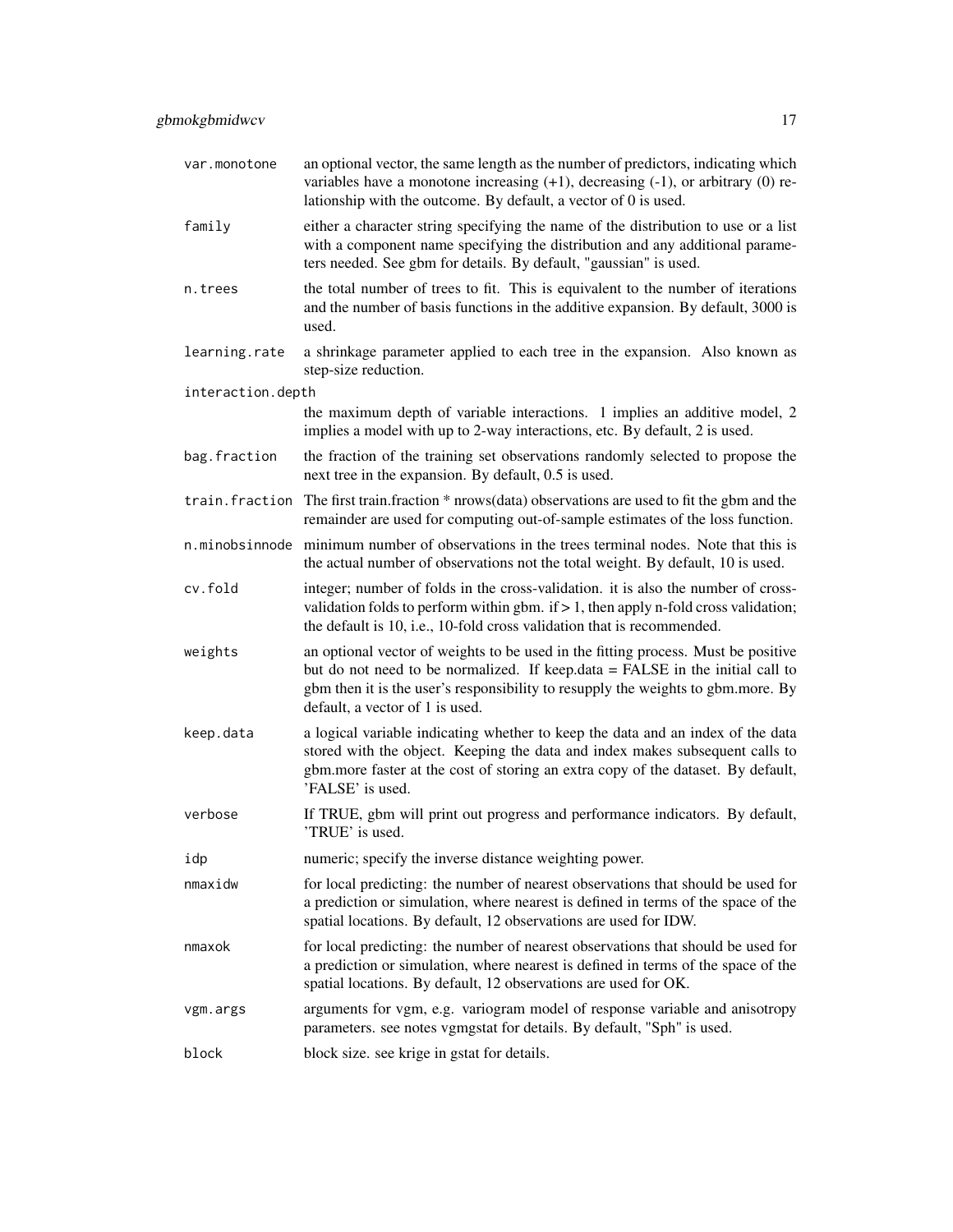| predacc                 | can be either "VEcv" for vecv or "ALL" for all measures in function pred.acc. |
|-------------------------|-------------------------------------------------------------------------------|
| n.cores                 | The number of CPU cores to use. See gbm for details. By default, 6 is used.   |
| $\cdot$ $\cdot$ $\cdot$ | other arguments passed on to gbm.                                             |

A list with the following components: for numerical data: me, rme, mae, rmae, mse, rmse, rrmse, vecv and e1; or vecv for categorical data: correct classification rate (ccr.cv) and kappa (kappa.cv)

#### Note

This function is largely based on rf.cv (see Li et al. 2013), rfcv in randomForest and gbm. When 'A zero or negative range was fitted to variogram' occurs, to allow gstat running, the range was set to be positive by using min(vgm1\$dist). In this case, caution should be taken in applying this method, although sometimes it can still outperform IDW and OK.

#### Author(s)

Jin Li

#### References

Li, J., J. Siwabessy, M. Tran, Z. Huang, and A. Heap. 2013. Predicting Seabed Hardness Using Random Forest in R. Pages 299-329 in Y. Zhao and Y. Cen, editors. Data Mining Applications with R. Elsevier.

Li, J. 2013. Predicting the spatial distribution of seabed gravel content using random forest, spatial interpolation methods and their hybrid methods. Pages 394-400 The International Congress on Modelling and Simulation (MODSIM) 2013, Adelaide.

Liaw, A. and M. Wiener (2002). Classification and Regression by randomForest. R News 2(3), 18-22.

Greg Ridgeway with contributions from others (2015). gbm: Generalized Boosted Regression Models. R package version 2.1.1. https://CRAN.R-project.org/package=gbm

#### Examples

```
## Not run:
data(sponge)
gbmokgbmidw1 <- gbmokgbmidwcv(sponge[, c(1,2)], sponge[, -c(3)], sponge[, 3],
cv.fold = 10, family = "poisson", n.cores=2, predacc = "ALL")
gbmokgbmidw1
n <- 20 # number of iterations, 60 to 100 is recommended.
VEcv <- NULL
for (i in 1:n) {
gbmokgbmidw1 <- gbmokgbmidwcv(sponge[, c(1,2)], sponge[, -c(3)], sponge[, 3],
cv.fold = 10, family = "poisson", n.cores=2, predacc = "VEcv")
VEcv [i] <- gbmokgbmidw1
}
```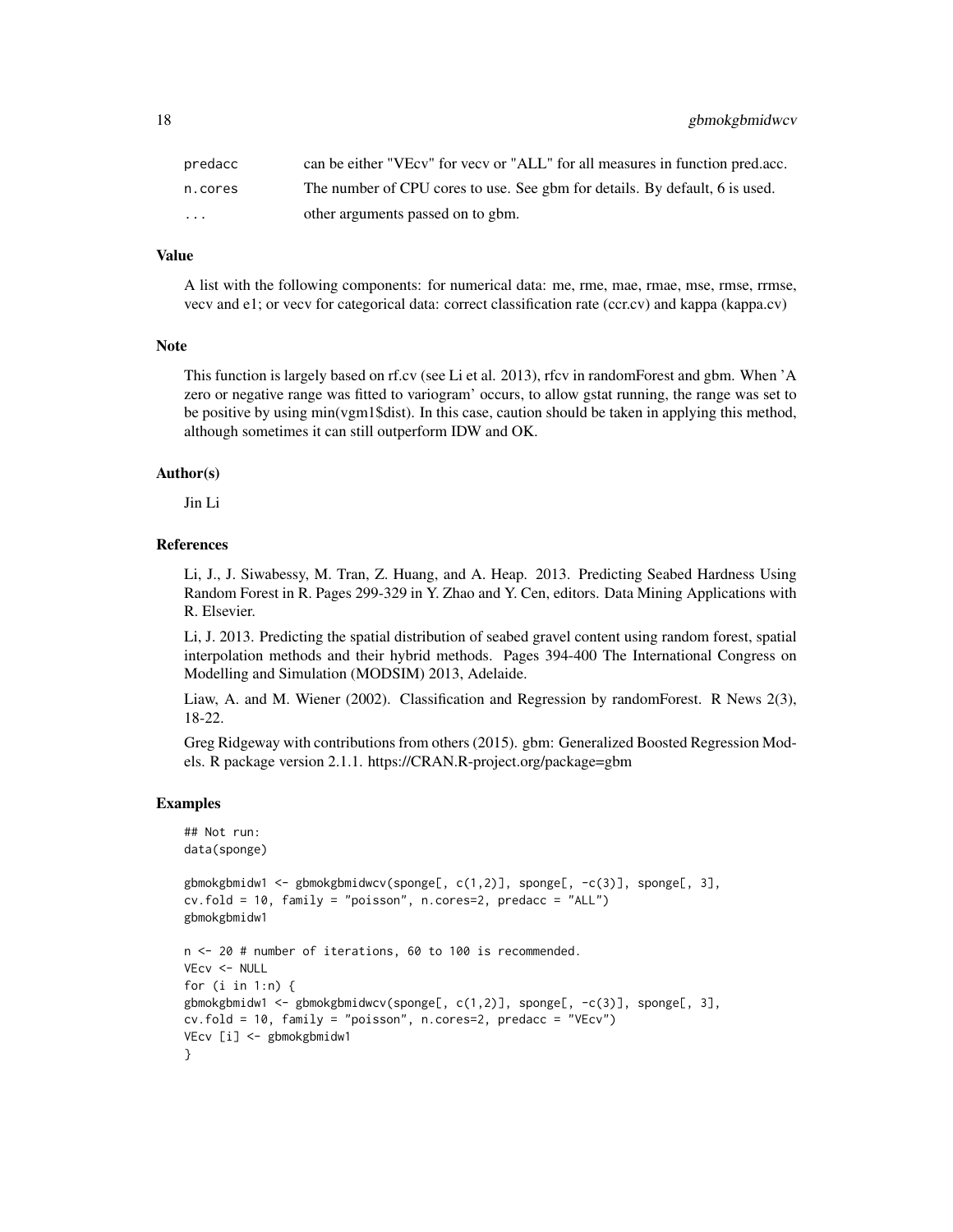```
plot(VEcv \sim c(1:n), xlab = "Iteration for gbmokgbmidw", ylab = "VEcv (%)")
points(cumsum(VEcv) / c(1:n) \sim c(1:n), col = 2)
abline(h = mean(VEcv), col = 'blue', lwd = 2)## End(Not run)
```

| gbmokgbmidwpred | Generate spatial predictions using the average of the hybrid method of |
|-----------------|------------------------------------------------------------------------|
|                 | generalized boosted regression modeling and ordinary kriging and the   |
|                 | hybrid method of generalized boosted regression modeling and inverse   |
|                 | distance weighting (gbmokgbmidw)                                       |

This function is to make spatial predictions using the average of the hybrid method of generalized boosted regression modeling and ordinary kriging and the hybrid method of generalized boosted regression modeling and inverse distance weighting.

#### Usage

```
gbmokgbmidwpred(
  longlat,
  trainx,
  trainy,
  longlatpredx,
  predx,
  var.monotone = rep(0, ncol(trainx)),
  family = "gaussian",
  n.trees = 3000,
  learning.rate = 0.001,
  interaction.depth = 2,
  bag.fraction = 0.5,
  train.fraction = 1,
  n.minobsinnode = 10,
  cv.fold = 0,
  weights = rep(1, nrow(trainx)),keep.data = FALSE,
  verbose = TRUE,
  idp = 2,
  nmaxidw = 12,
  nmaxok = 12,
  vgm.args = ('Sph''),
 block = \theta,
 n.core<sub>s</sub> = 6,
  ...
)
```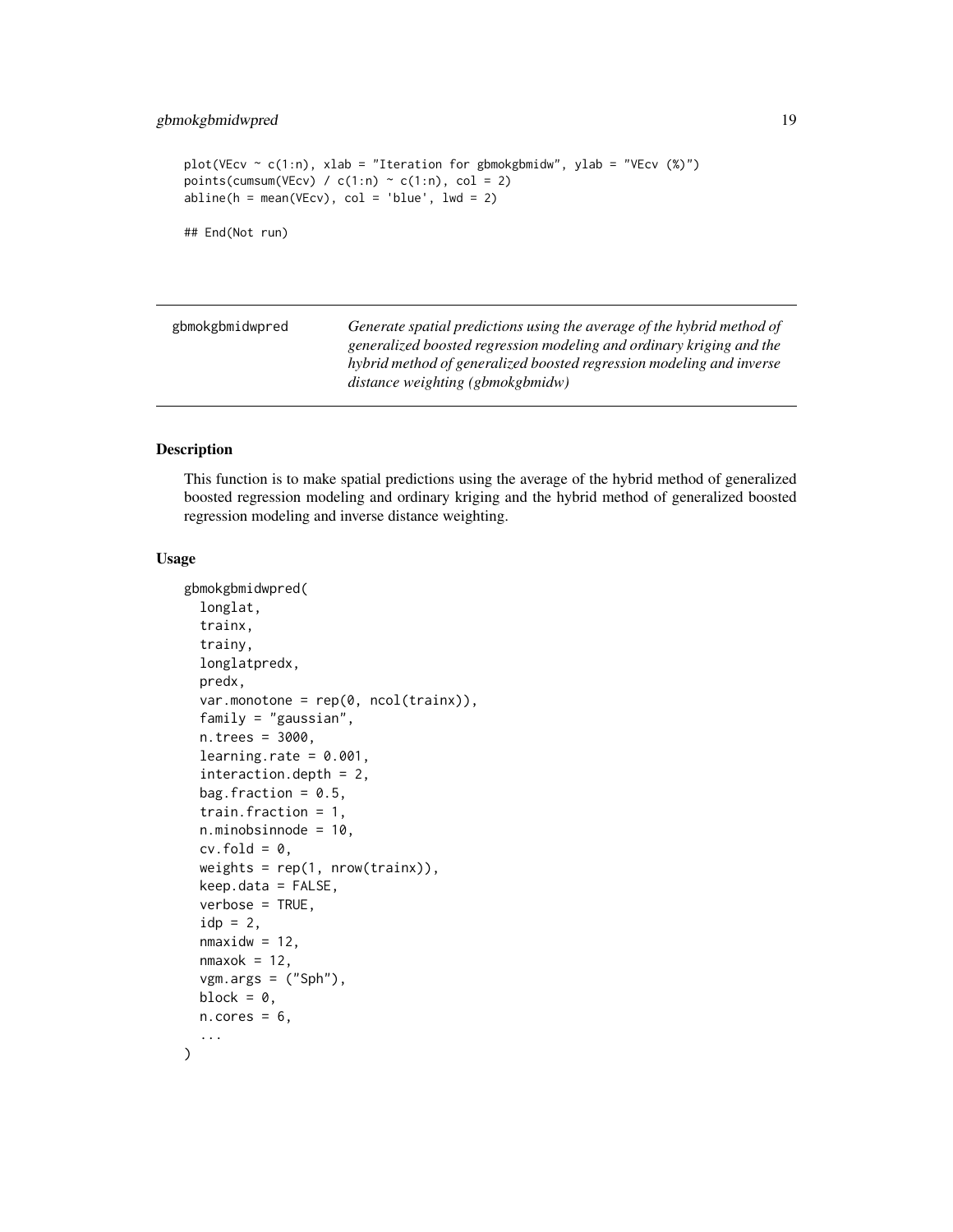| longlat           | a dataframe contains longitude and latitude of point samples (i.e., trainx and<br>trainy).                                                                                                                                                                                                |
|-------------------|-------------------------------------------------------------------------------------------------------------------------------------------------------------------------------------------------------------------------------------------------------------------------------------------|
| trainx            | a dataframe or matrix contains columns of predictive variables.                                                                                                                                                                                                                           |
| trainy            | a vector of response, must have length equal to the number of rows in trainx.                                                                                                                                                                                                             |
| longlatpredx      | a dataframe contains longitude and latitude of point locations (i.e., the centres<br>of grids) to be predicted.                                                                                                                                                                           |
| predx             | a dataframe or matrix contains columns of predictive variables for the grids to<br>be predicted.                                                                                                                                                                                          |
| var.monotone      | an optional vector, the same length as the number of predictors, indicating which<br>variables have a monotone increasing $(+1)$ , decreasing $(-1)$ , or arbitrary $(0)$ re-<br>lationship with the outcome. By default, a vector of 0 is used.                                          |
| family            | either a character string specifying the name of the distribution to use or a list<br>with a component name specifying the distribution and any additional parame-<br>ters needed. See gbm for details. By default, "gaussian" is used.                                                   |
| n.trees           | the total number of trees to fit. This is equivalent to the number of iterations<br>and the number of basis functions in the additive expansion. By default, 3000 is<br>used.                                                                                                             |
| learning.rate     | a shrinkage parameter applied to each tree in the expansion. Also known as<br>step-size reduction.                                                                                                                                                                                        |
| interaction.depth |                                                                                                                                                                                                                                                                                           |
|                   | the maximum depth of variable interactions. 1 implies an additive model, 2<br>implies a model with up to 2-way interactions, etc. By default, 2 is used.                                                                                                                                  |
| bag.fraction      | the fraction of the training set observations randomly selected to propose the<br>next tree in the expansion. By default, 0.5 is used.                                                                                                                                                    |
| train.fraction    | The first train.fraction * nrows(data) observations are used to fit the gbm and the<br>remainder are used for computing out-of-sample estimates of the loss function.                                                                                                                     |
| n.minobsinnode    | minimum number of observations in the trees terminal nodes. Note that this is<br>the actual number of observations not the total weight. By default, 10 is used.                                                                                                                          |
| cv.fold           | integer; number of cross-validation folds to perform within gbm.                                                                                                                                                                                                                          |
| weights           | an optional vector of weights to be used in the fitting process. Must be positive<br>but do not need to be normalized. If keep.data = FALSE in the initial call to<br>gbm then it is the user's responsibility to resupply the weights to gbm.more. By<br>default, a vector of 1 is used. |
| keep.data         | a logical variable indicating whether to keep the data and an index of the data<br>stored with the object. Keeping the data and index makes subsequent calls to<br>gbm.more faster at the cost of storing an extra copy of the dataset. By default,<br>'FALSE' is used.                   |
| verbose           | If TRUE, gbm will print out progress and performance indicators. By default,<br>'TRUE' is used.                                                                                                                                                                                           |
| idp               | numeric; specify the inverse distance weighting power.                                                                                                                                                                                                                                    |
| nmaxidw           | for local predicting: the number of nearest observations that should be used for<br>a prediction or simulation, where nearest is defined in terms of the space of the<br>spatial locations. By default, 12 observations are used for IDW.                                                 |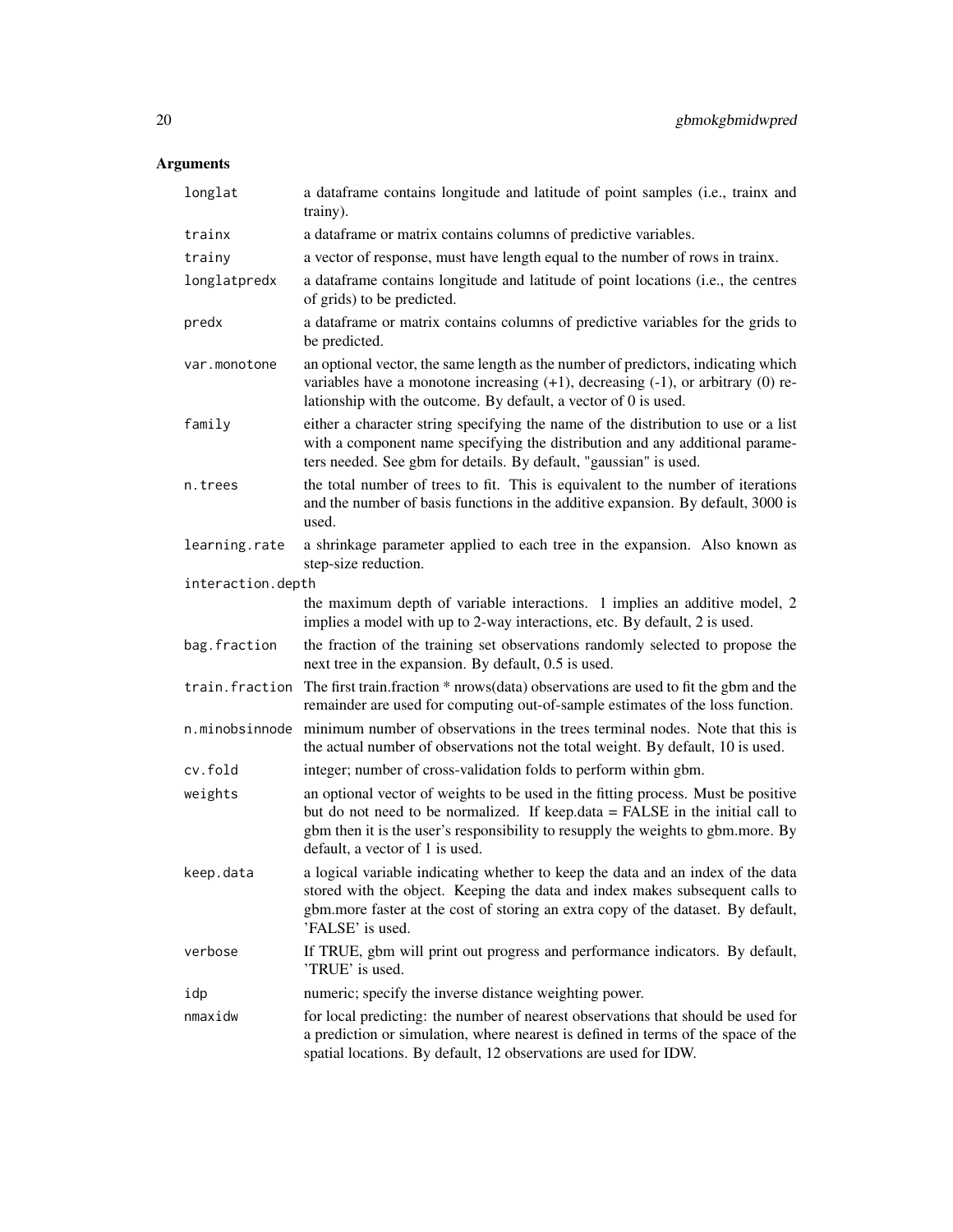#### gbmokgbmidwpred 21

| nmaxok   | for local predicting: the number of nearest observations that should be used for<br>a prediction or simulation, where nearest is defined in terms of the space of the<br>spatial locations. By default, 12 observations are used for OK. |
|----------|------------------------------------------------------------------------------------------------------------------------------------------------------------------------------------------------------------------------------------------|
| vgm.args | arguments for vgm, e.g. variogram model of response variable and anisotropy<br>parameters, see notes vgm in gstat for details. By default, "Sph" is used.                                                                                |
| block    | block size, see krige in gstat for details.                                                                                                                                                                                              |
| n.cores  | The number of CPU cores to use. See gbm for details. By default, 6 is used.                                                                                                                                                              |
| $\cdots$ | other arguments passed on to gbm.                                                                                                                                                                                                        |

#### Value

A dataframe of longitude, latitude, predictions and variances. The variances are the same as the variances of gbmokpred.

#### Note

This function is largely based on gbm. When 'A zero or negative range was fitted to variogram' occurs, to allow OK running, the range was set to be positive by using min(vgm1\$dist). In this case, caution should be taken in applying this method, although sometimes it can still outperform IDW and OK.

#### Author(s)

Jin Li

## References

Greg Ridgeway with contributions from others (2015). gbm: Generalized Boosted Regression Models. R package version 2.1.1. https://CRAN.R-project.org/package=gbm

#### Examples

```
## Not run:
data(petrel)
data(petrel.grid)
gbmokgbmidwpred1 <- gbmokgbmidwpred(petrel[, c(1,2)], petrel[, c(1,2, 6:9)],
petrel[, 3], petrel.grid[, c(1,2)], petrel.grid, family = "gaussian",
n.cores=6, nmaxidw = 12, nmaxok = 12, vgm.args = ("Sph"))
names(gbmokgbmidwpred1)
```
## End(Not run)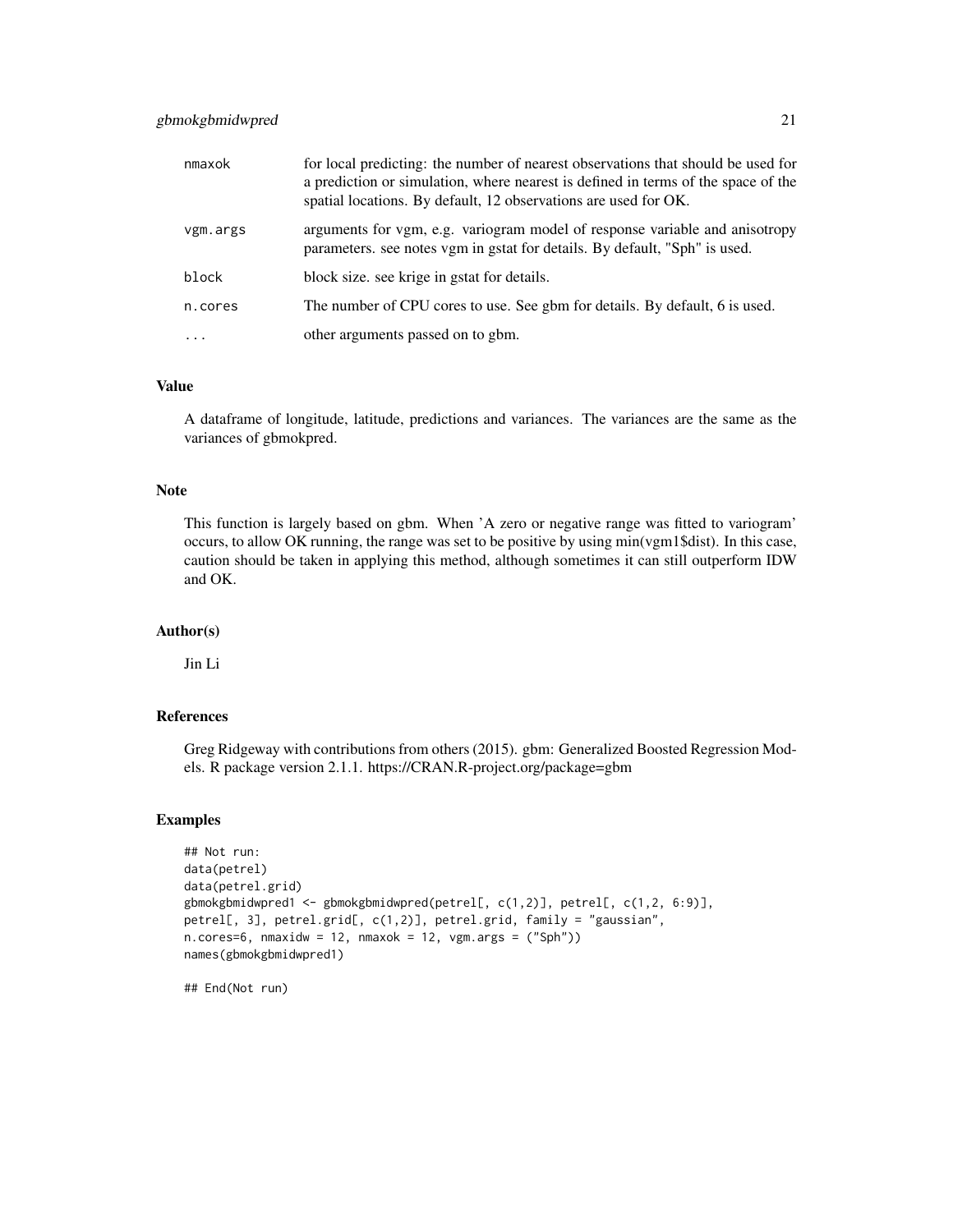<span id="page-21-0"></span>

This function is to make spatial predictions using the hybrid method of generalized boosted regression modeling and ordinary kriging.

#### Usage

```
gbmokpred(
  longlat,
  trainx,
  trainy,
  longlatpredx,
 predx,
  var.monotone = rep(0, ncol(trainx)),family = "gaussian",
 n.trees = 3000,
  learning.rate = 0.001,
  interaction.depth = 2,
 bag.fraction = 0.5,
  train.fraction = 1,
 n.minobsinnode = 10,
 cv.fold = 10,weights = rep(1, nrow(trainx)),keep.data = FALSE,
 verbose = TRUE,
 nmax = 12,
  vgm.args = ("Sph"),
 block = \theta,
 n.core<sub>s</sub> = 6,
  ...
)
```

| longlat      | a dataframe contains longitude and latitude of point samples (i.e., trainx and<br>trainy).                       |
|--------------|------------------------------------------------------------------------------------------------------------------|
| trainx       | a dataframe or matrix contains columns of predictive variables.                                                  |
| trainy       | a vector of response, must have length equal to the number of rows in trainx.                                    |
| longlatpredx | a data frame contains longitude and latitude of point locations (i.e., the centres<br>of grids) to be predicted. |
| predx        | a data frame or matrix contains columns of predictive variables for the grids to<br>be predicted.                |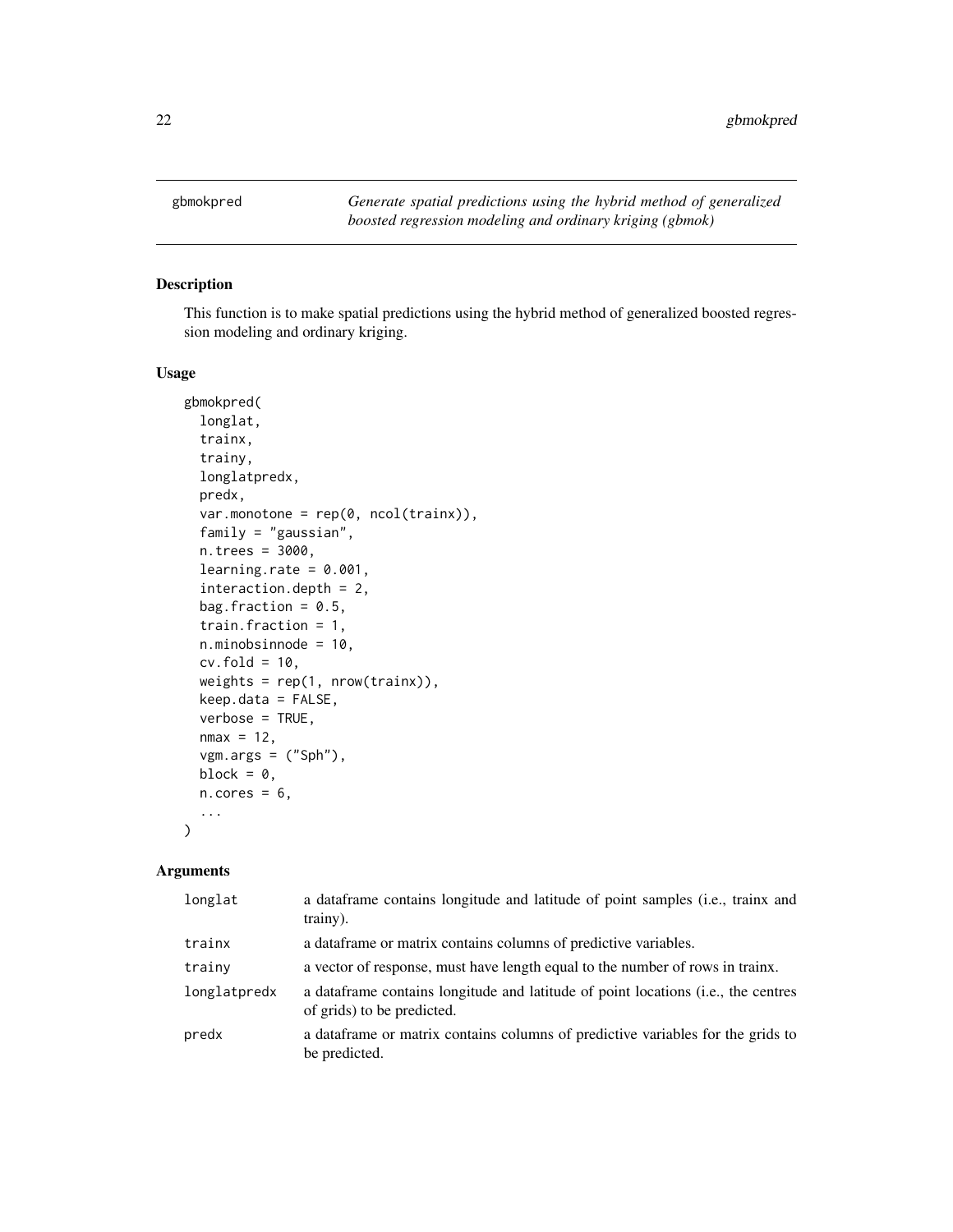| var.monotone      | an optional vector, the same length as the number of predictors, indicating which<br>variables have a monotone increasing $(+1)$ , decreasing $(-1)$ , or arbitrary $(0)$ re-<br>lationship with the outcome. By default, a vector of 0 is used.                                          |
|-------------------|-------------------------------------------------------------------------------------------------------------------------------------------------------------------------------------------------------------------------------------------------------------------------------------------|
| family            | either a character string specifying the name of the distribution to use or a list<br>with a component name specifying the distribution and any additional parame-<br>ters needed. See gbm for details. By default, "gaussian" is used.                                                   |
| n.trees           | the total number of trees to fit. This is equivalent to the number of iterations<br>and the number of basis functions in the additive expansion. By default, 3000 is<br>used.                                                                                                             |
| learning.rate     | a shrinkage parameter applied to each tree in the expansion. Also known as<br>step-size reduction.                                                                                                                                                                                        |
| interaction.depth |                                                                                                                                                                                                                                                                                           |
|                   | the maximum depth of variable interactions. 1 implies an additive model, 2<br>implies a model with up to 2-way interactions, etc. By default, 2 is used.                                                                                                                                  |
| bag.fraction      | the fraction of the training set observations randomly selected to propose the<br>next tree in the expansion. By default, 0.5 is used.                                                                                                                                                    |
| train.fraction    | The first train.fraction * nrows(data) observations are used to fit the gbm and the<br>remainder are used for computing out-of-sample estimates of the loss function.                                                                                                                     |
| n.minobsinnode    | minimum number of observations in the trees terminal nodes. Note that this is<br>the actual number of observations not the total weight. By default, 10 is used.                                                                                                                          |
| cv.fold           | integer; number of cross-validation folds to perform within gbm. if $> 1$ , then<br>apply n-fold cross validation; the default is 10, i.e., 10-fold cross validation that<br>is recommended.                                                                                              |
| weights           | an optional vector of weights to be used in the fitting process. Must be positive<br>but do not need to be normalized. If keep.data = FALSE in the initial call to<br>gbm then it is the user's responsibility to resupply the weights to gbm.more. By<br>default, a vector of 1 is used. |
| keep.data         | a logical variable indicating whether to keep the data and an index of the data<br>stored with the object. Keeping the data and index makes subsequent calls to<br>gbm.more faster at the cost of storing an extra copy of the dataset. By default,<br>'FALSE' is used.                   |
| verbose           | If TRUE, gbm will print out progress and performance indicators. By default,<br>'TRUE' is used.                                                                                                                                                                                           |
| nmax              | for local predicting: the number of nearest observations that should be used for<br>a prediction or simulation, where nearest is defined in terms of the space of the<br>spatial locations. By default, 12 observations are used.                                                         |
| vgm.args          | arguments for vgm, e.g. variogram model of response variable and anisotropy<br>parameters. see notes vgm in gstat for details. By default, "Sph" is used.                                                                                                                                 |
| block             | block size. see krige in gstat for details.                                                                                                                                                                                                                                               |
| n.cores           | The number of CPU cores to use. See gbm for details. By default, 6 is used.                                                                                                                                                                                                               |
| .                 | other arguments passed on to gbm.                                                                                                                                                                                                                                                         |

A dataframe of longitude, latitude, predictions and variances. The variances are produced by OK based on the residuals of gbm.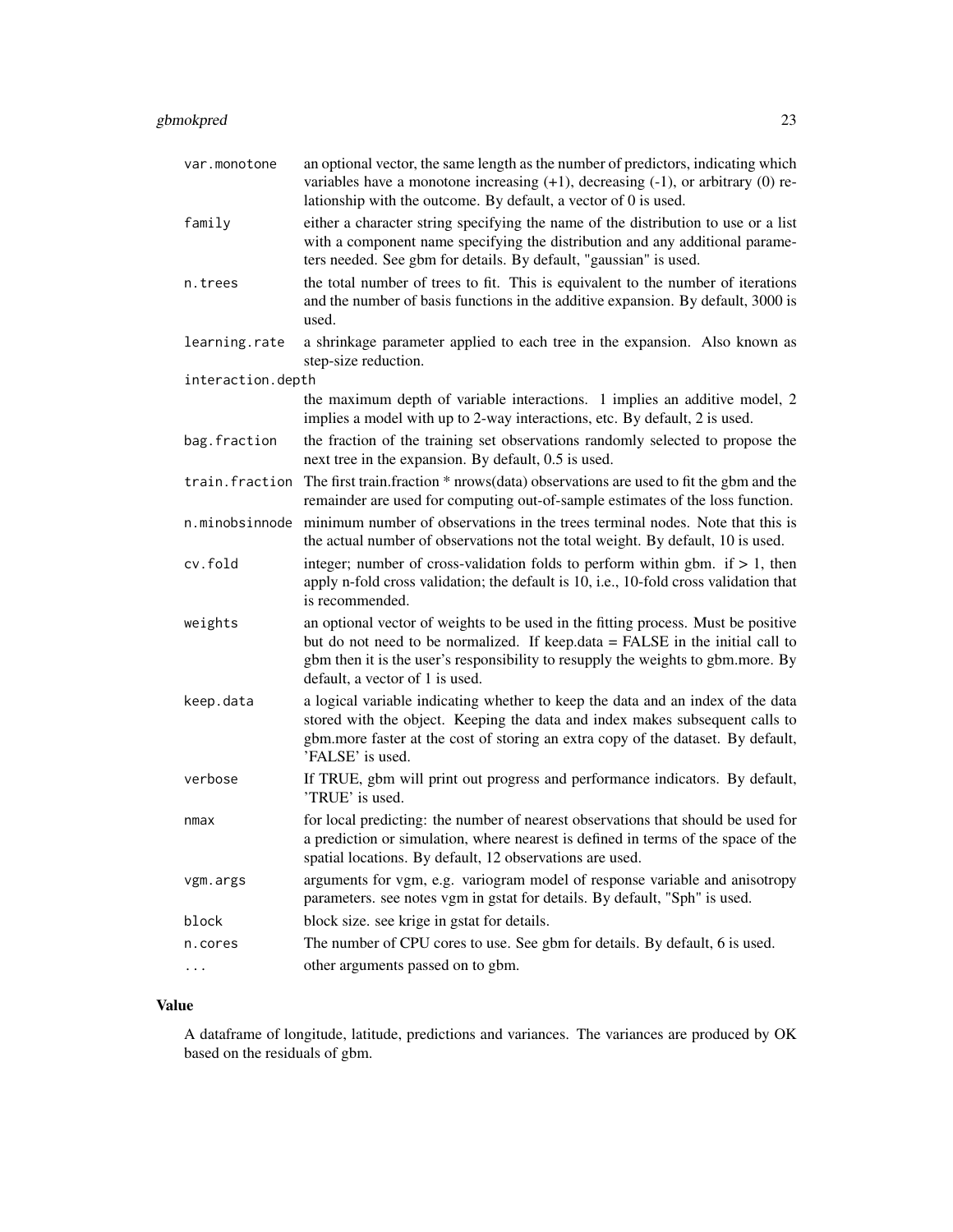#### Note

This function is largely based on gbm. When 'A zero or negative range was fitted to variogram' occurs, to allow OK running, the range was set to be positive by using min(vgm1\$dist). In this case, caution should be taken in applying this method, although sometimes it can still outperform IDW and OK.

#### Author(s)

Jin Li

#### References

Greg Ridgeway with contributions from others (2015). gbm: Generalized Boosted Regression Models. R package version 2.1.1. https://CRAN.R-project.org/package=gbm

#### Examples

```
## Not run:
data(petrel)
data(petrel.grid)
gbmokpred1 <- gbmokpred(petrel[, c(1,2)], petrel[, c(1,2, 6:9)], petrel[, 3],
 petrel.grid[, c(1,2)], petrel.grid, family = "gaussian", n.cores=6,
 nmax = 12, vgm.args = ("Sph"))
names(gbmokpred1)
## End(Not run)
```
gbmpred *Generate spatial predictions using generalized boosted regression modeling ('gbm')*

#### Description

This function is to make spatial predictions using generalized boosted regression modeling.

#### Usage

```
gbmpred(
  trainx,
  trainy,
  longlatpredx,
  predx,
  var.monotone = rep(0, ncol(trainx)),family = "gaussian",
  n.trees = 3000,
  learning.rate = 0.001,
  interaction.depth = 2,
```
<span id="page-23-0"></span>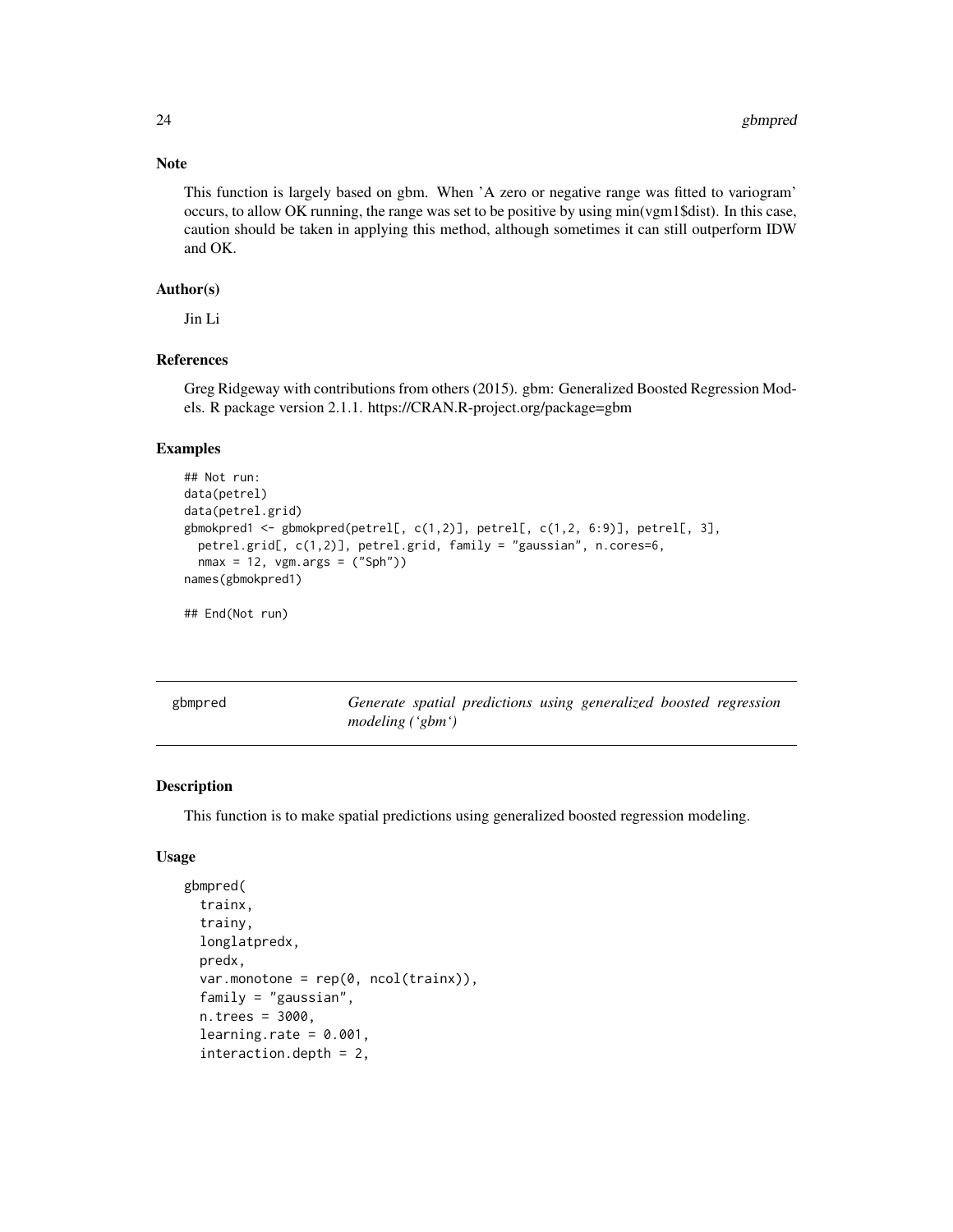#### gbmpred 25

```
bag.fraction = 0.5,
  train.fraction = 1,
  n.minobsinnode = 10,
  cv.fold = 10,weights = rep(1, nrow(trainx)),
  keep.data = FALSE,
  verbose = TRUE,
  n.core<sub>s</sub> = 6,
  ...
\mathcal{L}
```

| trainx            | a dataframe or matrix contains columns of predictive variables.                                                                                                                                                                                  |
|-------------------|--------------------------------------------------------------------------------------------------------------------------------------------------------------------------------------------------------------------------------------------------|
| trainy            | a vector of response, must have length equal to the number of rows in trainx.                                                                                                                                                                    |
| longlatpredx      | a dataframe contains longitude and latitude of point locations (i.e., the centres<br>of grids) to be predicted.                                                                                                                                  |
| predx             | a dataframe or matrix contains columns of predictive variables for the grids to<br>be predicted.                                                                                                                                                 |
| var.monotone      | an optional vector, the same length as the number of predictors, indicating which<br>variables have a monotone increasing $(+1)$ , decreasing $(-1)$ , or arbitrary $(0)$ re-<br>lationship with the outcome. By default, a vector of 0 is used. |
| family            | either a character string specifying the name of the distribution to use or a list<br>with a component name specifying the distribution and any additional parame-<br>ters needed. See 'gbm' for details. By default, "gaussian" is used.        |
| n.trees           | the total number of trees to fit. This is equivalent to the number of iterations<br>and the number of basis functions in the additive expansion. By default, 3000 is<br>used.                                                                    |
| learning.rate     | a shrinkage parameter applied to each tree in the expansion. Also known as<br>step-size reduction.                                                                                                                                               |
| interaction.depth |                                                                                                                                                                                                                                                  |
|                   | the maximum depth of variable interactions. 1 implies an additive model, 2<br>implies a model with up to 2-way interactions, etc. By default, 2 is used.                                                                                         |
| bag.fraction      | the fraction of the training set observations randomly selected to propose the<br>next tree in the expansion. By default, 0.5 is used.                                                                                                           |
| train.fraction    | The first 'train.fraction * nrows(data)' observations are used to fit the 'gbm'<br>and the remainder are used for computing out-of-sample estimates of the loss<br>function.                                                                     |
|                   | n.minobsinnode minimum number of observations in the trees terminal nodes. Note that this is<br>the actual number of observations not the total weight. By default, 10 is used.                                                                  |
| cv.fold           | integer; number of cross-validation folds to perform within 'gbm'. if $> 1$ , then<br>apply n-fold cross validation; the default is 10, i.e., 10-fold cross validation that<br>is recommended.                                                   |
| weights           | an optional vector of weights to be used in the fitting process. Must be positive<br>but do not need to be normalized. If keep.data = FALSE in the initial call to                                                                               |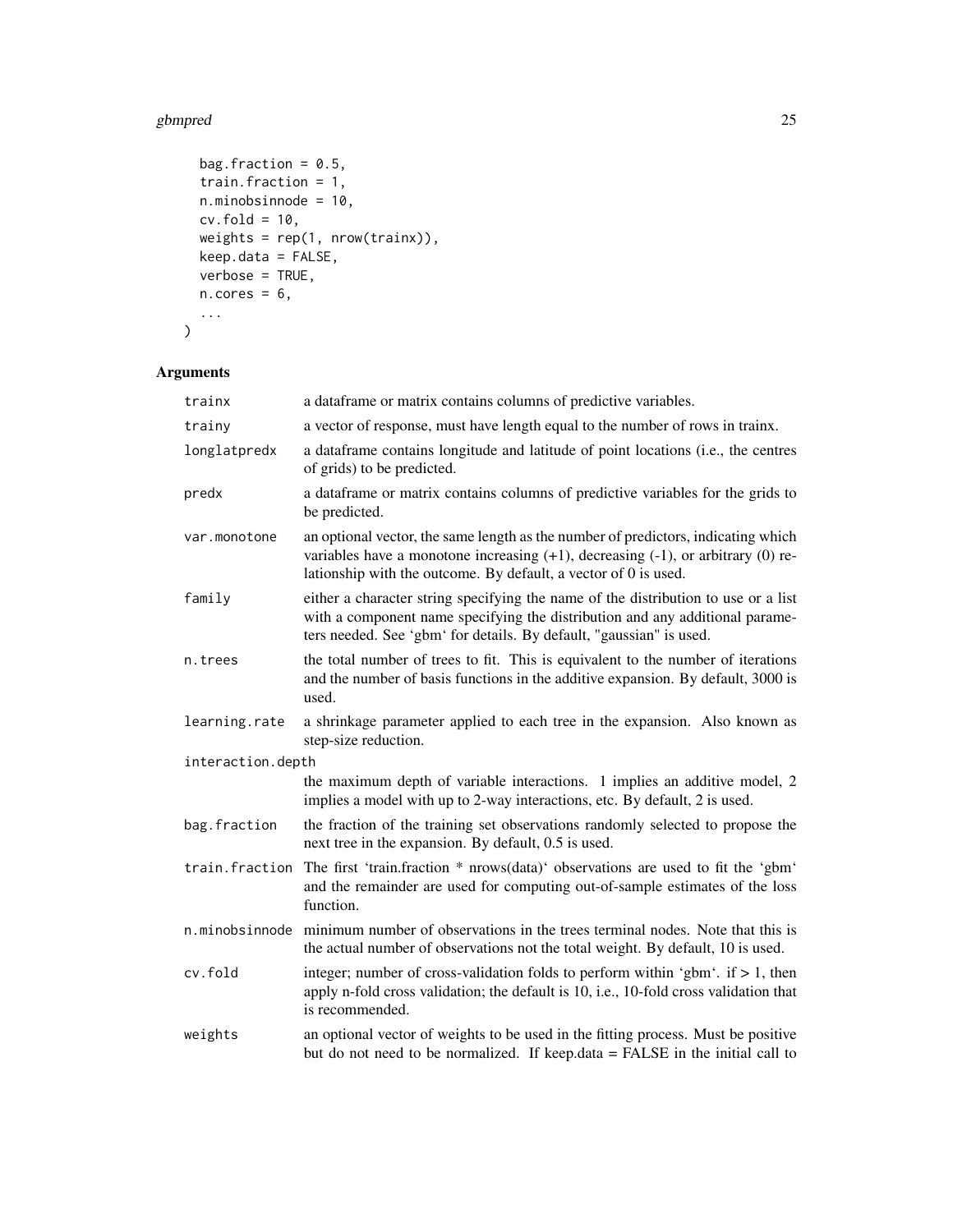|           | 'gbm' then it is the user's responsibility to resupply the weights to 'gbm.more'.<br>By default, a vector of 1 is used.                                                                                                                                                   |
|-----------|---------------------------------------------------------------------------------------------------------------------------------------------------------------------------------------------------------------------------------------------------------------------------|
| keep.data | a logical variable indicating whether to keep the data and an index of the data<br>stored with the object. Keeping the data and index makes subsequent calls to<br>'gbm.more' faster at the cost of storing an extra copy of the dataset. By default,<br>'FALSE' is used. |
| verbose   | If TRUE, 'gbm' will print out progress and performance indicators. By default,<br>'TRUE' is used.                                                                                                                                                                         |
| n.cores   | The number of CPU cores to use. See 'gbm' for details. By default, 6 is used.                                                                                                                                                                                             |
|           | other arguments passed on to 'gbm'.                                                                                                                                                                                                                                       |

A dataframe of longitude, latitude and predictions.

#### Note

This function is largely based on 'gbm'.

#### Author(s)

Jin Li

#### References

Greg Ridgeway with contributions from others (2015). gbm: Generalized Boosted Regression Models. R package version 2.1.1. https://CRAN.R-project.org/package=gbm

#### Examples

```
## Not run:
data(sponge)
data(sponge.grid)
gbmpred1 <- gbmpred(sponge[, -c(3)], sponge[, 3], sponge.grid[, c(1:2)],
sponge.grid, family = "poisson", n.cores=2)
names(gbmpred1)
```
## End(Not run)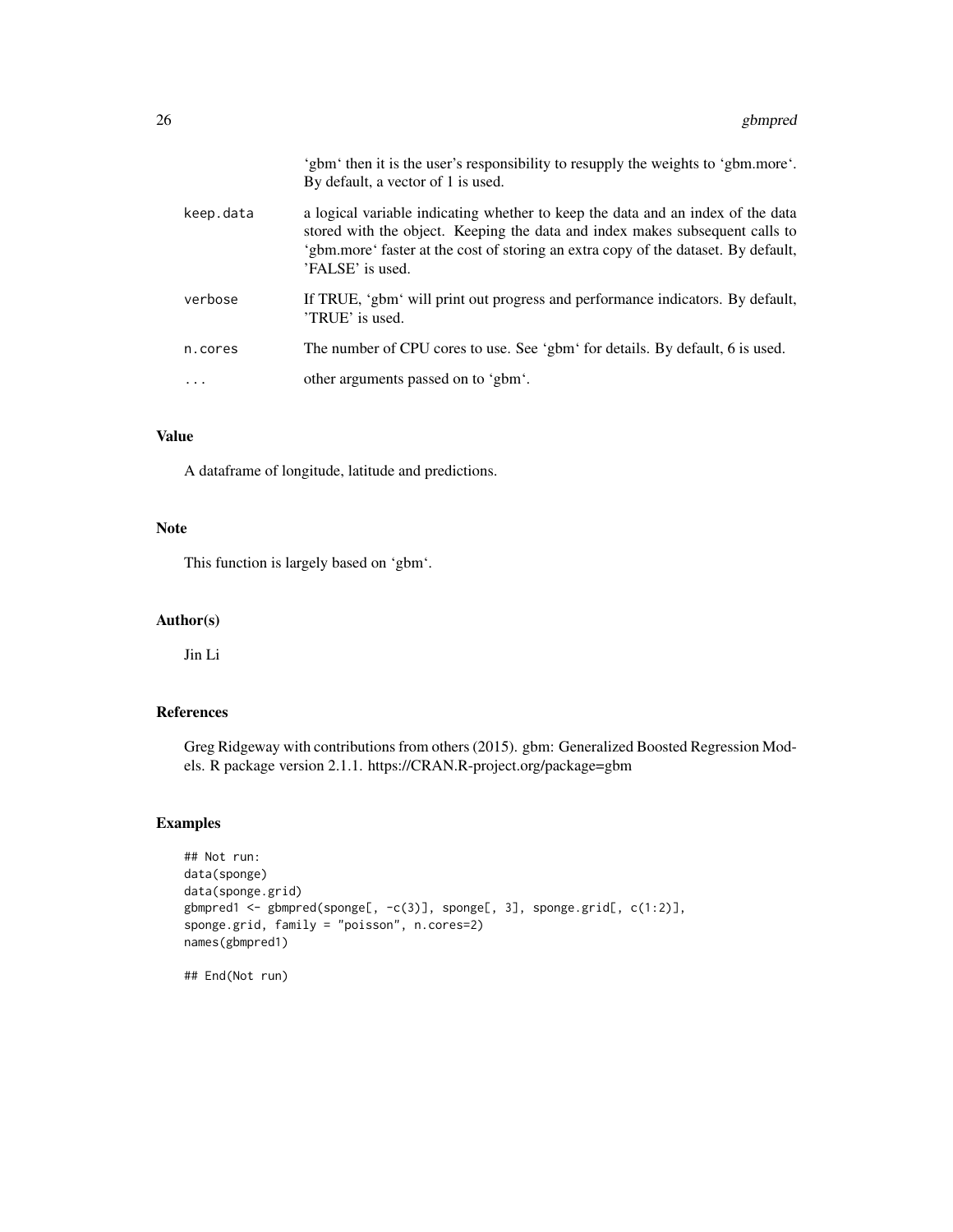<span id="page-26-0"></span>hard *A dataset of seabed hardness in the eastern Joseph Bonaparte Golf, northern Australia marine margin*

#### **Description**

This dataset contains 137 samples of 17 variables including area surveyed (Area), easting, northing, prock, bathymetry (bathy), backscatter (bs), local Moran I (bathy.moran), plannar curvature (planar.curv), profile curvature (profile.curv), topographic relief (relief), slope (slope), surface area (surface), topographic position index (tpi), homogeneity of backscatter (homogeneity), local Moran I of backscatter (bs.moran), variance of backscatter (variance) and seabed hardness (hardness).

#### Usage

data("hard")

#### Format

A data frame with 137 observations on the following 17 variables.

Area a catergorical vector, no unit

easting a numeric vector, m

northing a numeric vector, m

prock a numeric vector, no unit

bathy a numeric vector, meter

bs a numeric vector, dB

bathy.moran a numeric vector, no unit

planar.curv a numeric vector, no unit

profile.curv a numeric vector, no unit

relief a numeric vector, meter

slope a numeric vector, no unit

surface a numeric vector, no unit

tpi a numeric vector, no unit

homogeneity a numeric vector, no unit

bs.moran a numeric vector, no unit

variance a numeric vector, dB^2

hardness a catergorical vector, no unit

#### Details

For details, please see the source. This dataset was modified by removing 3 samples with missing values from Appendix AA of the book chapter listed in the source.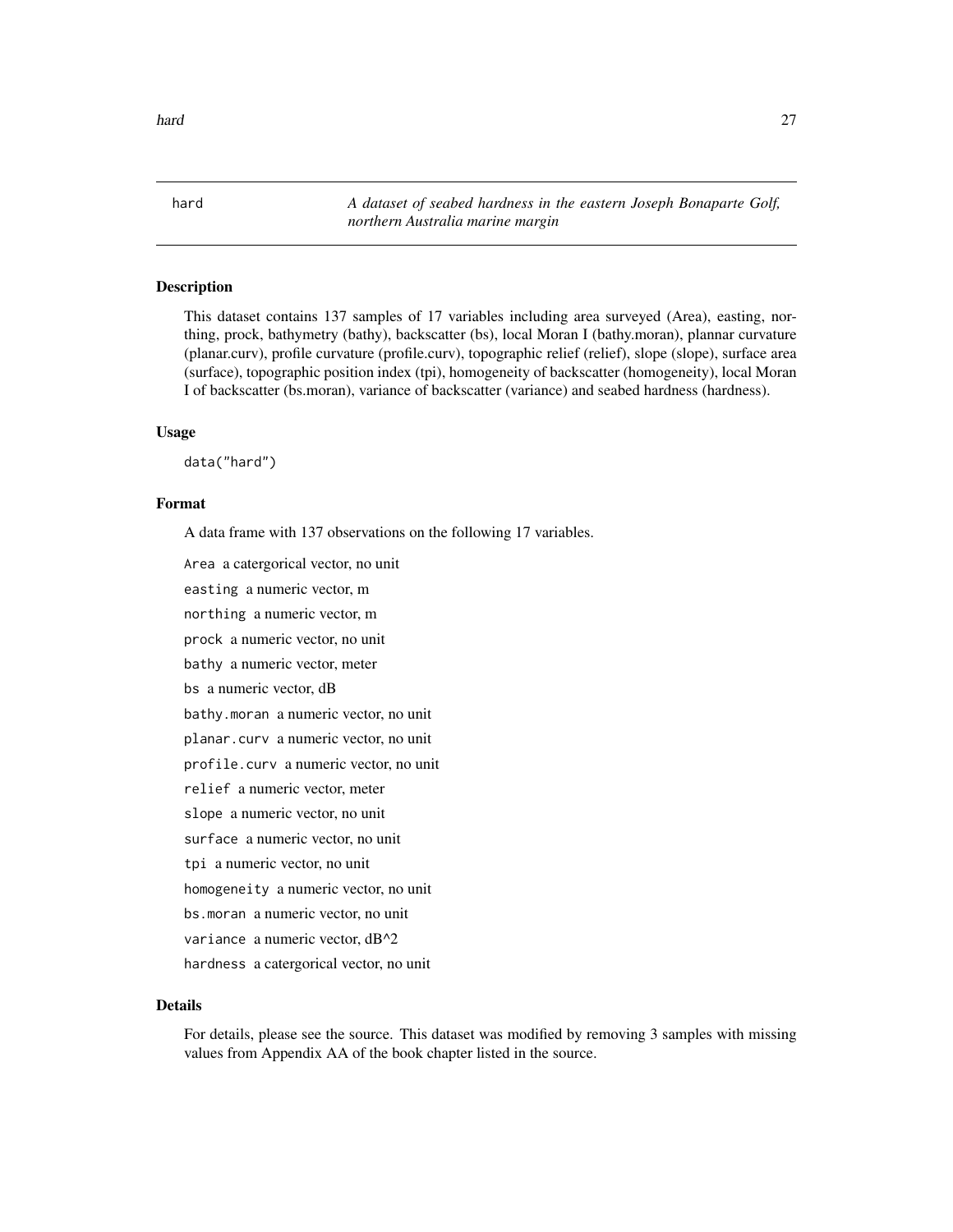#### <span id="page-27-0"></span>Source

Li, J., J. Siwabessy, M. Tran, Z. Huang, and A. Heap. 2013. Predicting Seabed Hardness Using Random Forest in R. Pages 299-329 in Y. Zhao and Y. Cen, editors. Data Mining Applications with R. Elsevier.

idwcv *Cross validation, n-fold for inverse distance weighting (IDW)*

#### Description

This function is a cross validation function for inverse distance weighting.

#### Usage

 $idwcv(longlat, trainy, cv.fold = 10, nmax = 12, idp = 2, predacc = "VEcv", ...)$ 

#### Arguments

| longlat | a dataframe contains longitude and latitude of point samples.                                                                                                                                                                       |
|---------|-------------------------------------------------------------------------------------------------------------------------------------------------------------------------------------------------------------------------------------|
| trainy  | a vector of response, must have length equal to the number of rows in longlat.                                                                                                                                                      |
| cv.fold | integer; number of folds in the cross-validation. if $> 1$ , then apply n-fold cross<br>validation; the default is 10, i.e., 10-fold cross validation that is recommended.                                                          |
| nmax    | for a local predicting: the number of nearest observations that should be used<br>for a prediction or simulation, where nearest is defined in terms of the space of<br>the spatial locations. By default, 12 observations are used. |
| idp     | numeric; specify the inverse distance weighting power.                                                                                                                                                                              |
| predacc | can be either "VEcv" for vecv or "ALL" for all measures in function pred.acc.                                                                                                                                                       |
| .       | other arguments passed on to gstat.                                                                                                                                                                                                 |

#### Value

A list with the following components: me, rme, mae, rmae, mse, rmse, rrmse, vecv and e1; or vecv only.

#### Note

This function is largely based on rfcv in randomForest and some functions in library(gstat).

#### Author(s)

Jin Li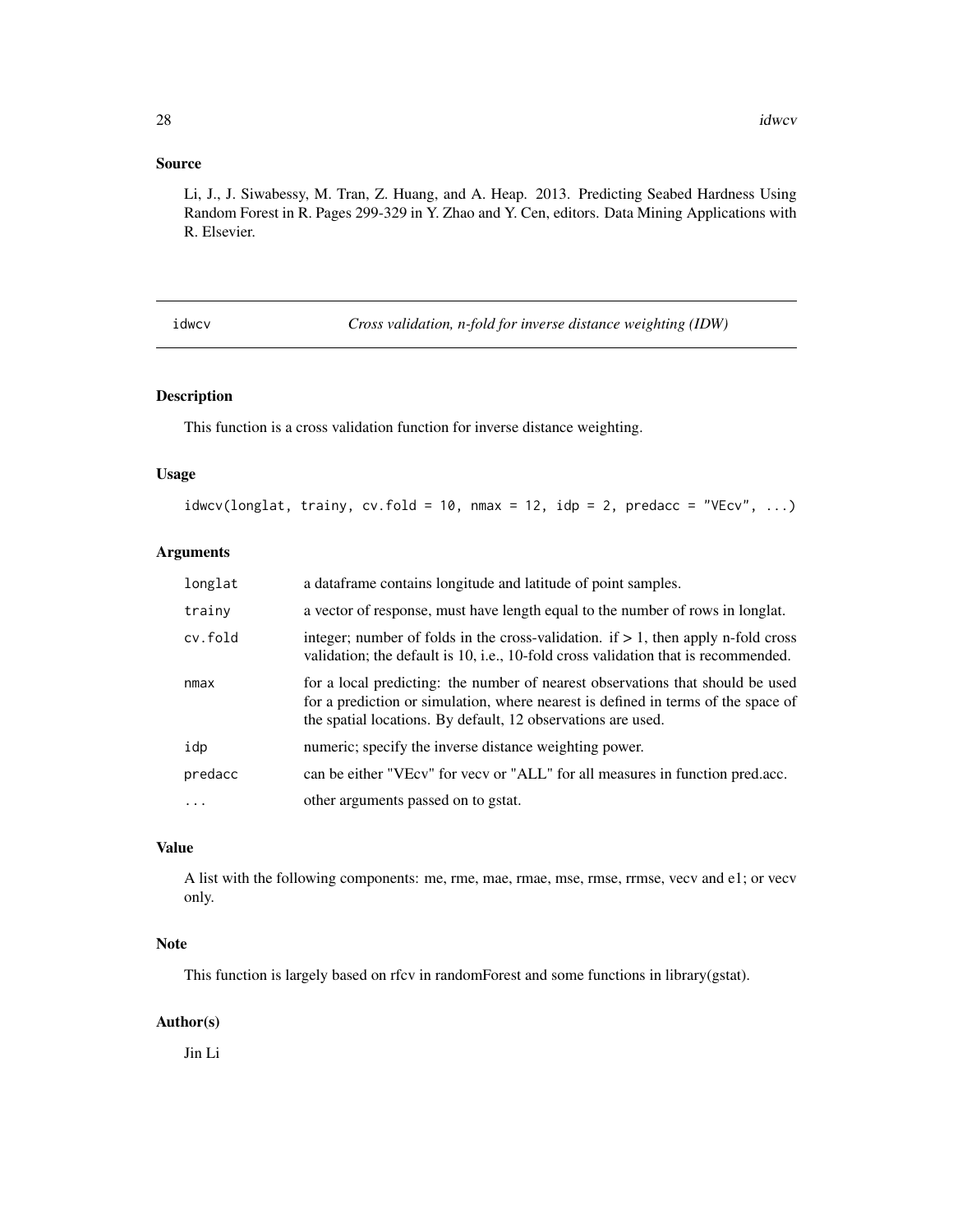#### <span id="page-28-0"></span>idwpred 29

#### References

Li, J., 2013. Predictive Modelling Using Random Forest and Its Hybrid Methods with Geostatistical Techniques in Marine Environmental Geosciences, In: Christen, P., Kennedy, P., Liu, L., Ong, K.-L., Stranieri, A., Zhao, Y. (Eds.), The proceedings of the Eleventh Australasian Data Mining Conference (AusDM 2013), Canberra, Australia, 13-15 November 2013. Conferences in Research and Practice in Information Technology, Vol. 146.

A. Liaw and M. Wiener (2002). Classification and Regression by randomForest. R News 2(3), 18-22.

Pebesma, E.J., 2004. Multivariable geostatistics in S: the gstat package. Computers & Geosciences, 30: 683-691.

#### Examples

```
## Not run:
library(sp)
data(swmud)
data(petrel)
idwcv1 <- idwcv(swmud[, c(1,2)], swmud[, 3], nmax = 12, idp = 2)
idwcv1
n <- 20 # number of iterations, 60 to 100 is recommended.
VEcv <- NULL
for (i in 1:n) {
idwcv1 <- idwcv(petrel[, c(1,2)], petrel[, 3], nmax = 12, predacc = "VEcv")
VEcv [i] <- idwcv1
}
plot(VEcv \sim c(1:n), xlab = "Iteration for IDW", ylab = "VEcv (%)")
points(cumsum(VEcv) / c(1:n) \sim c(1:n), col = 2)
abline(h = mean(VEcv), col = 'blue', lwd=2)n <- 20 # number of iterations, 60 to 100 is recommended.
measures <- NULL
for (i in 1:n) {
idwcv1 \leq idwcv(swmud[, c(1,2)], swmud[, 3], predacc = "ALL")measures <- rbind(measures, idwcv1$vecv)
}
plot(measures \sim c(1:n), xlab = "Iteration for IDW", ylab="VEcv (%)")
points(cumsum(measures) / c(1:n) \sim c(1:n), col = 2)
abline(h = mean(measures), col = 'blue', lwd = 2)## End(Not run)
```
idwpred *Generate spatial predictions using inverse distance weighting (IDW)*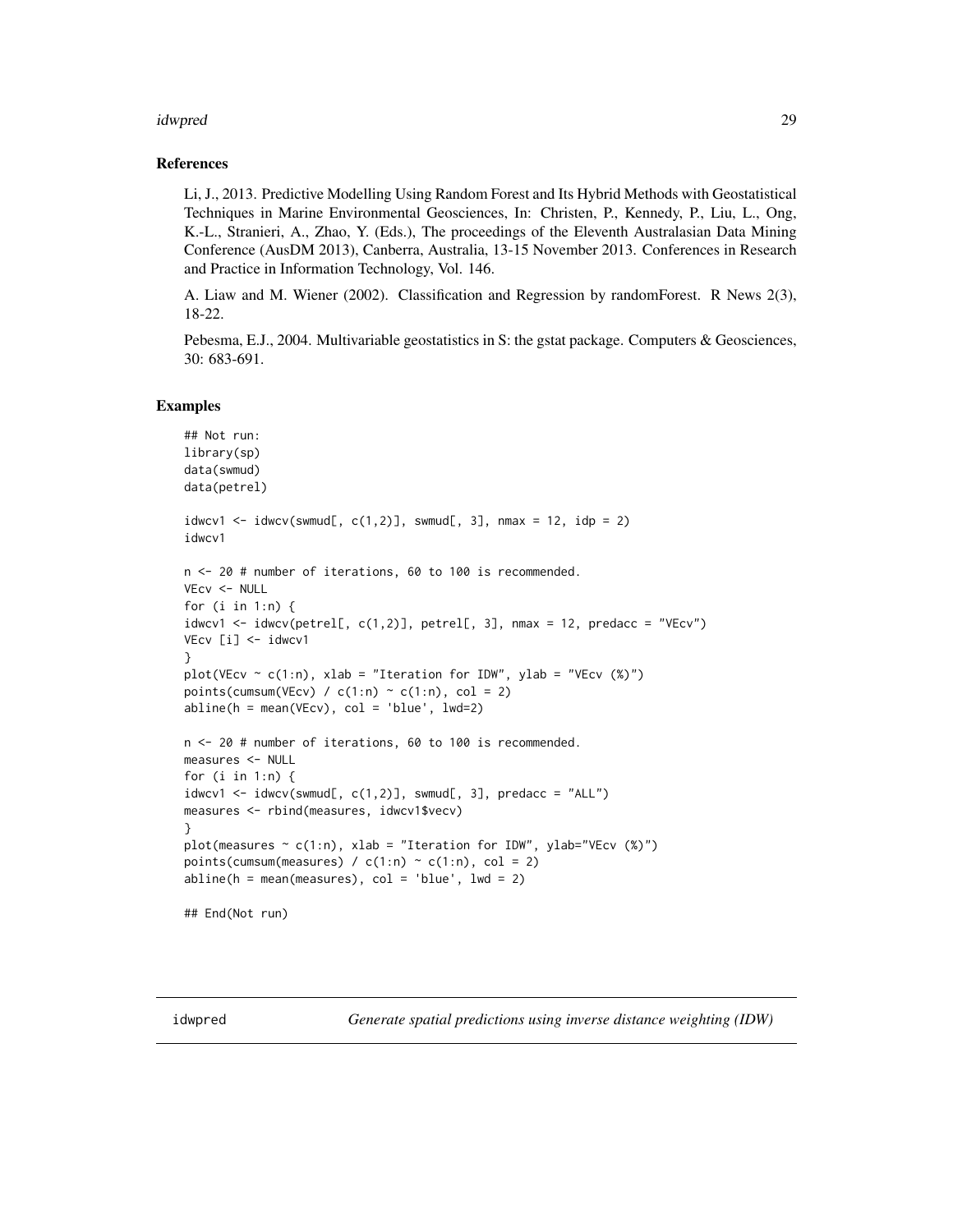This function is to make spatial predictions using inverse distance weighting.

#### Usage

```
idwpred(longlat, trainy, longlat2, nmax = 12, idp = 2, ...)
```
#### Arguments

| longlat  | a data frame contains longitude and latitude of point samples.                                                                                                                                                                      |
|----------|-------------------------------------------------------------------------------------------------------------------------------------------------------------------------------------------------------------------------------------|
| trainy   | a vector of response, must have length equal to the number of rows in longlat.                                                                                                                                                      |
| longlat2 | a data frame contains longitude and latitude of point locations (i.e., the centres<br>of grids) to be predicted.                                                                                                                    |
| nmax     | for a local predicting: the number of nearest observations that should be used<br>for a prediction or simulation, where nearest is defined in terms of the space of<br>the spatial locations. By default, 12 observations are used. |
| idp      | numeric; specify the inverse distance weighting power.                                                                                                                                                                              |
| $\cdots$ | other arguments passed on to gstat.                                                                                                                                                                                                 |
|          |                                                                                                                                                                                                                                     |

#### Value

A dataframe of longitude, latitude and predictions.

#### Note

This function is largely based on library(gstat).

## Author(s)

Jin Li

#### References

Pebesma, E.J., 2004. Multivariable geostatistics in S: the gstat package. Computers & Geosciences, 30: 683-691.

## Examples

```
## Not run:
library(sp)
data(swmud)
data(sw)
idwpred1 <- idwpred(swmud[, c(1,2)], swmud[, 3], sw, nmax = 12, idp = 2)
names(idwpred1)
## End(Not run)
```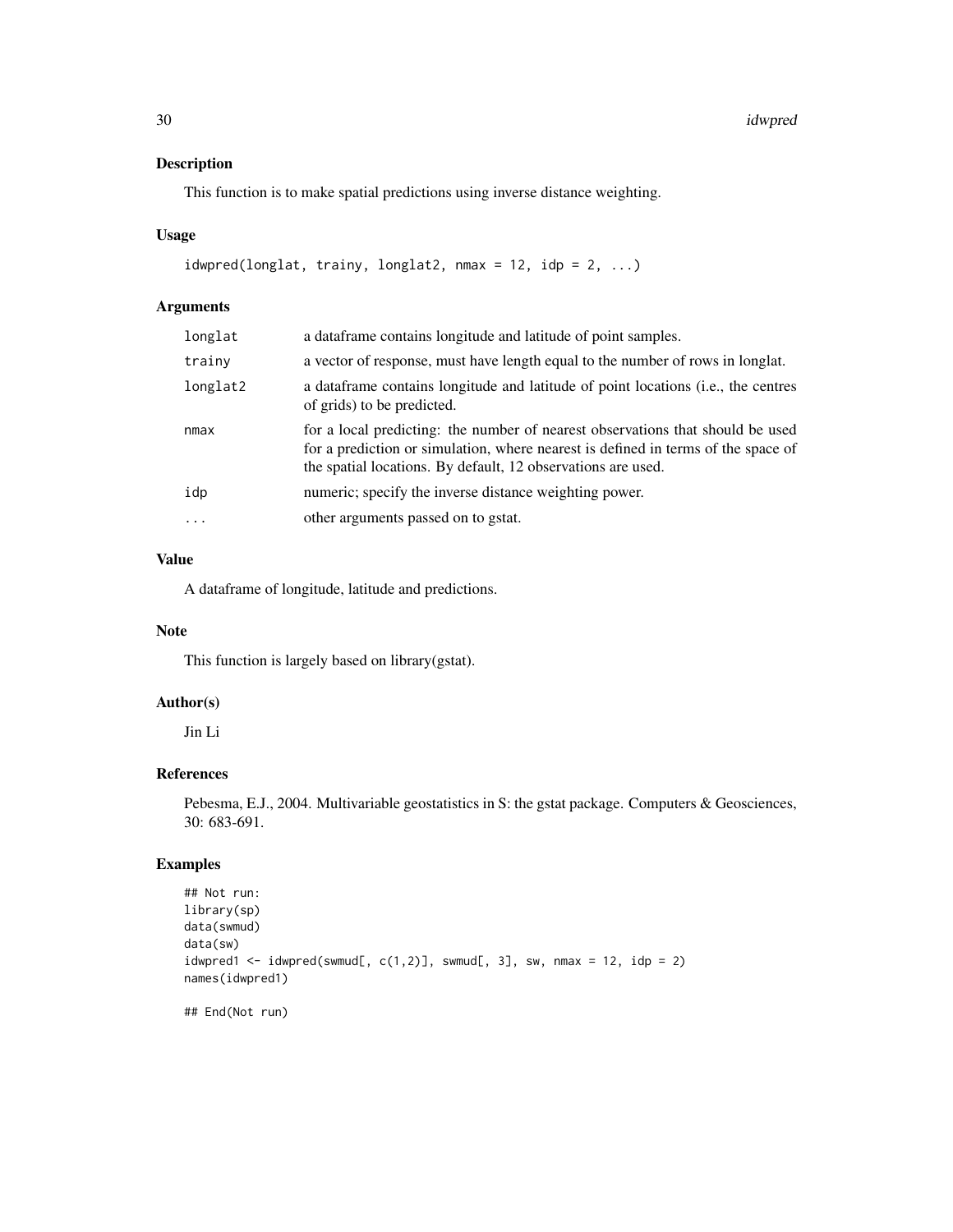<span id="page-30-0"></span>

This function is a cross validation function for ordinary kriging.

## Usage

```
okcv(
  longlat,
  trainy,
  cv.fold = 10,
  nmax = 12,
  transformation = "none",
  delta = 1,
  vgm.args = ("Sph"),
  anis = c(\emptyset, 1),
  alpha = 0,block = \theta,
  predacc = "VEcv",
  ...
)
```

| longlat        | a dataframe contains longitude and latitude of point samples.                                                                                                                                                                          |
|----------------|----------------------------------------------------------------------------------------------------------------------------------------------------------------------------------------------------------------------------------------|
| trainy         | a vector of response, must have length equal to the number of rows in longlat.                                                                                                                                                         |
| cv.fold        | integer; number of folds in the cross-validation. if $> 1$ , then apply n-fold cross<br>validation; the default is 10, i.e., 10-fold cross validation that is recommended.                                                             |
| nmax           | for local kriging: the number of nearest observations that should be used for a<br>kriging prediction or simulation, where nearest is defined in terms of the space<br>of the spatial locations. By default, 12 observations are used. |
| transformation | transform the response variable to normalise the data; can be "sqrt" for square<br>root, "arcsine" for arcsine, "log" or "none" for non transformation. By default,<br>"none" is used.                                                 |
| delta          | numeric; to avoid $log(0)$ in the log transformation.                                                                                                                                                                                  |
| vgm.args       | arguments for vgm, e.g. variogram model of response variable and anisotropy<br>parameters. see notes vgm in gstat for details. By default, "Sph" is used.                                                                              |
| anis           | anisotropy parameters: see notes vgm in gstat for details.                                                                                                                                                                             |
| alpha          | direction in plane $(x,y)$ . see variogram in gstat for details.                                                                                                                                                                       |
| block          | block size. see krige in gstat for details.                                                                                                                                                                                            |
| predacc        | can be either "VEcv" for vecv or "ALL" for all measures in function pred.acc.                                                                                                                                                          |
| .              | other arguments passed on to gstat.                                                                                                                                                                                                    |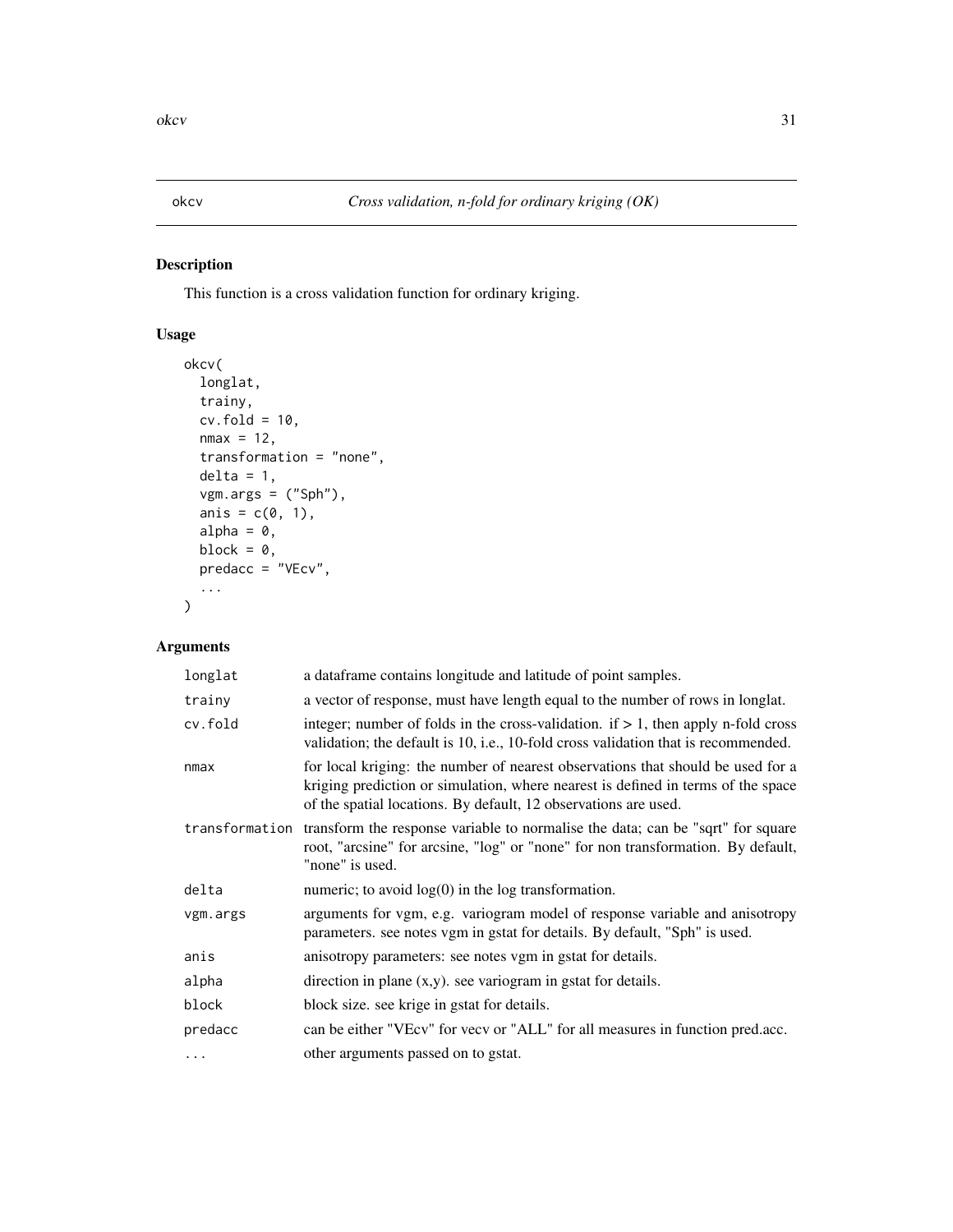A list with the following components: me, rme, mae, rmae, mse, rmse, rrmse, vecv and e1; or vecv only

#### Note

This function is largely based on rfcv in randomForest and some functions in library(gstat). When 'A zero or negative range was fitted to variogram' occurs, to allow gstat running, the range was set to be positive by using min(vgm1\$dist). In this case, caution should be taken in applying this method. If it still occur for okpred function, different method should be used.

#### Author(s)

Jin Li

#### References

Li, J., 2013. Predictive Modelling Using Random Forest and Its Hybrid Methods with Geostatistical Techniques in Marine Environmental Geosciences, In: Christen, P., Kennedy, P., Liu, L., Ong, K.-L., Stranieri, A., Zhao, Y. (Eds.), The proceedings of the Eleventh Australasian Data Mining Conference (AusDM 2013), Canberra, Australia, 13-15 November 2013. Conferences in Research and Practice in Information Technology, Vol. 146.

A. Liaw and M. Wiener (2002). Classification and Regression by randomForest. R News 2(3), 18-22.

Pebesma, E.J., 2004. Multivariable geostatistics in S: the gstat package. Computers & Geosciences, 30: 683-691.

#### Examples

```
## Not run:
library(sp)
data(swmud)
data(petrel)
okcv1 <- okcv(swmud[, c(1,2)], swmud[, 3], nmax = 7, transformation =
"arcsine", vgm.args = ("Sph"), predacc = "VEcv")
okcv1
n <- 20 # number of iterations,60 to 100 is recommended.
VEcv <- NULL
for (i in 1:n) {
okcv1 <- okcv(petrel[, c(1,2)], petrel[, 5], nmax = 12,
transformation = "arcsine", predacc = "VEcv")
VEcv [i] <- okcv1
}
plot(VEcv \sim c(1:n), xlab = "Iteration for OK", ylab = "VEcv (%)")
points(cumsum(VEcv) / c(1:n) \sim c(1:n), col = 2)
abline(h = mean(VEcv), col = 'blue', lwd = 2)n <- 20 # number of iterations, 60 to 100 is recommended.
```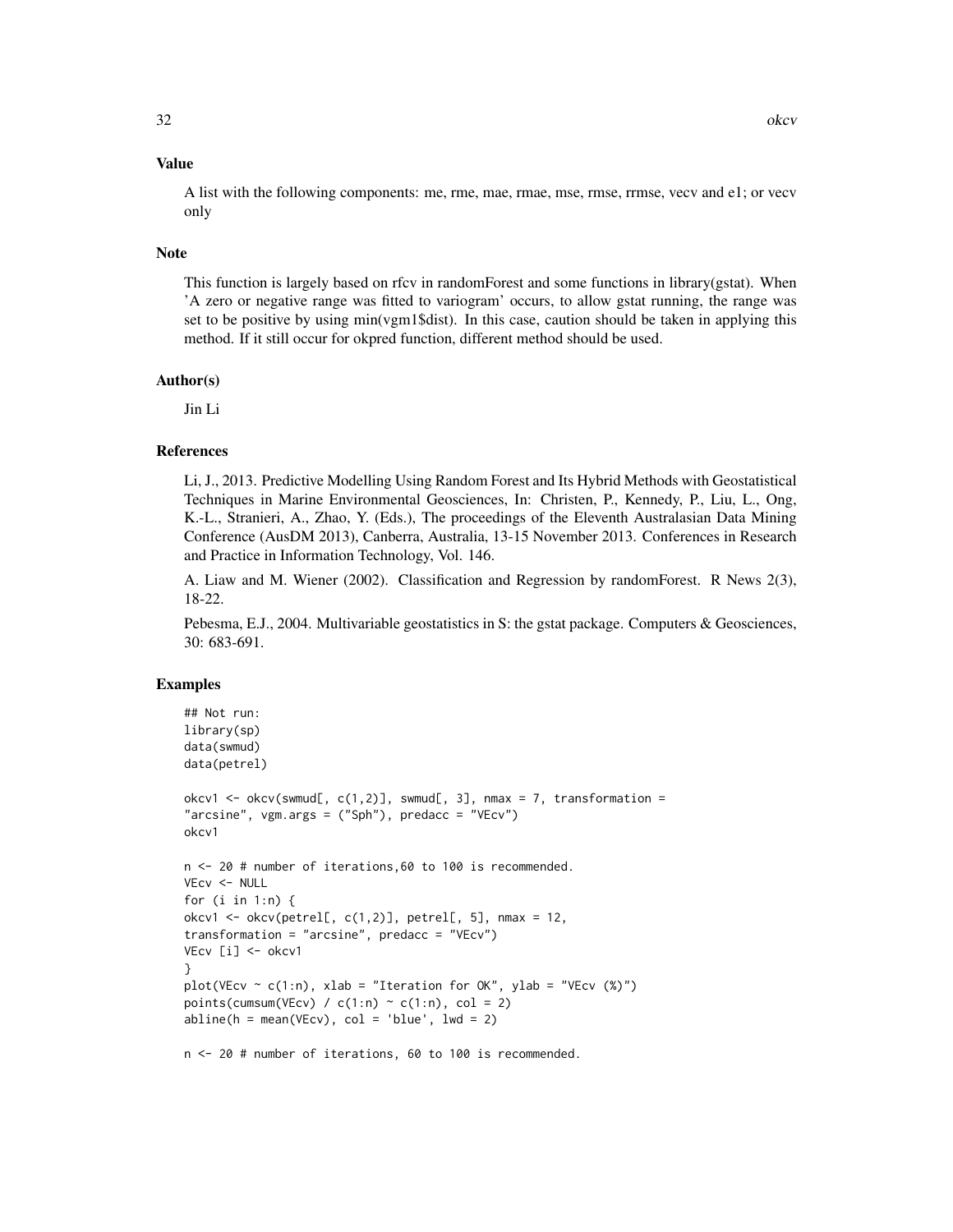#### <span id="page-32-0"></span>okpred 33

```
measures <- NULL
for (i in 1:n) {
okcv1 <- okcv(petrel[, c(1,2)], petrel[, 3], nmax = 12, transformation =
"arcsine", predacc = "ALL")
measures <- rbind(measures, okcv1$vecv)
}
plot(measures \sim c(1:n), xlab = "Iteration for OK", ylab = "VEcv (%)")
points(cumsum(measures) / c(1:n) \sim c(1:n), col = 2)
abline(h = mean(measures), col = 'blue', lwd = 2)## End(Not run)
```
okpred *Generate spatial predictions using ordinary kriging (OK)*

#### Description

This function is to make spatial predictions using ordinary kriging.

#### Usage

```
okpred(
  longlat,
  trainy,
  longlat2,
  nmax = 12,
  transformation = "none",
  delta = 1,
  vgm.args = ("Sph"),
  anis = c(0, 1),
  alpha = 0,
  block = 0,
  ...
)
```

| longlat        | a data frame contains longitude and latitude of point samples.                                                                                                                                                                         |
|----------------|----------------------------------------------------------------------------------------------------------------------------------------------------------------------------------------------------------------------------------------|
| trainy         | a vector of response, must have length equal to the number of rows in longlat.                                                                                                                                                         |
| longlat2       | a data frame contains longitude and latitude of point locations (i.e., the centres<br>of grids) to be predicted.                                                                                                                       |
| nmax           | for local kriging: the number of nearest observations that should be used for a<br>kriging prediction or simulation, where nearest is defined in terms of the space<br>of the spatial locations. By default, 12 observations are used. |
| transformation | transform the response variable to normalise the data; can be "sqrt" for square<br>root, "arcsine" for arcsine, "log" or "none" for non transformation. By default,<br>"none" is used.                                                 |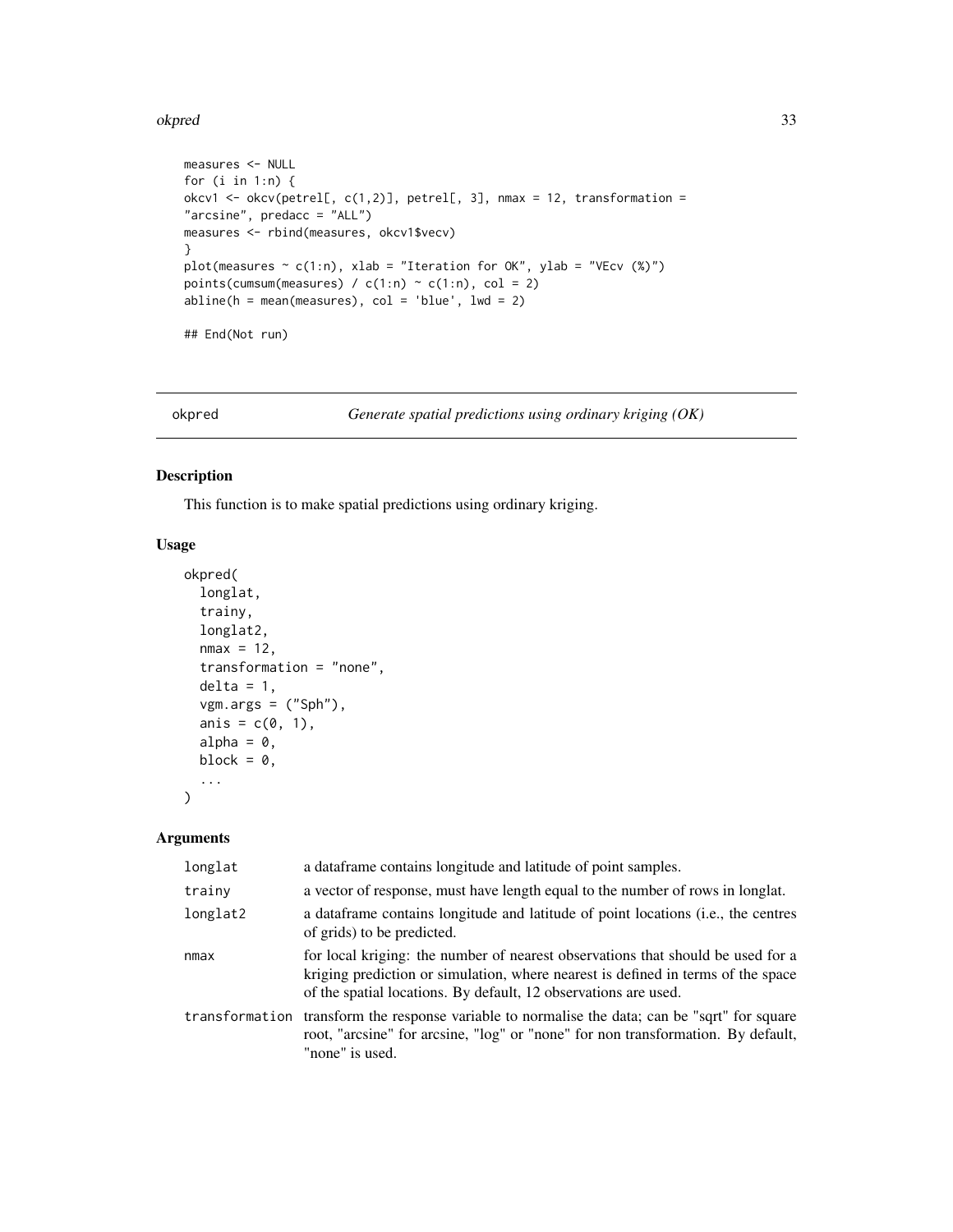<span id="page-33-0"></span>

| delta    | numeric; to avoid $log(0)$ in the $log$ transformation.                                                                                                   |
|----------|-----------------------------------------------------------------------------------------------------------------------------------------------------------|
| vgm.args | arguments for vgm, e.g. variogram model of response variable and anisotropy<br>parameters. see notes vgm in gstat for details. By default, "Sph" is used. |
| anis     | anisotropy parameters: see notes vgm in gstat for details.                                                                                                |
| alpha    | direction in plane $(x,y)$ , see variogram in gstat for details.                                                                                          |
| block    | block size. see krige in gstat for details.                                                                                                               |
| $\cdots$ | other arguments passed on to gstat.                                                                                                                       |
|          |                                                                                                                                                           |

A dataframe of longitude, latitude, predictions and variances.

#### Author(s)

Jin Li

#### References

Pebesma, E.J., 2004. Multivariable geostatistics in S: the gstat package. Computers & Geosciences, 30: 683-691.

#### Examples

```
## Not run:
library(sp)
data(swmud)
data(sw)
okpred1 <- okpred(swmud[, c(1,2)], swmud[, 3], sw, nmax = 7, transformation =
"arcsine", vgm.args = ("Sph"))
names(okpred1)
## End(Not run)
```
petrel *A dataset of seabed sediments in the Petrel sub-basin in Australia Exclusive Economic Zone*

## Description

This dataset contains 237 samples of 9 variables including longitude (long), latitude (lat), mud content (mud), sand content (sand), gravel content (gravel), bathymetry (bathy), disttance to coast (dist), seabe relief (relief), seabed slope (slope).

#### Usage

data("petrel")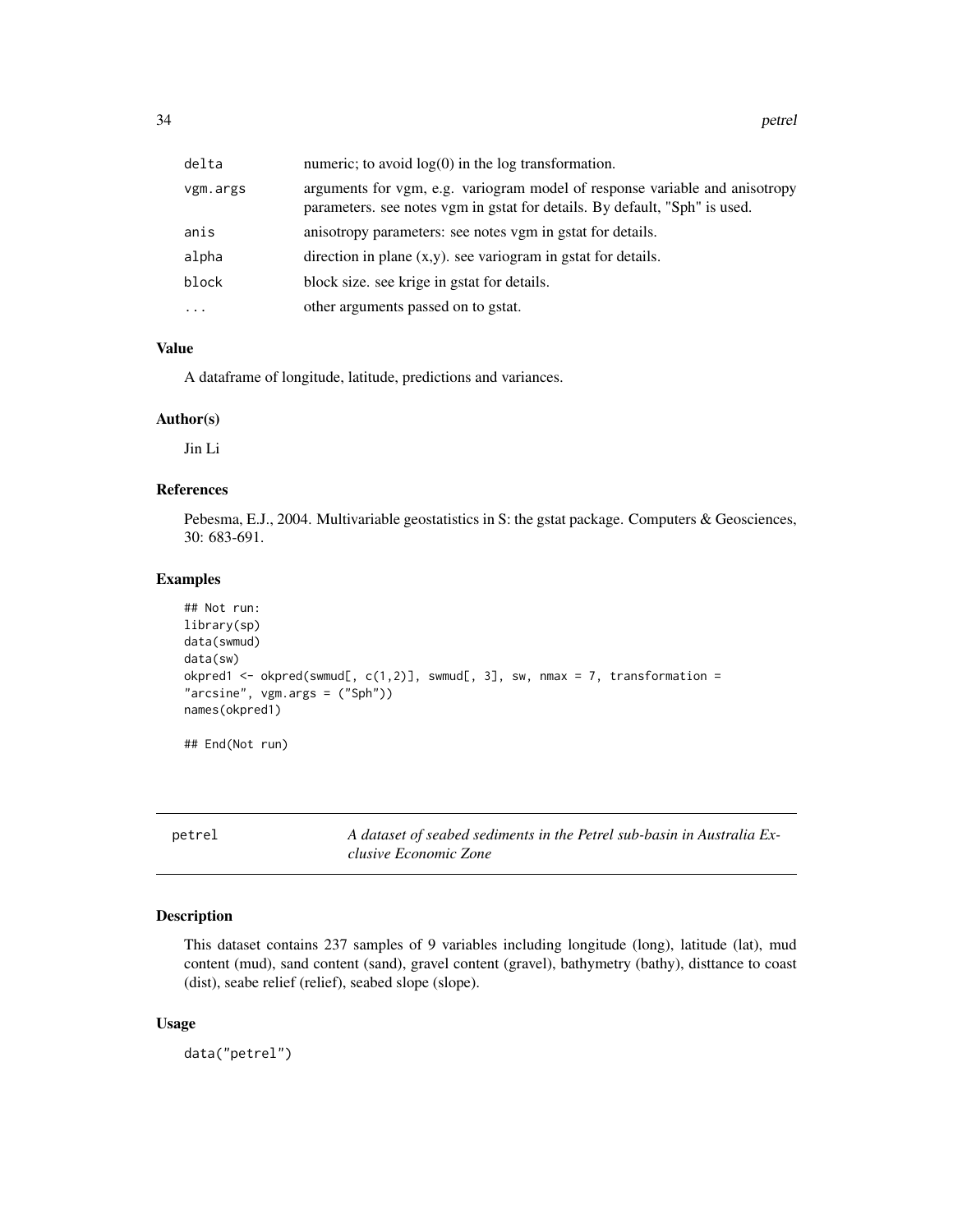#### <span id="page-34-0"></span>petrel.grid 35

#### Format

A data frame with 237 observations on the following 9 variables.

long a numeric vector, decimal degree

lat a numeric vector, decimal degree

mud a numeric vector, percentage

sand a numeric vector, percentage

gravel a numeric vector, percentage

bathy a numeric vector, meter bellow sea level

dist a numeric vector, degree

relief a numeric vector, meter

slope a numeric vector, no unit

#### Details

For details, please check the reference.

#### Source

Li, J., 2013. Predicting the spatial distribution of seabed gravel content using random forest, spatial interpolation methods and their hybrid methods, The International Congress on Modelling and Simulation (MODSIM) 2013: Adelaide, pp. 394-400.

| petrel.grid | A dataset of grids for producing spatial predictions of seabed sediment |
|-------------|-------------------------------------------------------------------------|
|             | content in the Petrel sub-basin in Australia Exclusive Economic Zone    |

#### Description

This dataset contains 248675 rows of 6 variables including longitude (long), latitude (lat), bathymetry (bathy), disttance to coast (dist), seabe relief (relief), seabed slope (slope).

#### Usage

data("petrel")

#### Format

A data frame with 248675 observations on the following 6 variables.

long a numeric vector, decimal degree

lat a numeric vector, decimal degree

bathy a numeric vector, meter bellow sea level

dist a numeric vector, degree

relief a numeric vector, meter

slope a numeric vector, no unit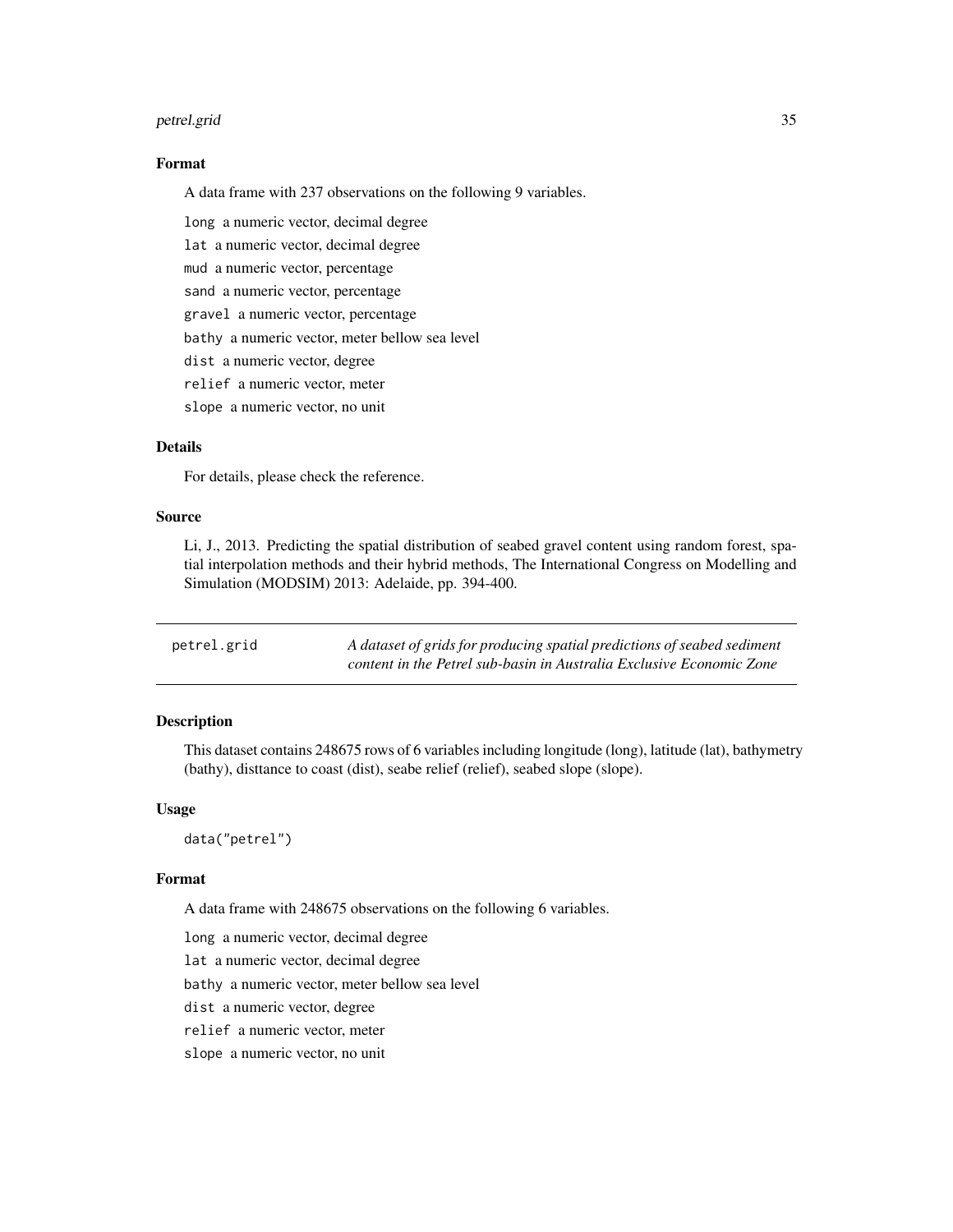#### <span id="page-35-0"></span>Details

For details, please check the reference.

#### Source

Li, J., 2013. Predicting the spatial distribution of seabed gravel content using random forest, spatial interpolation methods and their hybrid methods, The International Congress on Modelling and Simulation (MODSIM) 2013: Adelaide, pp. 394-400.

pred.acc *Predictive error and accuracy measures for predictive models based on cross-validation*

#### Description

This function is used to calculate the mean error (me), mean absolute error (mae), mean squared error (mse), relative me (rme), relative mae (rmae), root mse (rmse), relative rmse (rrmse), variance explained by predictive models based on cross-validation (vecv), and Legates and McCabe's E1 (e1) for numerical data; and it also calculates correct classification rate (ccr), kappa (kappa), sensitivity (sens), specificity (spec), and true skill statistic (tss) for categorical data with the observed (obs) data specified as factor. They are based on the differences between the predicted values for and the observed values of validation samples for cross-validation. For 0 and 1 data, the observed values need to be specified as factor in order to use accuracy measures for categorical data. Moreover, sens, spec, tss and rmse are for categorical data with two levels (e.g. presence and absence data).

#### Usage

pred.acc(obs, pred)

#### Arguments

| obs  | a vector of observation values of validation samples.                      |
|------|----------------------------------------------------------------------------|
| pred | a vector of prediction values of predictive models for validation samples. |

#### Value

A list with the following components: me, rme, mae, rmae, mse, rmse, rrmse, vecv and e1 for numerical data; ccr, kappa, sens, spec and tss for categorical data with two levels; and ccr, kappa for categorical data with more than two levels.

#### Author(s)

Jin Li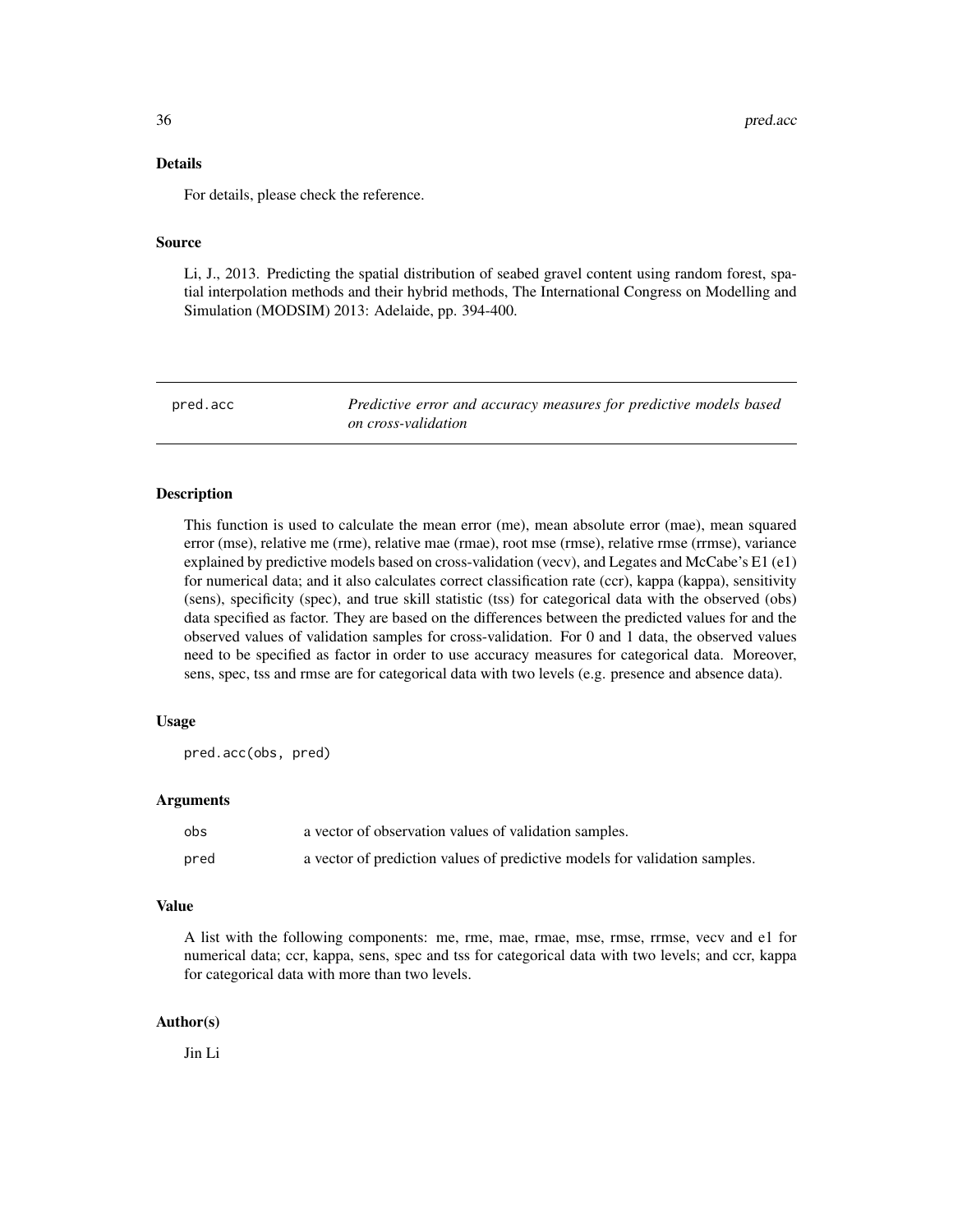$RFcv$  37

# References

Li, J., 2016. Assessing spatial predictive models in the environmental sciences: accuracy measures, data variation and variance explained. Environmental Modelling & Software 80 1-8.

Li, J., 2017. Assessing the accuracy of predictive models for numerical data: Not r nor r2, why not? Then what? PLOS ONE 12 (8): e0183250.

Allouche, O., Tsoar, A., Kadmon, R., 2006. Assessing the accuracy of species distribution models: prevalence, kappa and true skill statistic (TSS). Journal of Applied Ecology 43 1223-1232.

#### Examples

```
set.seed(1234)
x <- sample(1:30, 30)
e <- rnorm(30, 1)
y <- x + e
pred.acc(x, y)
y <- 0.8 * x + e
pred.acc(x, y)
```
RFcv *Cross validation, n-fold for random forest (RF)*

## Description

This function is a cross validation function for random forest.

#### Usage

```
RFcv(
  trainx,
 trainy,
 cv.fold = 10,
 mtry = if (!is.null(trainy) && !is.factor(trainy)) max(floor(ncol(trainx)/3), 1) else
    floor(sqrt(ncol(trainx))),
 ntree = 500.
 predacc = "ALL",
  ...
)
```

| trainx  | a data frame or matrix contains columns of predictor variables.                                                                                                            |
|---------|----------------------------------------------------------------------------------------------------------------------------------------------------------------------------|
| trainy  | a vector of response, must have length equal to the number of rows in trainx.                                                                                              |
| cv.fold | integer; number of folds in the cross-validation. if $> 1$ , then apply n-fold cross<br>validation; the default is 10, i.e., 10-fold cross validation that is recommended. |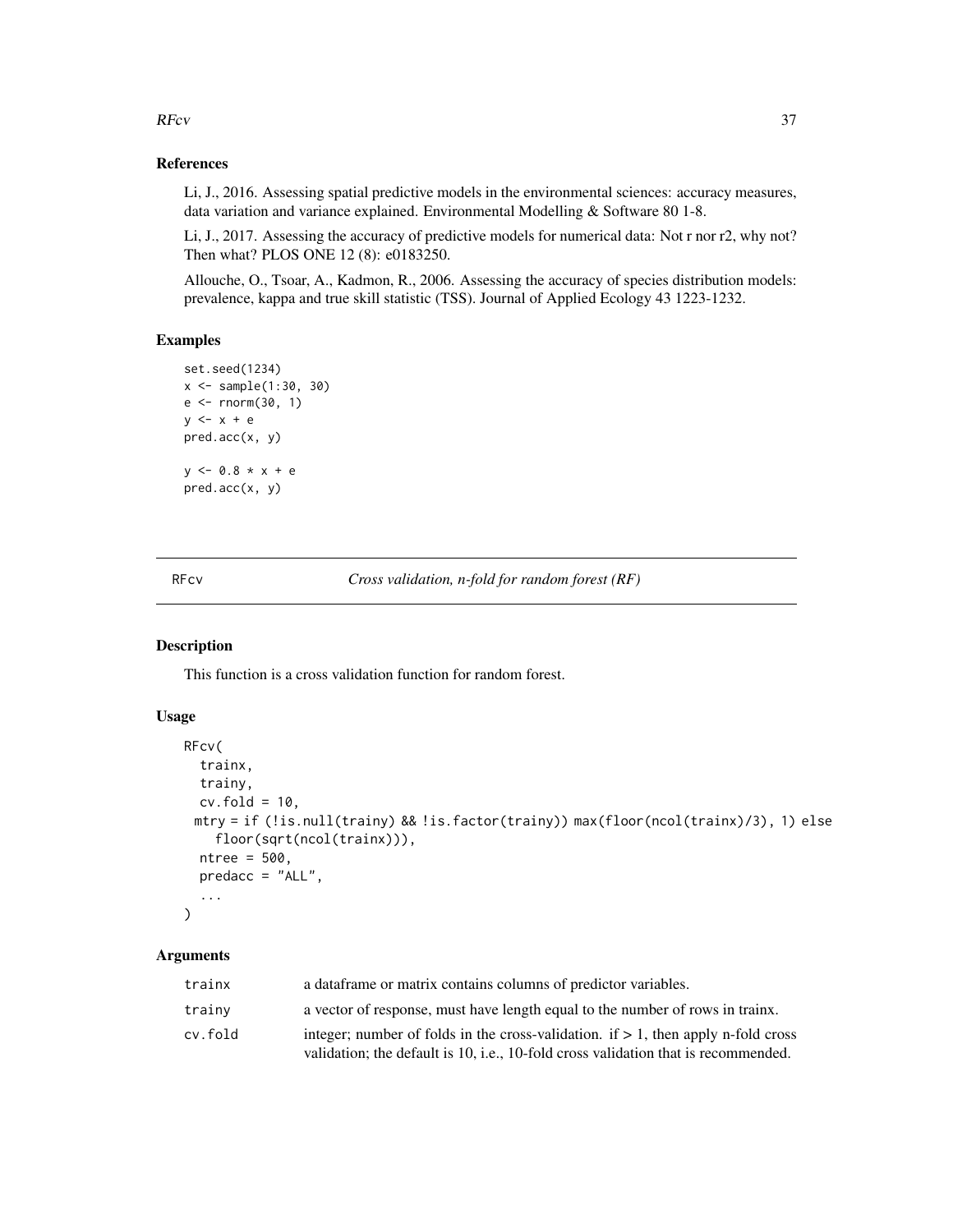| mtry    | a function of number of remaining predictor variables to use as the mtry param-<br>eter in the random Forest call.                                                     |
|---------|------------------------------------------------------------------------------------------------------------------------------------------------------------------------|
| ntree   | number of trees to grow. This should not be set to too small a number, to ensure<br>that every input row gets predicted at least a few times. By default, 500 is used. |
| predacc | can be either "VEcv" for year or "ALL" for all measures in function pred.acc.                                                                                          |
| .       | other arguments passed on to random Forest.                                                                                                                            |

## Value

A list with the following components: for numerical data: me, rme, mae, rmae, mse, rmse, rrmse, vecv and e1; or vecv. for categorical data: correct classification rate (ccr), kappa (kappa), sensitivity (sens), specificity (spec) and true skill statistic (tss)

## Note

This function is largely based on rf.cv (see Li et al. 2013) and rfcv in randomForest.

#### Author(s)

Jin Li

## References

Li, J., J. Siwabessy, M. Tran, Z. Huang, and A. Heap. 2013. Predicting Seabed Hardness Using Random Forest in R. Pages 299-329 in Y. Zhao and Y. Cen, editors. Data Mining Applications with R. Elsevier.

Li, J. 2013. Predicting the spatial distribution of seabed gravel content using random forest, spatial interpolation methods and their hybrid methods. Pages 394-400 The International Congress on Modelling and Simulation (MODSIM) 2013, Adelaide.

Liaw, A. and M. Wiener (2002). Classification and Regression by randomForest. R News 2(3), 18-22.

#### Examples

```
## Not run:
data(hard)
data(petrel)
rfcv1 \leq RFcv(petrell, c(1,2, 6:9)], petrell, 5], predacc = "ALL")rfcv1
n <- 20 # number of iterations, 60 to 100 is recommended.
VEcv <- NULL
for (i in 1:n) {
rfcv1 \leq RFcv(petrell, c(1,2,6:9)], petrell, 5], predacc = "VEcv")VEcv [i] <- rfcv1
}
plot(VEcv \sim c(1:n), xlab = "Iteration for RF", ylab = "VEcv (%)")
points(cumsum(VEcv) / c(1:n) \sim c(1:n), col = 2)
```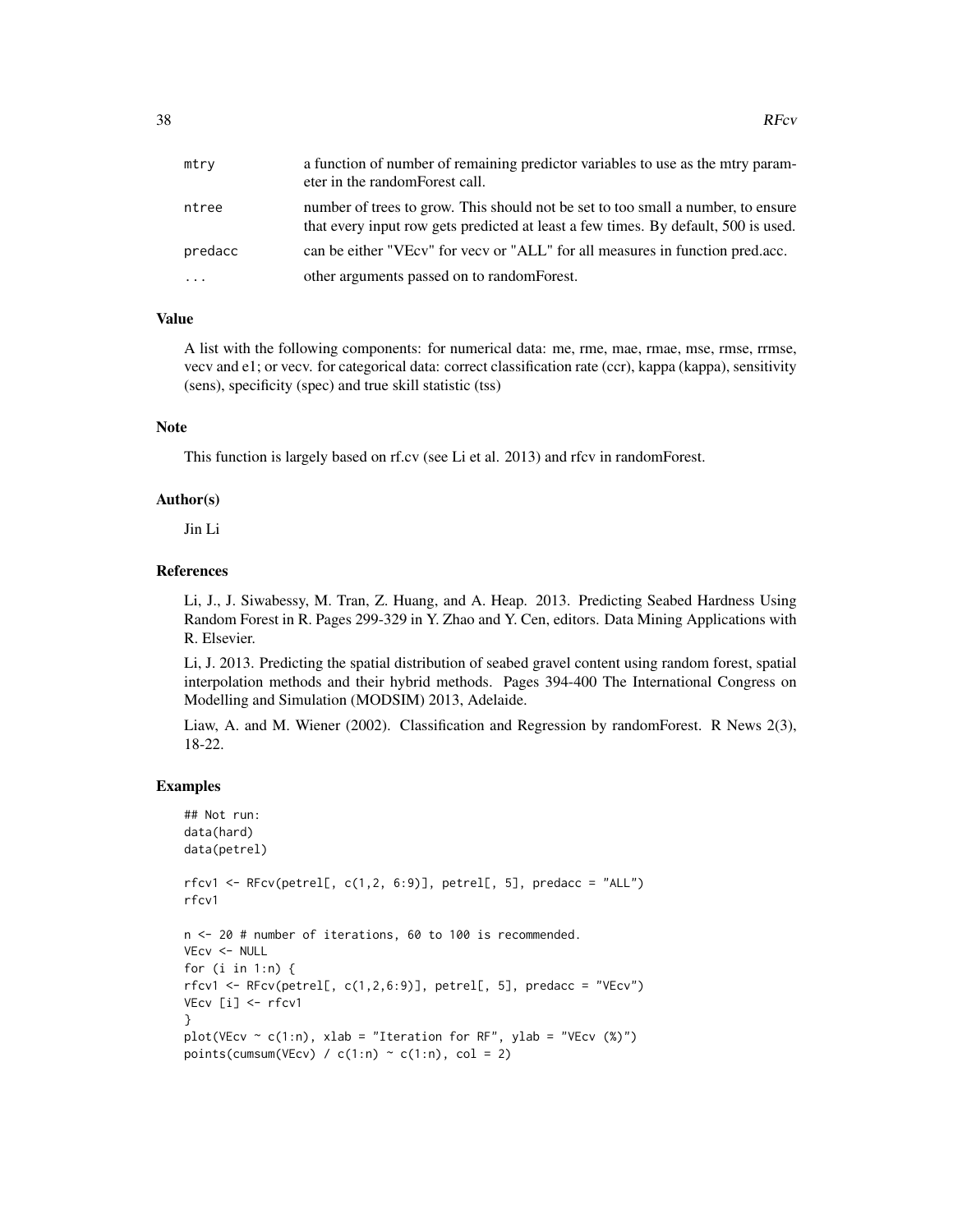#### rfidwcv 39

```
abline(h = mean(VEcv), col = 'blue', lwd = 2)n <- 20 # number of iterations, 60 to 100 is recommended.
measures <- NULL
for (i in 1:n) {
rfcv1 \leftarrow RFcv(hard[, c(4:6)], hard[, 17])measures <- rbind(measures, rfcv1$ccr) # for kappa, replace ccr with kappa
}
plot(measures \sim c(1:n), xlab = "Iteration for RF", ylab = "Correct
classification rate (%)")
points(cumsum(measures) / c(1:n) \sim c(1:n), col = 2)
abline(h = mean(measures), col = 'blue', lwd = 2)
```
## End(Not run)

rfidwcv *Cross validation, n-fold for the hybrid method of random forest and inverse distance weighting (RFIDW)*

## Description

This function is a cross validation function for the hybrid method of random forest and inverse distance weighting (RFIDW).

## Usage

```
rfidwcv(
  longlat,
  trainx,
  trainy,
  cv.fold = 10,mtry = function(p) max(1, floor(sqrt(p))),ntree = 500,
  idp = 2,
  nmax = 12,
  predacc = "VEcv",
  ...
\mathcal{L}
```

| longlat | a dataframe contains longitude and latitude of point samples (i.e., trainx and<br>trainy).                                                                                 |
|---------|----------------------------------------------------------------------------------------------------------------------------------------------------------------------------|
| trainx  | a data frame or matrix contains columns of predictive variables.                                                                                                           |
| trainy  | a vector of response, must have length equal to the number of rows in trainx.                                                                                              |
| cv.fold | integer; number of folds in the cross-validation. if $> 1$ , then apply n-fold cross<br>validation; the default is 10, i.e., 10-fold cross validation that is recommended. |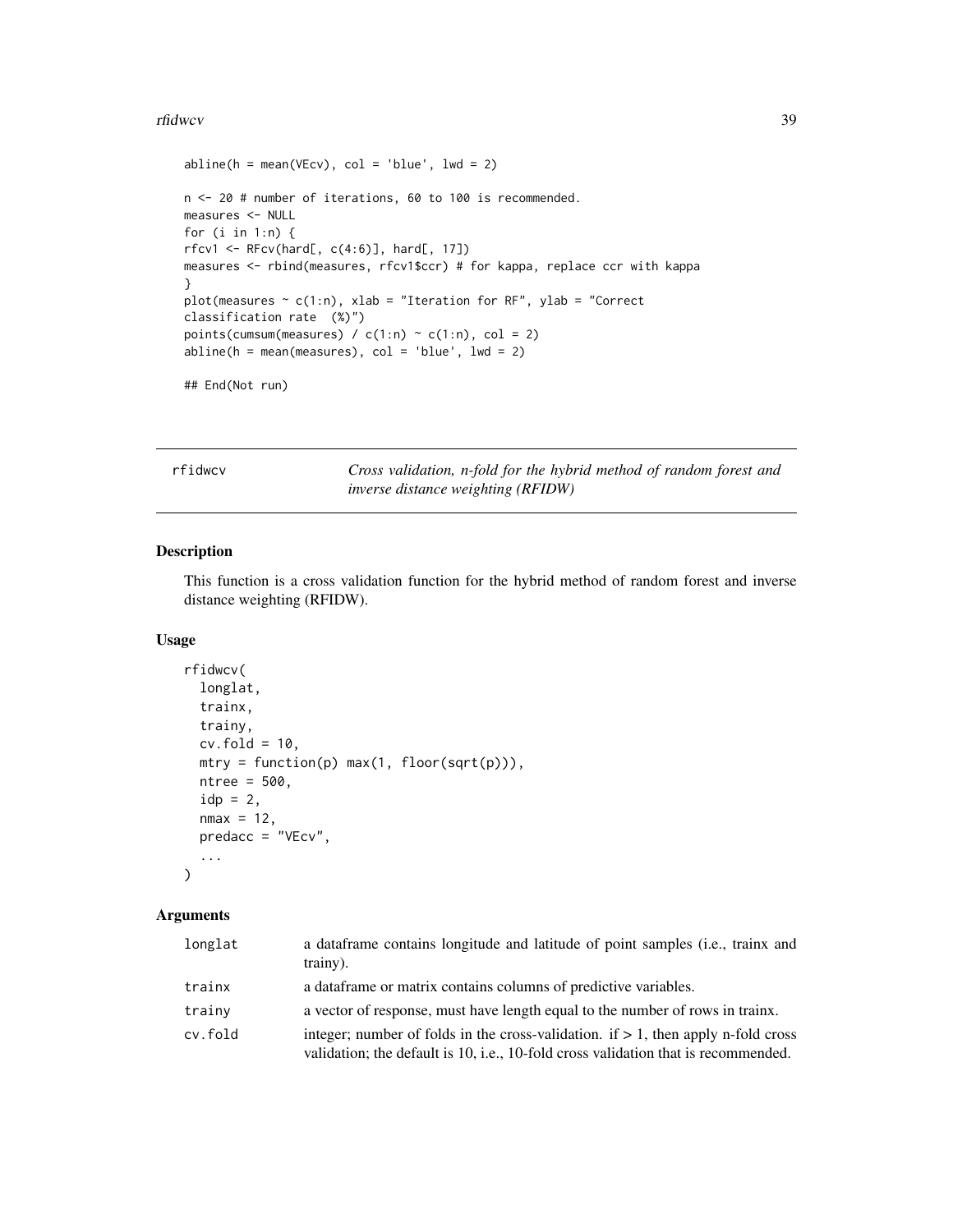| mtry    | a function of number of remaining predictor variables to use as the mtry param-<br>eter in the random Forest call.                                                                                                                |
|---------|-----------------------------------------------------------------------------------------------------------------------------------------------------------------------------------------------------------------------------------|
| ntree   | number of trees to grow. This should not be set to too small a number, to ensure<br>that every input row gets predicted at least a few times. By default, 500 is used.                                                            |
| idp     | numeric; specify the inverse distance weighting power.                                                                                                                                                                            |
| nmax    | for local predicting: the number of nearest observations that should be used for<br>a prediction or simulation, where nearest is defined in terms of the space of the<br>spatial locations. By default, 12 observations are used. |
| predacc | can be either "VEcv" for vecv or "ALL" for all measures in function pred.acc.                                                                                                                                                     |
|         | other arguments passed on to random Forest or gstat.                                                                                                                                                                              |

#### Value

A list with the following components: for numerical data: me, rme, mae, rmae, mse, rmse, rrmse, vecv and e1; or vecv.

#### Note

This function is largely based on rf.cv (see Li et al. 2013) and rfcv in randomForest.

## Author(s)

Jin Li

## References

Li, J. 2013. Predicting the spatial distribution of seabed gravel content using random forest, spatial interpolation methods and their hybrid methods. Pages 394-400 The International Congress on Modelling and Simulation (MODSIM) 2013, Adelaide.

Liaw, A. and M. Wiener (2002). Classification and Regression by randomForest. R News 2(3), 18-22.

## Examples

```
## Not run:
data(petrel)
rfidwcv1 <- rfidwcv(petrel[, c(1,2)], petrel[, c(1,2, 6:9)], petrel[, 5],
predacc = "ALL")rfidwcv1
n <- 20 # number of iterations, 60 to 100 is recommended.
VEcv <- NULL
for (i in 1:n) {
rfdwcv1 \leftarrow rfdwcv(petrell, c(1,2)], petrell, c(1,2,6:9)], petrell, 5],predacc = "VEcv")
VEcv [i] <- rfidwcv1
}
plot(VEcv \sim c(1:n), xlab = "Iteration for RFIDW", ylab = "VEcv (%)")
```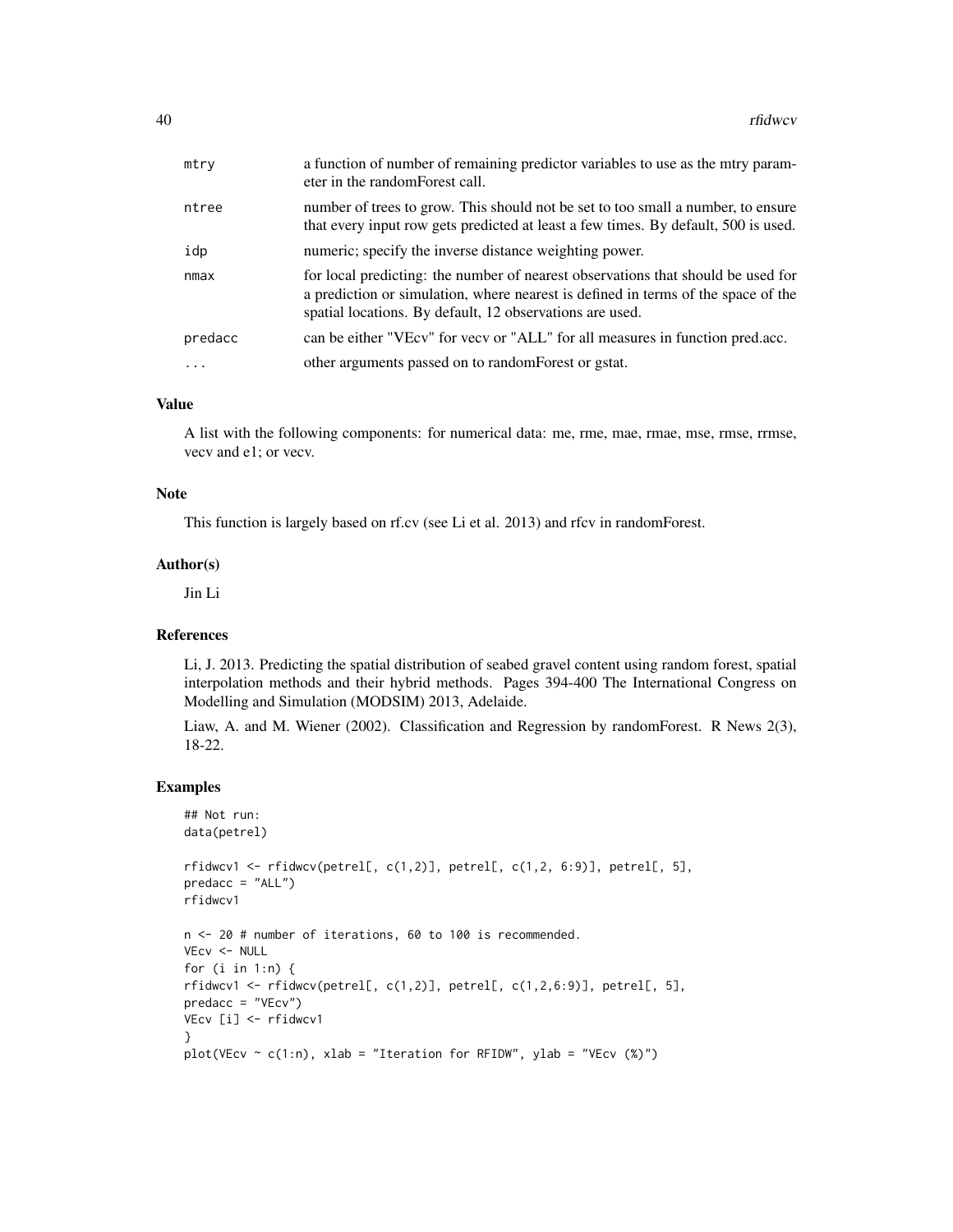#### rfidwpred 41

```
points(cumsum(VEcv) / c(1:n) \sim c(1:n), col = 2)
abline(h = mean(VEcv), col = 'blue', lwd = 2)n <- 20 # number of iterations, 60 to 100 is recommended.
measures <- NULL
for (i in 1:n) {
rfdwcv1 \leftarrow rfdwcv(petrell, c(1,2)], petrell, c(1,2,6:9)], petrell, 5],predacc = "ALL")measures <- rbind(measures, rfidwcv1$vecv)
}
plot(measures \sim c(1:n), xlab = "Iteration for RFIDW", ylab = "VEcv (%)")
points(cumsum(measures) / c(1:n) \sim c(1:n), col = 2)
abline(h = mean(measures), col = 'blue', lwd = 2)
```

```
## End(Not run)
```
rfidwpred *Generate spatial predictions using the hybrid method of random forest and inverse distance weighting (RFIDW)*

## Description

This function is to make spatial predictions using the hybrid method of random forest and inverse distance weighting (RFIDW).

## Usage

```
rfidwpred(
  longlat,
  trainx,
  trainy,
 longlatpredx,
 predx,
 mtry = function(p) max(1, floor(sqrt(p))),
 ntree = 500,idp = 2,
 nmax = 12,
  ...
\lambda
```

| longlat | a data frame contains longitude and latitude of point samples (i.e., trainx and<br>trainy). |
|---------|---------------------------------------------------------------------------------------------|
| trainx  | a dataframe or matrix contains columns of predictive variables.                             |
| trainy  | a vector of response, must have length equal to the number of rows in trainx.               |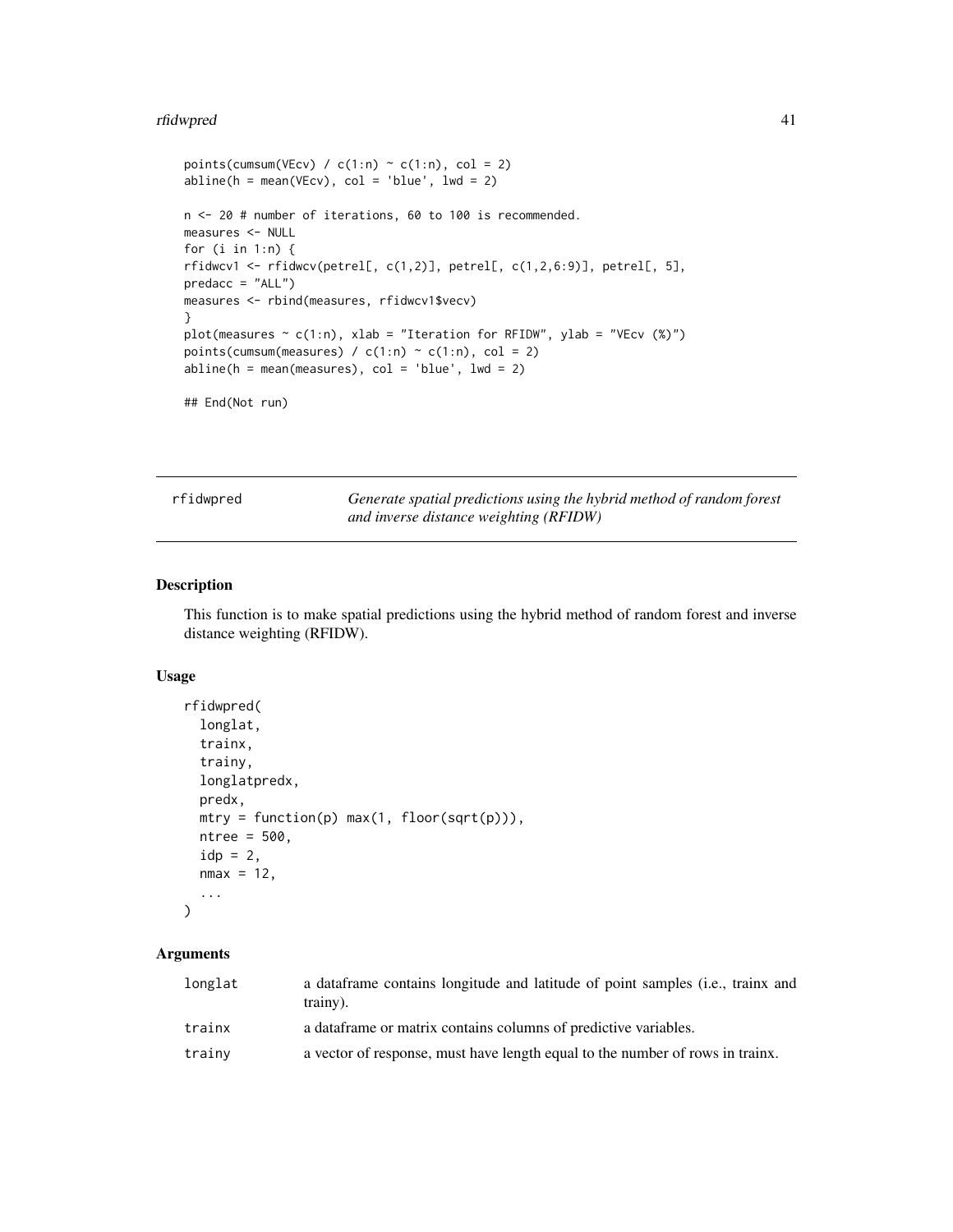| longlatpredx            | a data frame contains longitude and latitude of point locations (i.e., the centres<br>of grids) to be predicted.                                                                                                                  |
|-------------------------|-----------------------------------------------------------------------------------------------------------------------------------------------------------------------------------------------------------------------------------|
| predx                   | a data frame or matrix contains columns of predictive variables for the grids to<br>be predicted.                                                                                                                                 |
| mtry                    | a function of number of remaining predictor variables to use as the mtry param-<br>eter in the random Forest call.                                                                                                                |
| ntree                   | number of trees to grow. This should not be set to too small a number, to ensure<br>that every input row gets predicted at least a few times. By default, 500 is used.                                                            |
| idp                     | numeric; specify the inverse distance weighting power.                                                                                                                                                                            |
| nmax                    | for local predicting: the number of nearest observations that should be used for<br>a prediction or simulation, where nearest is defined in terms of the space of the<br>spatial locations. By default, 12 observations are used. |
| $\cdot$ $\cdot$ $\cdot$ | other arguments passed on to random Forest or gstat.                                                                                                                                                                              |

# Value

A dataframe of longitude, latitude and predictions.

## Author(s)

Jin Li

## References

Liaw, A. and M. Wiener (2002). Classification and Regression by randomForest. R News 2(3), 18-22.

## Examples

```
## Not run:
data(petrel)
data(petrel.grid)
rfidwpred1 <- rfidwpred(petrel[, c(1,2)], petrel[, c(1,2, 6:9)], petrel[, 3],
petrel.grid[, c(1,2)], petrel.grid, ntree = 500, idp = 2, nmax = 12)
names(rfidwpred1)
```
## End(Not run)

rfokcv *Cross validation, n-fold for the hybrid method of random forest and ordinary kriging (RFOK)*

#### Description

This function is a cross validation function for the hybrid method of random forest and ordinary kriging (RFOK).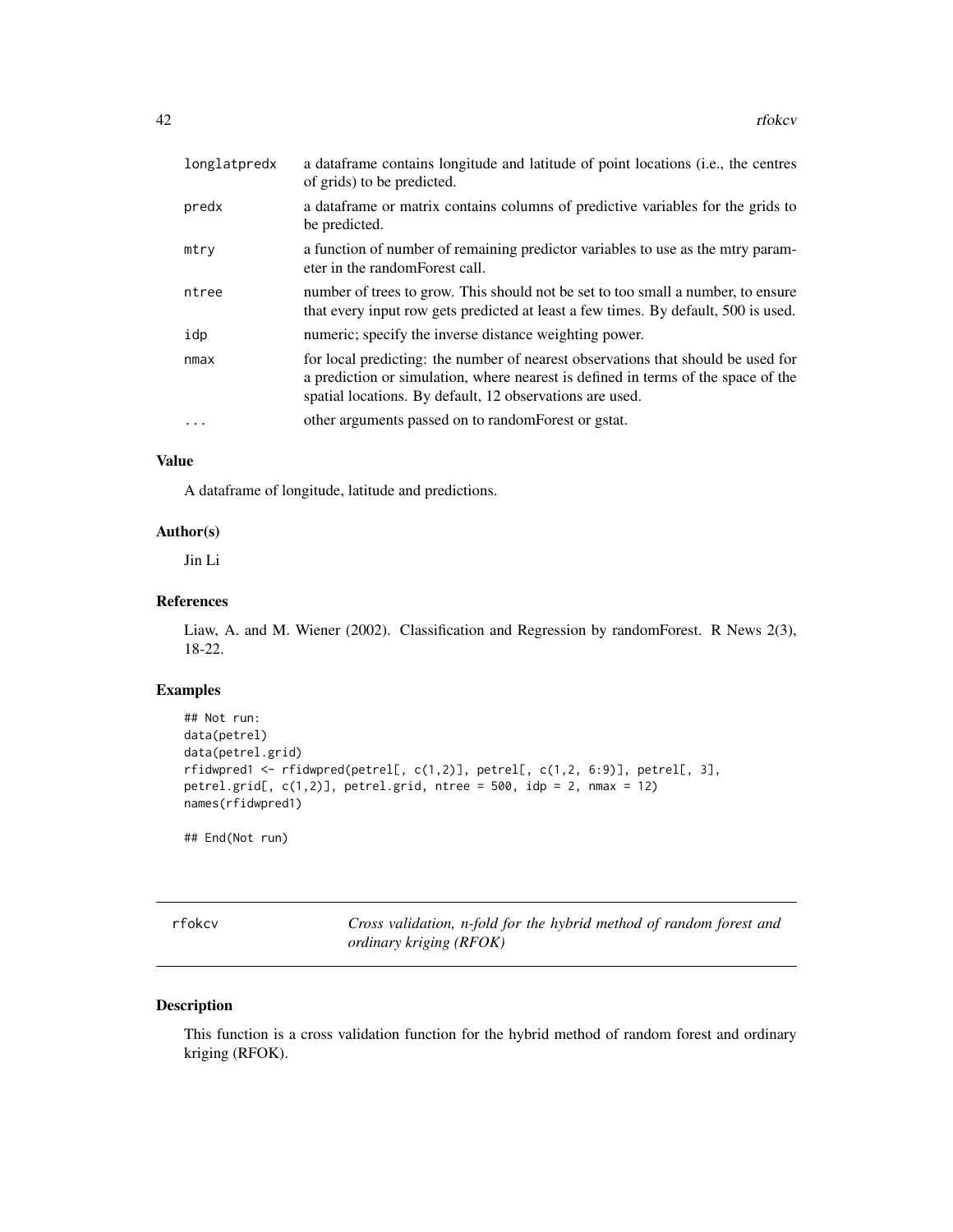#### rfokcv 43

# Usage

```
rfokcv(
  longlat,
  trainx,
 trainy,
 cv.fold = 10,mtry = function(p) max(1, floor(sqrt(p))),ntree = 500,nmax = 12,
 vgm.args = ("Sph"),
 block = \theta,
 predacc = "VEcv",
  ...
)
```
## Arguments

| longlat  | a data frame contains longitude and latitude of point samples (i.e., trainx and<br>trainy).                                                                                                                 |
|----------|-------------------------------------------------------------------------------------------------------------------------------------------------------------------------------------------------------------|
| trainx   | a data frame or matrix contains columns of predictive variables.                                                                                                                                            |
| trainy   | a vector of response, must have length equal to the number of rows in trainx.                                                                                                                               |
| cv.fold  | integer; number of folds in the cross-validation. if $> 1$ , then apply n-fold cross<br>validation; the default is 10, i.e., 10-fold cross validation that is recommended.                                  |
| mtry     | a function of number of remaining predictor variables to use as the mtry param-<br>eter in the random Forest call.                                                                                          |
| ntree    | number of trees to grow. This should not be set to too small a number, to ensure<br>that every input row gets predicted at least a few times. By default, 500 is used.                                      |
| nmax     | for local predicting: the number of nearest observations that should be used for<br>a prediction or simulation, where nearest is defined in terms of the space of the<br>spatial locations. By default, 12. |
| vgm.args | arguments for vgm, e.g. variogram model of response variable and anisotropy<br>parameters. see notes vgm in gstat for details. By default, "Sph" is used.                                                   |
| block    | block size, see krige in gstat for details.                                                                                                                                                                 |
| predacc  | can be either "VEcv" for vecv or "ALL" for all measures in function pred.acc.                                                                                                                               |
| $\ddots$ | other arguments passed on to randomForest or gstat.                                                                                                                                                         |

## Value

A list with the following components: for numerical data: me, rme, mae, rmae, mse, rmse, rrmse, vecv and e1; or vecv.

## Note

This function is largely based on rf.cv (see Li et al. 2013) and rfcv in randomForest. When 'A zero or negative range was fitted to variogram' occurs, to allow gstat running, the range was set to be positive by using min(vgm1\$dist). In this case, caution should be taken in applying this method, although sometimes it can still outperform IDW and OK.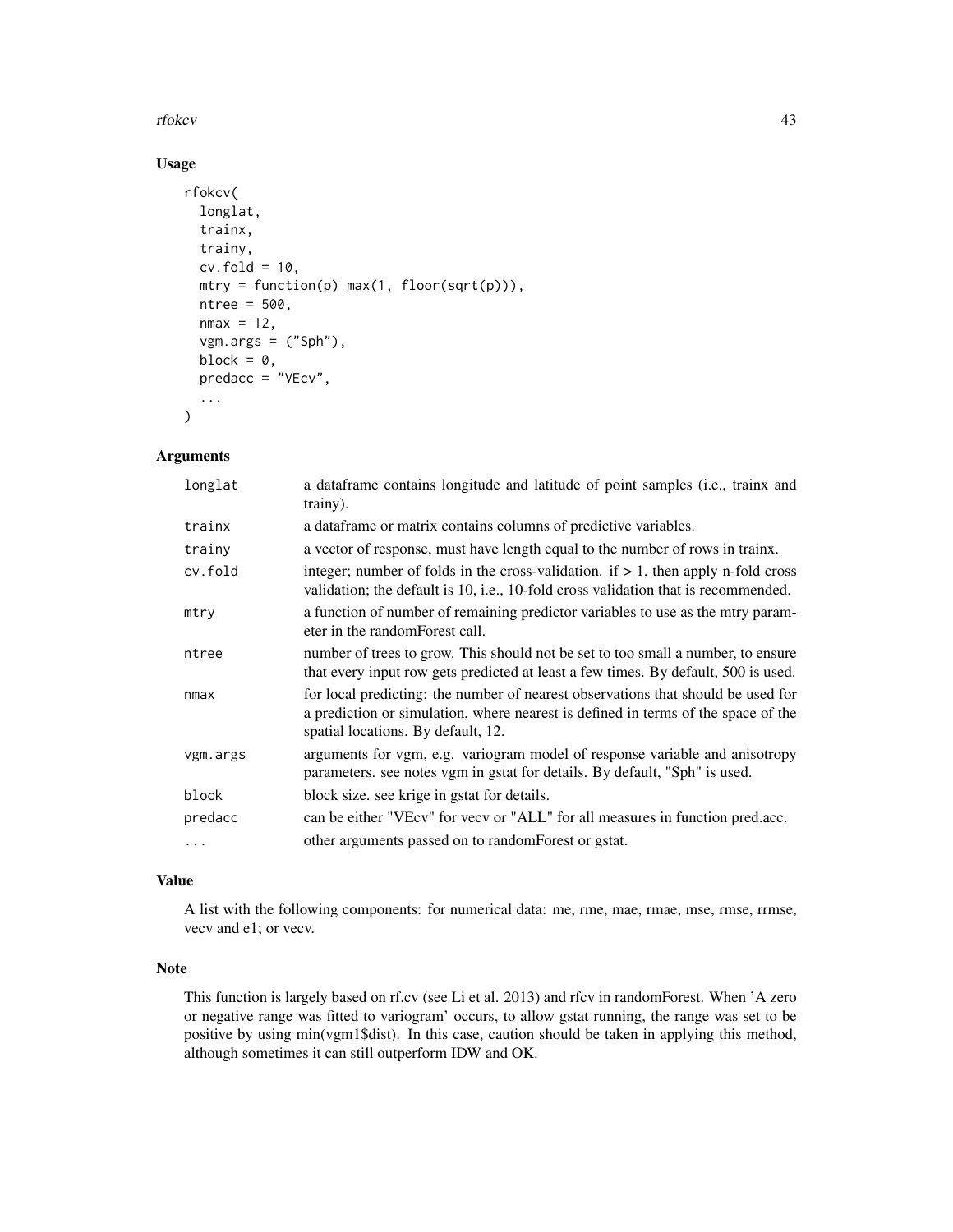#### Author(s)

Jin Li

#### References

Li, J. 2013. Predicting the spatial distribution of seabed gravel content using random forest, spatial interpolation methods and their hybrid methods. Pages 394-400 The International Congress on Modelling and Simulation (MODSIM) 2013, Adelaide.

Liaw, A. and M. Wiener (2002). Classification and Regression by randomForest. R News 2(3), 18-22.

#### Examples

```
## Not run:
data(petrel)
rfokcv1 <- rfokcv(petrel[, c(1,2)], petrel[, c(1,2, 6:9)], petrel[, 5],
predacc = "ALL")
rfokcv1
n <- 20 # number of iterations, 60 to 100 is recommended.
VEcv <- NULL
for (i in 1:n) {
rfokcv1 <- rfokcv(petrel[, c(1,2)], petrel[, c(1,2,6:9)], petrel[, 5],
predacc = "VEcv")
VEcv [i] <- rfokcv1
}
plot(VEcv \sim c(1:n), xlab = "Iteration for RFOK", ylab = "VEcv (%)")
points(cumsum(VEcv) / c(1:n) \sim c(1:n), col = 2)
abline(h = mean(VEcv), col = 'blue', lwd = 2)n <- 20 # number of iterations, 60 to 100 is recommended.
measures <- NULL
for (i in 1:n) {
rfokcv1 <- rfokcv(petrel[, c(1,2)], petrel[, c(1,2,6:9)], petrel[, 5],
predacc = "ALL")measures <- rbind(measures, rfokcv1$vecv)
}
plot(measures \sim c(1:n), xlab = "Iteration for RFOK", ylab = "VEcv (%)")
points(cumsum(measures) / c(1:n) \sim c(1:n), col = 2)
abline(h = mean(measures), col = 'blue', lwd = 2)## End(Not run)
```
rfokpred *Generate spatial predictions using the hybrid method of random forest and ordinary kriging (RFOK)*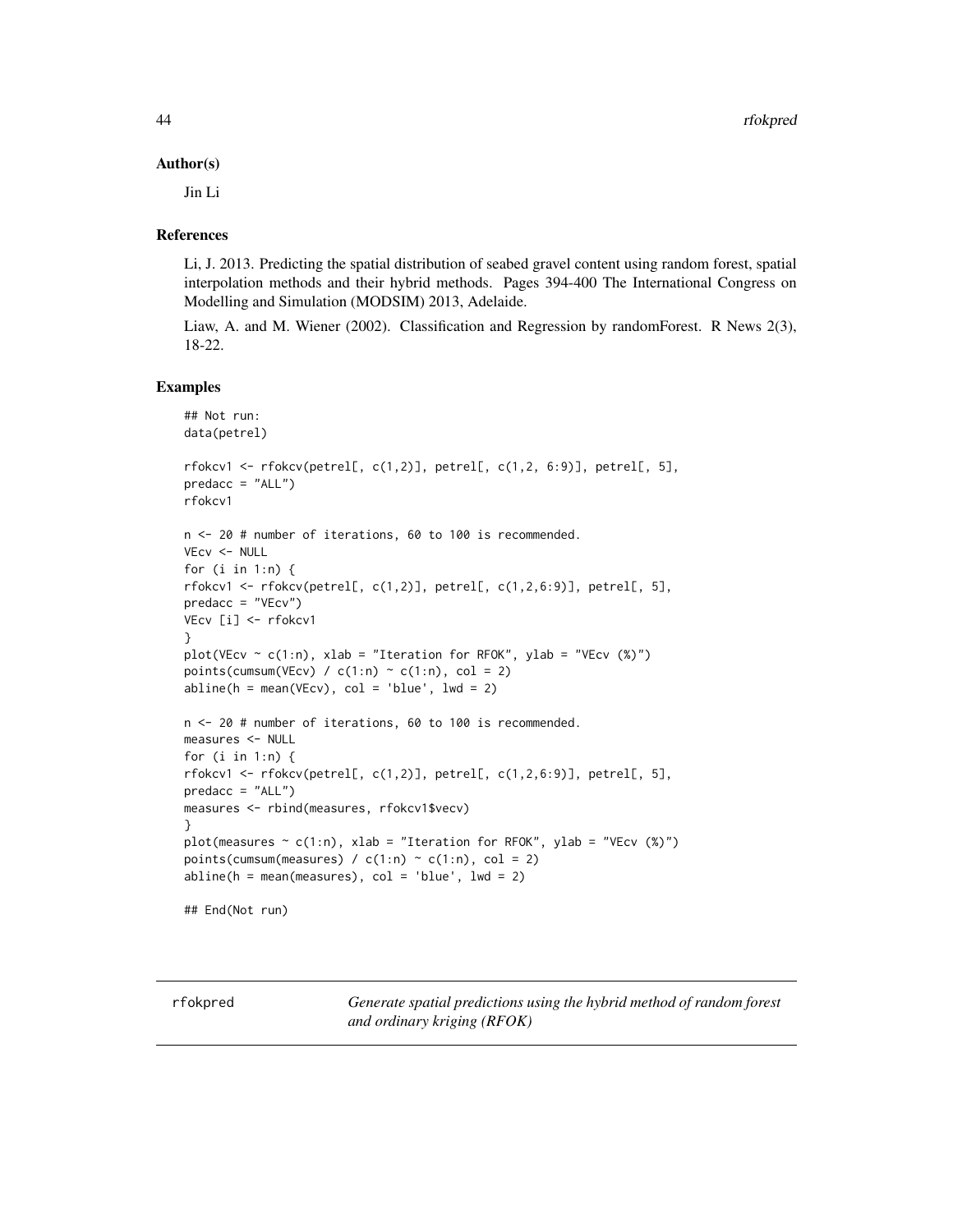#### rfokpred 45

# Description

This function is to make spatial predictions using the hybrid method of random forest and ordinary kriging (RFOK).

## Usage

```
rfokpred(
  longlat,
  trainx,
  trainy,
  longlatpredx,
 predx,
 mtry = function(p) max(1, float(sqrt(p))),ntree = 500,
 nmax = 12,
 vgm.args = ("Sph"),
 block = \theta,
  ...
)
```
## Arguments

| longlat      | a dataframe contains longitude and latitude of point samples (i.e., trainx and<br>trainy).                                                                                                                  |
|--------------|-------------------------------------------------------------------------------------------------------------------------------------------------------------------------------------------------------------|
| trainx       | a dataframe or matrix contains columns of predictive variables.                                                                                                                                             |
| trainy       | a vector of response, must have length equal to the number of rows in trainx.                                                                                                                               |
| longlatpredx | a data frame contains longitude and latitude of point locations (i.e., the centres<br>of grids) to be predicted.                                                                                            |
| predx        | a dataframe or matrix contains columns of predictive variables for the grids to<br>be predicted.                                                                                                            |
| mtry         | a function of number of remaining predictor variables to use as the mtry param-<br>eter in the random Forest call.                                                                                          |
| ntree        | number of trees to grow. This should not be set to too small a number, to ensure<br>that every input row gets predicted at least a few times. By default, 500 is used.                                      |
| nmax         | for local predicting: the number of nearest observations that should be used for<br>a prediction or simulation, where nearest is defined in terms of the space of the<br>spatial locations. By default, 12. |
| vgm.args     | arguments for vgm, e.g. variogram model of response variable and anisotropy<br>parameters. see notes vgm in gstat for details. By default, "Sph" is used.                                                   |
| block        | block size. see krige in gstat for details.                                                                                                                                                                 |
| $\ddots$     | other arguments passed on to randomForest or gstat.                                                                                                                                                         |
|              |                                                                                                                                                                                                             |

## Value

A dataframe of longitude, latitude, predictions and variances. The variances are produced by OK based on the residuals of rf.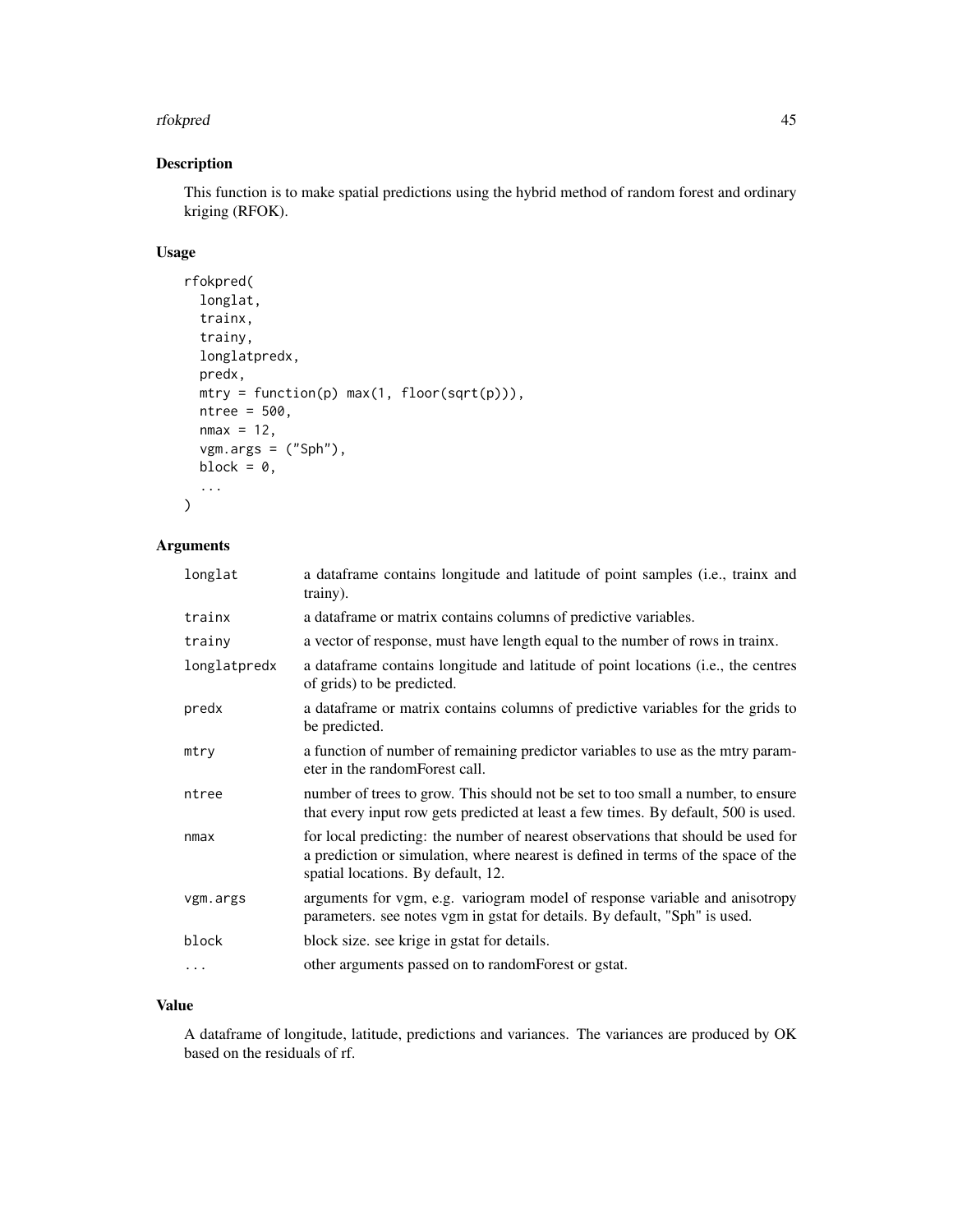## Note

This function is largely based rfcv in randomForest. When 'A zero or negative range was fitted to variogram' occurs, to allow OK running, the range was set to be positive by using min(vgm1\$dist). In this case, caution should be taken in applying this method, although sometimes it can still outperform IDW and OK.

## Author(s)

Jin Li

## References

Liaw, A. and M. Wiener (2002). Classification and Regression by randomForest. R News 2(3), 18-22.

## Examples

```
## Not run:
data(petrel)
data(petrel.grid)
rfokpred1 <- rfokpred(petrel[, c(1,2)], petrel[, c(1,2, 6:9)], petrel[, 3],
petrel.grid[, c(1,2)], petrel.grid, ntree = 500, nmax = 12, vgm.args =
("Sph"))
names(rfokpred1)
```
## End(Not run)

rfokrfidwcv *Cross validation, n-fold for the average of the hybrid method of random forest and ordinary kriging and the hybrid method of random forest and inverse distance weighting (RFOKRFIDW)*

#### Description

This function is a cross validation function for the average of the hybrid method of random forest and ordinary kriging and the hybrid method of random forest and inverse distance weighting (RFOKRFIDW).

#### Usage

```
rfokrfidwcv(
  longlat,
  trainx,
  trainy,
 cv.fold = 10,mtry = function(p) max(1, floor(sqrt(p))),ntree = 500,
```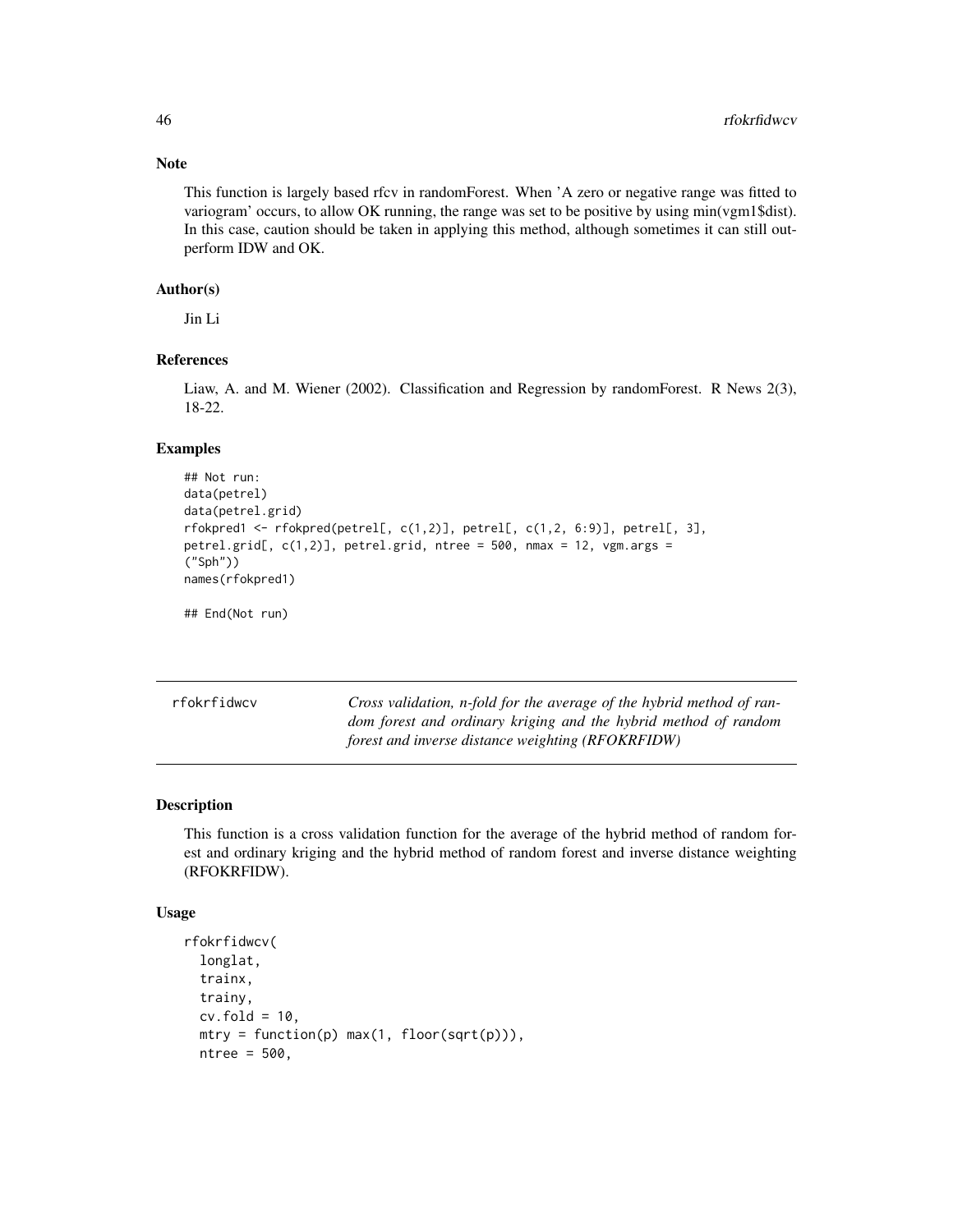#### rfokrfidwcv 47

```
idp = 2,
nmaxok = 12,
nmaxidw = 12,
vgm.args = ("Sph"),
block = 0,predacc = "VEcv",
...
```
#### Arguments

)

| longlat  | a dataframe contains longitude and latitude of point samples (i.e., trainx and<br>trainy).                                                                                                                                                |
|----------|-------------------------------------------------------------------------------------------------------------------------------------------------------------------------------------------------------------------------------------------|
| trainx   | a dataframe or matrix contains columns of predictive variables.                                                                                                                                                                           |
| trainy   | a vector of response, must have length equal to the number of rows in trainx.                                                                                                                                                             |
| cv.fold  | integer; number of folds in the cross-validation. if $> 1$ , then apply n-fold cross<br>validation; the default is 10, i.e., 10-fold cross validation that is recommended.                                                                |
| mtry     | a function of number of remaining predictor variables to use as the mtry param-<br>eter in the random Forest call.                                                                                                                        |
| ntree    | number of trees to grow. This should not be set to too small a number, to ensure<br>that every input row gets predicted at least a few times. By default, 500 is used.                                                                    |
| idp      | numeric; specify the inverse distance weighting power.                                                                                                                                                                                    |
| nmaxok   | for local predicting: the number of nearest observations that should be used for<br>a prediction or simulation, where nearest is defined in terms of the space of the<br>spatial locations. By default, 12 observations are used for OK.  |
| nmaxidw  | for local predicting: the number of nearest observations that should be used for<br>a prediction or simulation, where nearest is defined in terms of the space of the<br>spatial locations. By default, 12 observations are used for IDW. |
| vgm.args | arguments for vgm, e.g. variogram model of response variable and anisotropy<br>parameters. see notes vgm in gstat for details. By default, "Sph" is used.                                                                                 |
| block    | block size. see krige in gstat for details.                                                                                                                                                                                               |
| predacc  | can be either "VEcv" for vecv or "ALL" for all measures in function pred.acc.                                                                                                                                                             |
| $\ddots$ | other arguments passed on to randomForest or gstat.                                                                                                                                                                                       |
|          |                                                                                                                                                                                                                                           |

## Value

A list with the following components: for numerical data: me, rme, mae, rmae, mse, rmse, rrmse, vecv and e1; or vecv.

## Note

This function is largely based on rf.cv (see Li et al. 2013) and rfcv in randomForest. When 'A zero or negative range was fitted to variogram' occurs, to allow gstat running, the range was set to be positive by using min(vgm1\$dist). In this case, caution should be taken in applying this method, although sometimes it can still outperform IDW and OK.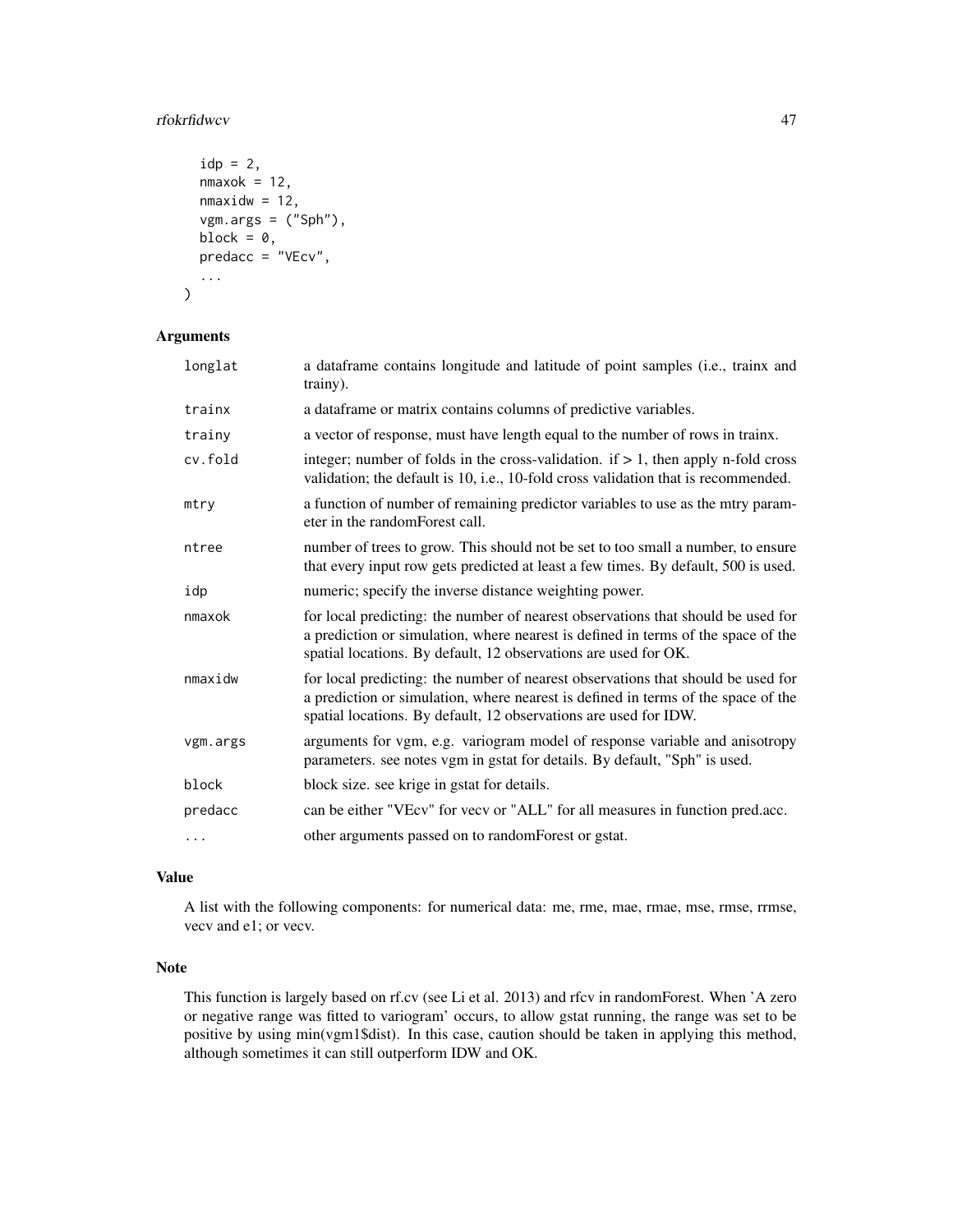#### Author(s)

Jin Li

#### References

Li, J. 2013. Predicting the spatial distribution of seabed gravel content using random forest, spatial interpolation methods and their hybrid methods. Pages 394-400 The International Congress on Modelling and Simulation (MODSIM) 2013, Adelaide.

Liaw, A. and M. Wiener (2002). Classification and Regression by randomForest. R News 2(3), 18-22.

## Examples

```
## Not run:
data(petrel)
rfokrfidwcv1 <- rfokrfidwcv(petrel[, c(1,2)], petrel[, c(1,2, 6:9)], petrel[, 5],
predacc = "ALL")rfokrfidwcv1
n <- 20 # number of iterations, 60 to 100 is recommended.
VEcv <- NULL
for (i in 1:n) {
rfokrfidwcv1 <- rfokrfidwcv(petrel[, c(1,2)], petrel[, c(1,2,6:9)], petrel[, 5],
predacc = "VEcv")
VEcv [i] <- rfokrfidwcv1
}
plot(VEcv ~ c(1:n), xlab = "Iteration for RFOKRFIDW", ylab = "VEcv (%)")
points(cumsum(VEcv) / c(1:n) \sim c(1:n), col = 2)
abline(h = mean(VEcv), col = 'blue', lwd = 2)n <- 20 # number of iterations, 60 to 100 is recommended.
measures <- NULL
for (i in 1:n) {
rfokrfidwcv1 <- rfokrfidwcv(petrel[, c(1,2)], petrel[, c(1,2,6:9)], petrel[, 5],
predacc = "ALL")
measures <- rbind(measures, rfokrfidwcv1$vecv)
}
plot(measures \sim c(1:n), xlab = "Iteration for RFOKRFIDW", ylab = "VEcv (%)")
points(cumsum(measures) / c(1:n) \sim c(1:n), col = 2)
abline(h = mean(measures), col = 'blue', lwd = 2)## End(Not run)
```

| rfokrfidwpred | Generate spatial predictions using the average of the hybrid method of |
|---------------|------------------------------------------------------------------------|
|               | random forest and ordinary kriging and the hybrid method of random     |
|               | forest and inverse distance weighting (RFOKRFIDW)                      |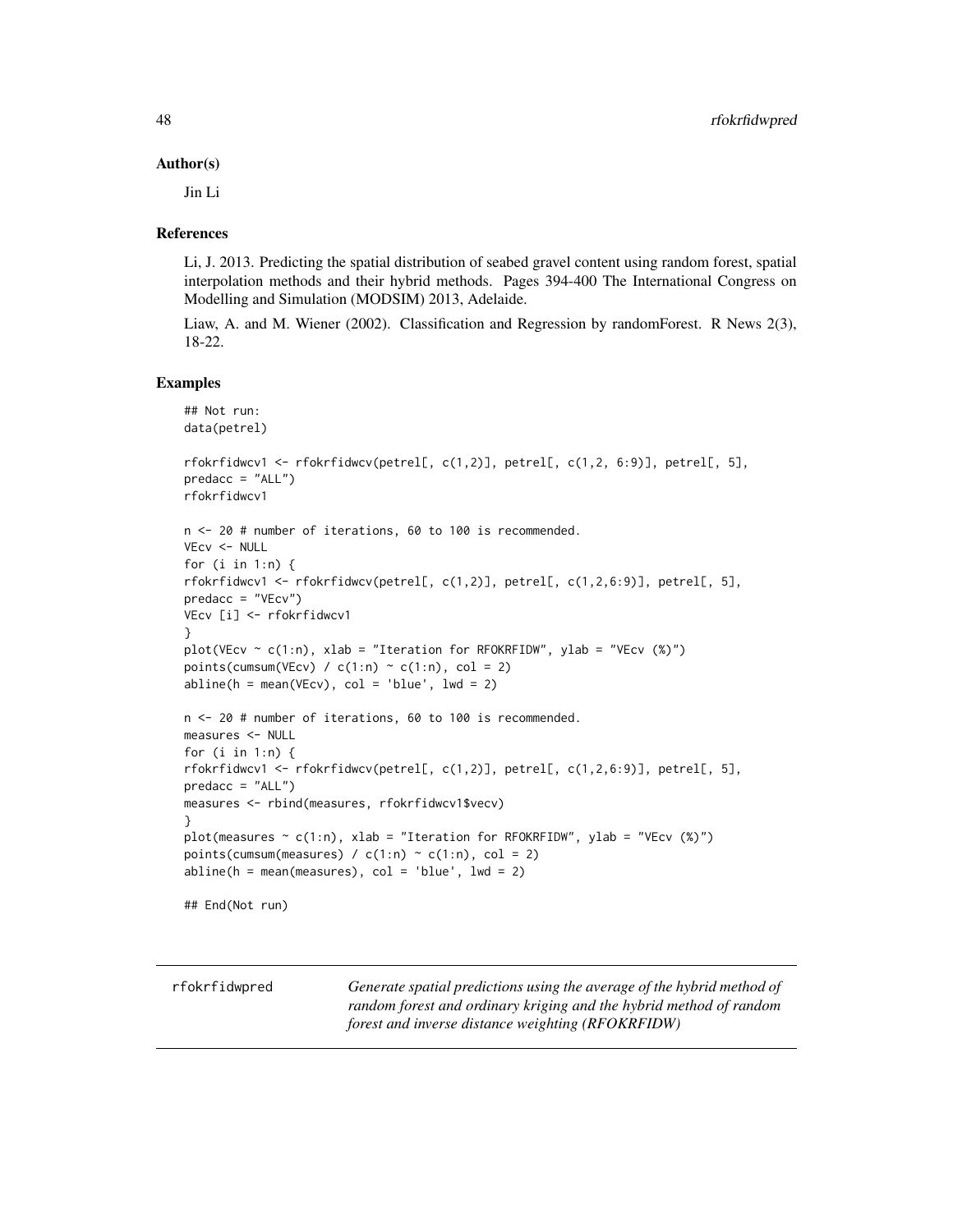## rfokrfidwpred 49

## Description

This function is to make spatial predictions using the average of the hybrid method of random forest and ordinary kriging and the hybrid method of random forest and inverse distance weighting (RFOKRFIDW).

#### Usage

```
rfokrfidwpred(
  longlat,
  trainx,
  trainy,
  longlatpredx,
 predx,
 mtry = function(p) max(1, floor(sqrt(p))),
 ntree = 500,
  idp = 2,
  nmaxok = 12,
 nmaxidw = 12,
  vgm.args = ("Sph"),
 block = 0,
  ...
)
```

| longlat      | a dataframe contains longitude and latitude of point samples (i.e., trainx and<br>trainy).                                                                                                                                                |
|--------------|-------------------------------------------------------------------------------------------------------------------------------------------------------------------------------------------------------------------------------------------|
| trainx       | a dataframe or matrix contains columns of predictive variables.                                                                                                                                                                           |
| trainy       | a vector of response, must have length equal to the number of rows in trainx.                                                                                                                                                             |
| longlatpredx | a data frame contains longitude and latitude of point locations (i.e., the centres<br>of grids) to be predicted.                                                                                                                          |
| predx        | a dataframe or matrix contains columns of predictive variables for the grids to<br>be predicted.                                                                                                                                          |
| mtry         | a function of number of remaining predictor variables to use as the mtry param-<br>eter in the randomForest call.                                                                                                                         |
| ntree        | number of trees to grow. This should not be set to too small a number, to ensure<br>that every input row gets predicted at least a few times. By default, 500 is used.                                                                    |
| idp          | numeric; specify the inverse distance weighting power.                                                                                                                                                                                    |
| nmaxok       | for local predicting: the number of nearest observations that should be used for<br>a prediction or simulation, where nearest is defined in terms of the space of the<br>spatial locations. By default, 12 observations are used for OK.  |
| nmaxidw      | for local predicting: the number of nearest observations that should be used for<br>a prediction or simulation, where nearest is defined in terms of the space of the<br>spatial locations. By default, 12 observations are used for IDW. |
| vgm.args     | arguments for vgm, e.g. variogram model of response variable and anisotropy<br>parameters. see notes vgm in gstat for details. By default, "Sph" is used.                                                                                 |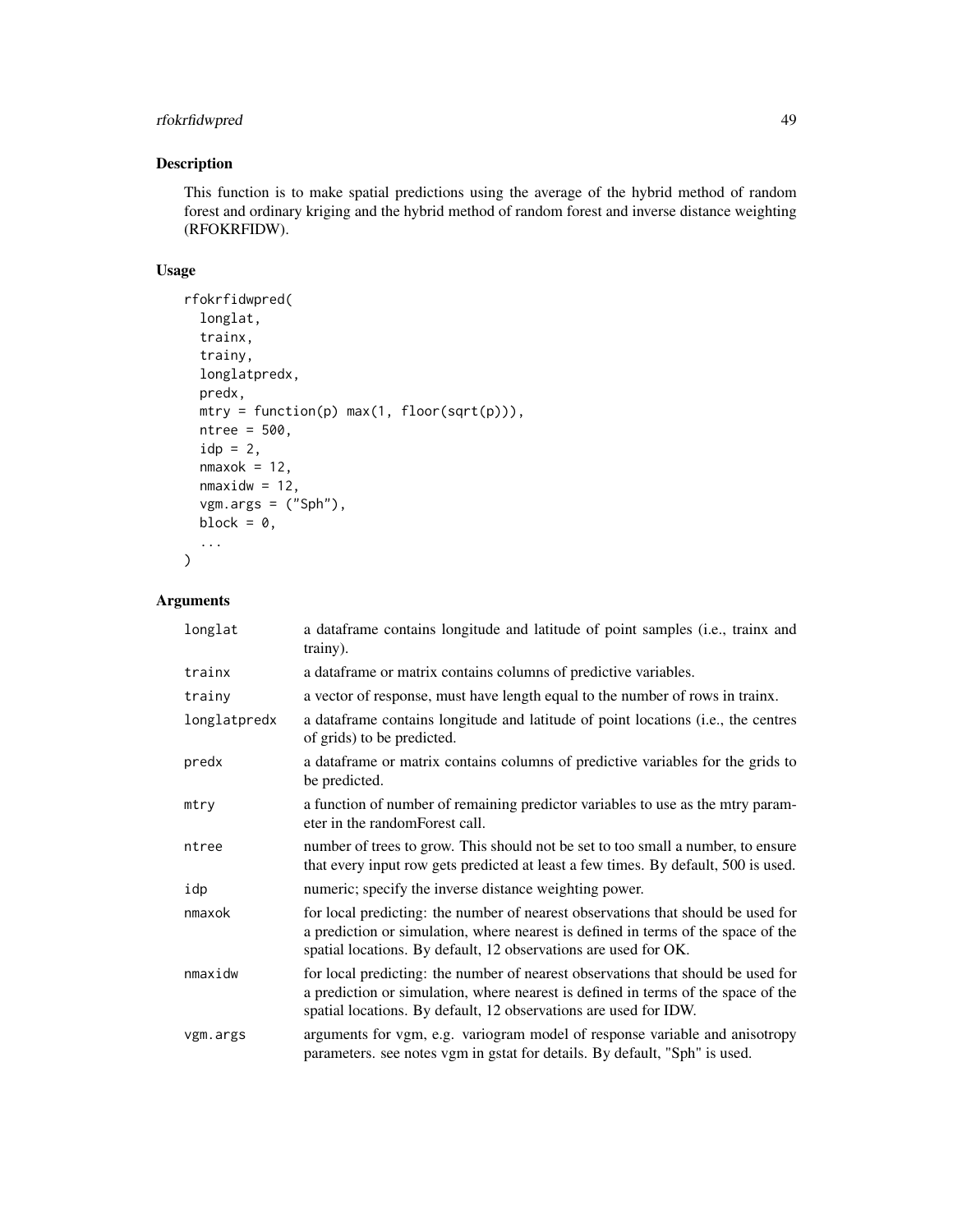50 rfpred

| block                   | block size, see krige in gstat for details.          |
|-------------------------|------------------------------------------------------|
| $\cdot$ $\cdot$ $\cdot$ | other arguments passed on to random Forest or gstat. |

# Value

A dataframe of longitude, latitude, predictions and variances. The variances are the same as the variances of rfokpred.

## Note

This function is largely based rfcv in randomForest. When 'A zero or negative range was fitted to variogram' occurs, to allow OK running, the range was set to be positive by using min(vgm1\$dist). In this case, caution should be taken in applying this method, although sometimes it can still outperform IDW and OK.

## Author(s)

Jin Li

## References

Liaw, A. and M. Wiener (2002). Classification and Regression by randomForest. R News 2(3), 18-22.

#### Examples

```
## Not run:
data(petrel)
data(petrel.grid)
rfokrfidwpred1 <- rfokrfidwpred(petrel[, c(1,2)], petrel[, c(1,2, 6:9)],
petrel[, 3], petrel.grid[, c(1,2)], petrel.grid, ntree = 500, idp = 2,
nmaxok = 12, nmaxidw = 12names(rfokrfidwpred1)
```
## End(Not run)

rfpred *Generate spatial predictions using random forest (RF)*

#### Description

This function is to make spatial predictions using random forest.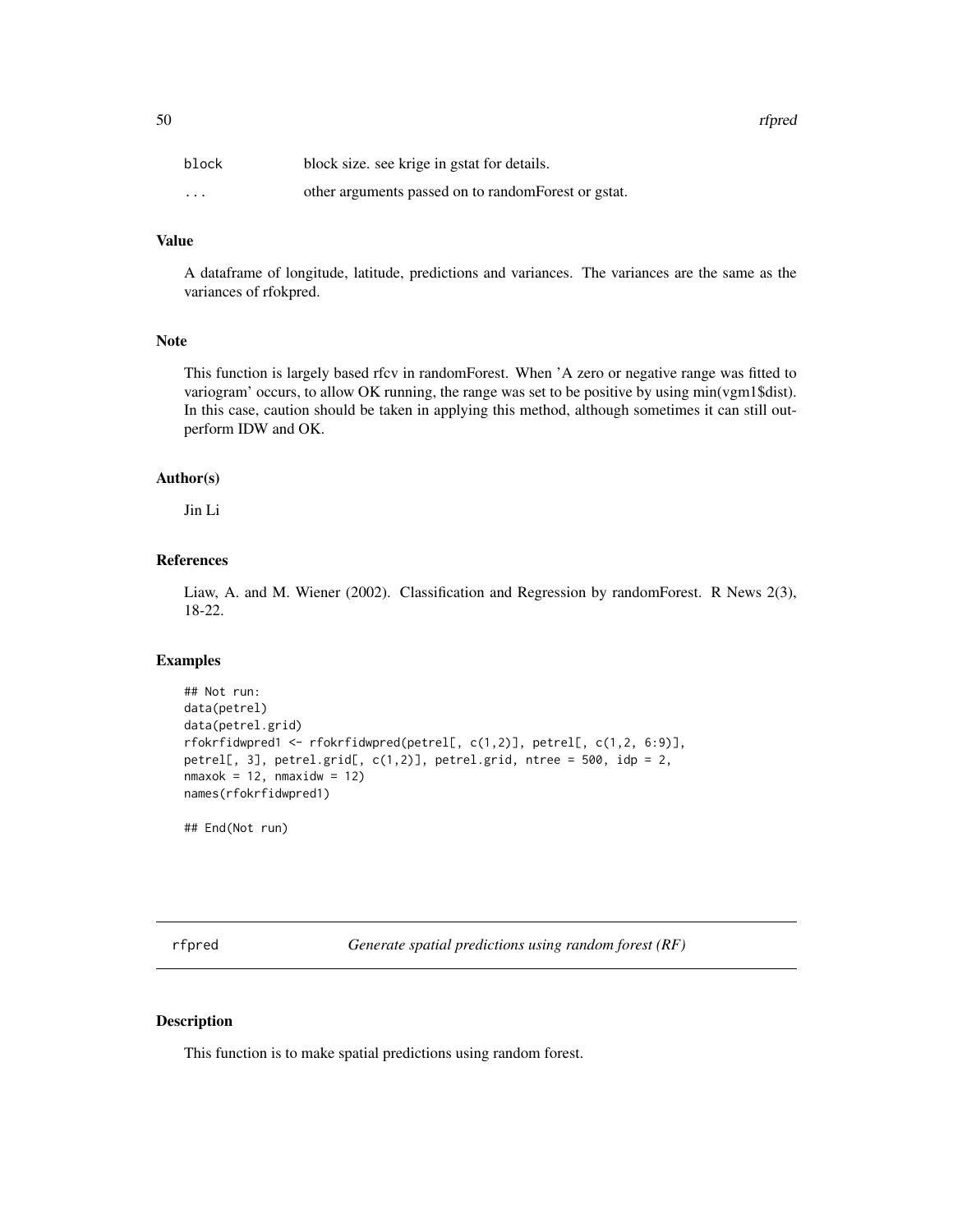#### rfpred 51

# Usage

```
rfpred(
  trainx,
  trainy,
 longlatpredx,
 predx,
 mtry = if (!is.null(trainy) && !is.factor(trainy)) max(floor(ncol(trainx)/3), 1) else
    floor(sqrt(ncol(trainx))),
 ntree = 500,...
\mathcal{L}
```
## Arguments

| trainx       | a data frame or matrix contains columns of predictor variables.                                                                                                        |
|--------------|------------------------------------------------------------------------------------------------------------------------------------------------------------------------|
| trainy       | a vector of response, must have length equal to the number of rows in trainx.                                                                                          |
| longlatpredx | a data frame contains longitude and latitude of point locations (i.e., the centres<br>of grids) to be predicted.                                                       |
| predx        | a dataframe or matrix contains columns of predictive variables for the grids to<br>be predicted.                                                                       |
| mtry         | a function of number of remaining predictor variables to use as the mtry param-<br>eter in the random Forest call.                                                     |
| ntree        | number of trees to grow. This should not be set to too small a number, to ensure<br>that every input row gets predicted at least a few times. By default, 500 is used. |
| $\cdot$      | other arguments passed on to random Forest.                                                                                                                            |

# Value

A dataframe of longitude, latitude and predictions.

# Author(s)

Jin Li

# References

Liaw, A. and M. Wiener (2002). Classification and Regression by randomForest. R News 2(3), 18-22.

# Examples

```
## Not run:
data(petrel)
data(petrel.grid)
rfpred1 <- rfpred(petrel[, c(1,2, 6:9)], petrel[, 5], petrel.grid[, c(1,2)],
petrel.grid, ntree = 500)
names(rfpred1)
```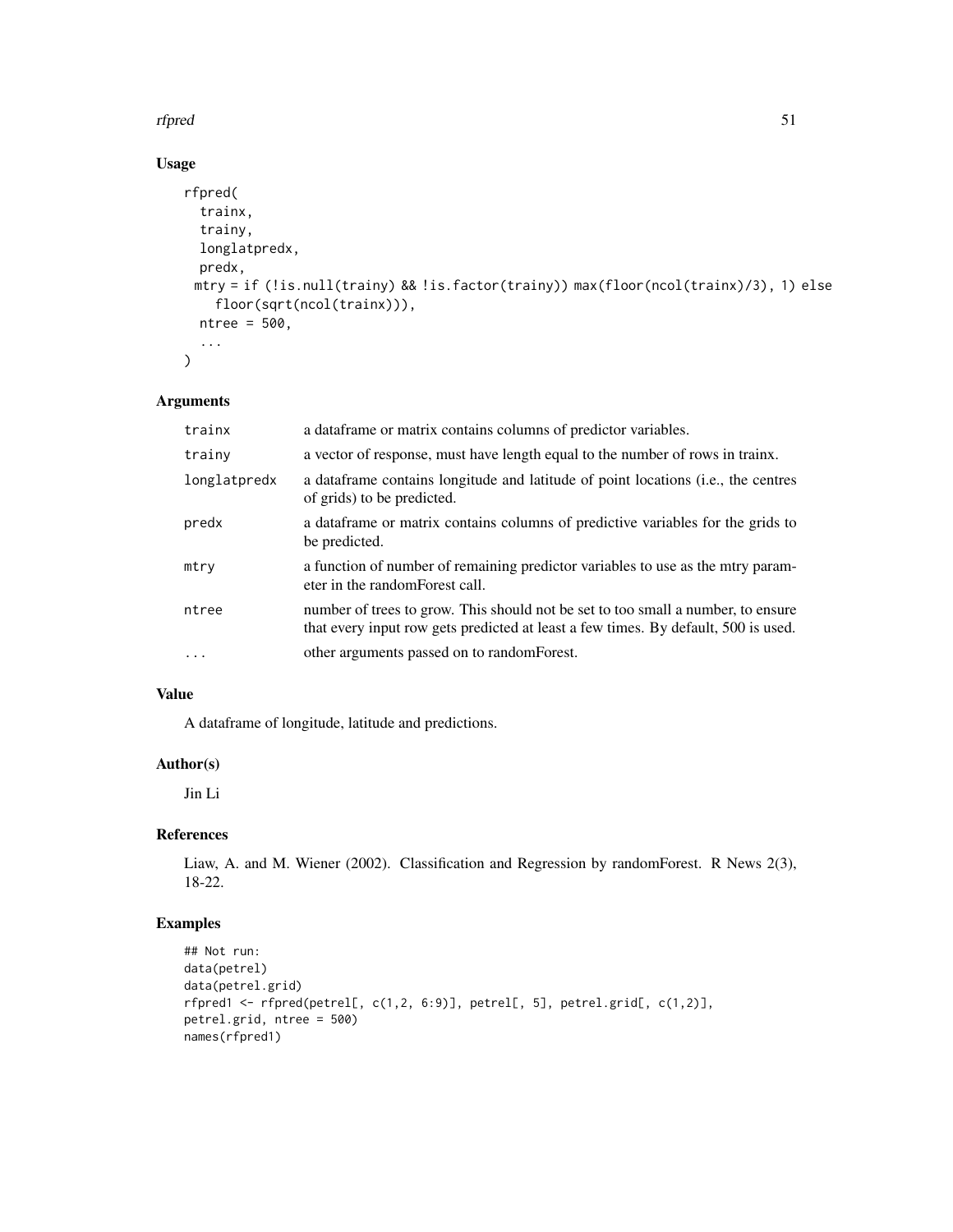## End(Not run)

rgcv *Cross validation, n-fold for random forest in ranger (RG)*

## Description

This function is a cross validation function for random forest in ranger.

## Usage

```
rgcv(
  trainx,
  trainy,
  cv.fold = 10,
 mtry = if (!is.null(trainy) && !is.factor(trainy)) max(floor(ncol(trainx)/3), 1) else
    floor(sqrt(ncol(trainx))),
  num.trees = 500,
 min.node.size = NULL,
 num.threads = NULL,
  verbose = FALSE,
 predacc = "ALL",
  ...
)
```
# Arguments

| trainx        | a data frame or matrix contains columns of predictor variables.                                                                                                            |
|---------------|----------------------------------------------------------------------------------------------------------------------------------------------------------------------------|
| trainy        | a vector of response, must have length equal to the number of rows in trainx.                                                                                              |
| cv.fold       | integer; number of folds in the cross-validation. if $> 1$ , then apply n-fold cross<br>validation; the default is 10, i.e., 10-fold cross validation that is recommended. |
| mtry          | Number of variables to possibly split at in each node. Default is the (rounded<br>down) square root of the number variables.                                               |
| num.trees     | number of trees. By default, 500 is used.                                                                                                                                  |
| min.node.size | Default 1 for classification, 5 for regression.                                                                                                                            |
| num.threads   | number of threads. Default is number of CPUs available.                                                                                                                    |
| verbose       | Show computation status and estimated runtime. Default is FALSE.                                                                                                           |
| predacc       | can be either "VEcv" for vecv or "ALL" for all measures in function pred.acc.                                                                                              |
| $\cdots$      | other arguments passed on to random Forest.                                                                                                                                |

## Value

A list with the following components: for numerical data: me, rme, mae, rmae, mse, rmse, rrmse, vecv and e1; or vecv. for categorical data: correct classification rate (ccr), kappa (kappa), sensitivity (sens), specificity (spec) and true skill statistic (tss)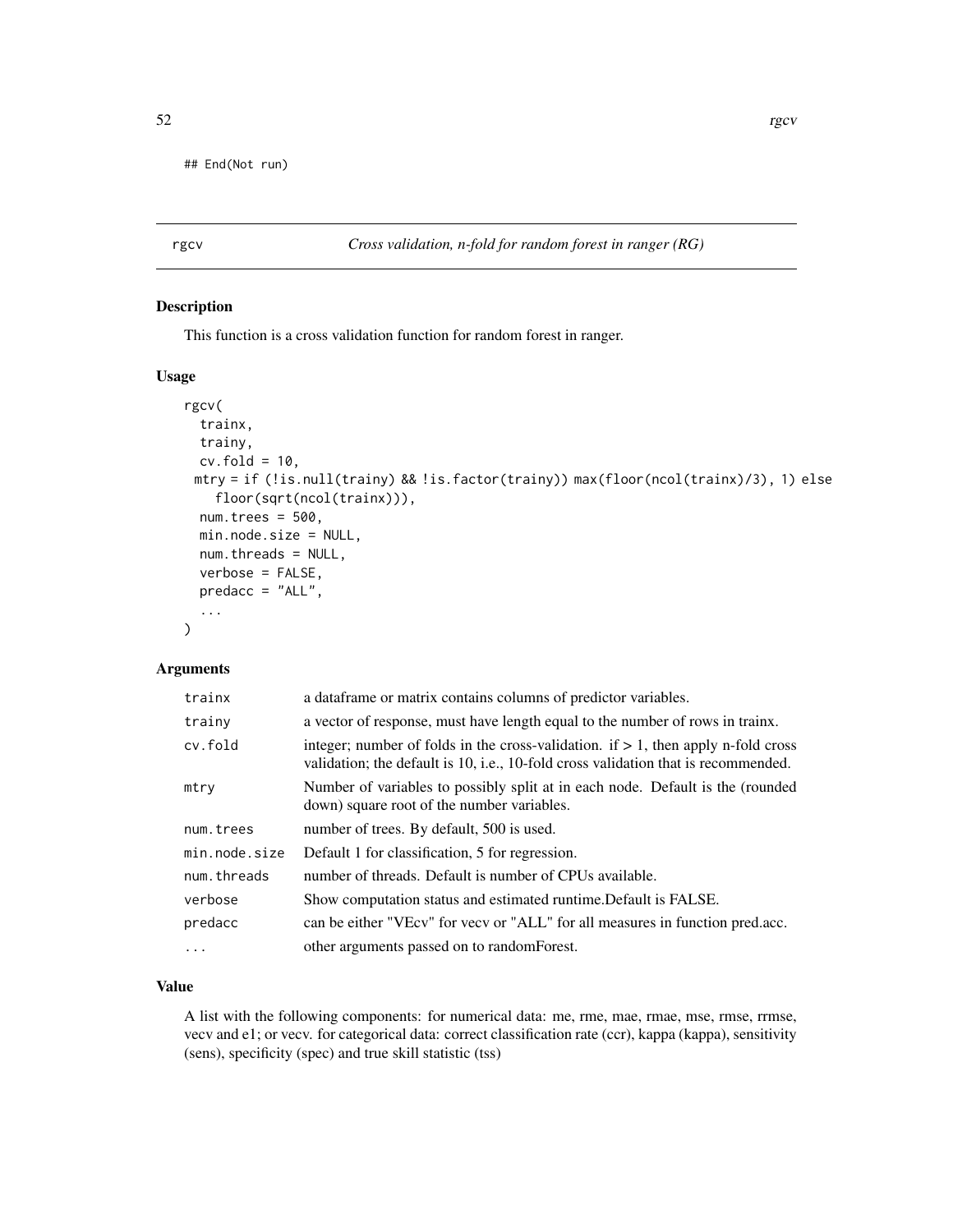rgcv  $53$ 

# Note

This function is largely based on RFcv.

#### Author(s)

Jin Li

## References

Li, J. 2013. Predicting the spatial distribution of seabed gravel content using random forest, spatial interpolation methods and their hybrid methods. Pages 394-400 The International Congress on Modelling and Simulation (MODSIM) 2013, Adelaide.

Wright, M. N. & Ziegler, A. (2017). ranger: A Fast Implementation of Random Forests for High Dimensional Data in C++ and R. J Stat Softw 77:1-17. http://dx.doi.org/10.18637/jss.v077.i01.

#### Examples

```
## Not run:
data(hard)
data(petrel)
rgcv1 <- rgcv(petrel[, c(1,2, 6:9)], petrel[, 5], predacc = "ALL")
rgcv1
n <- 20 # number of iterations, 60 to 100 is recommended.
VEcv <- NULL
for (i in 1:n) {
rgcv1 <- rgcv(petrel[, c(1,2,6:9)], petrel[, 5], predacc = "VEcv")
VEcv [i] <- rgcv1
}
plot(VEcv \sim c(1:n), xlab = "Iteration for RF", ylab = "VEcv (%)")
points(cumsum(VEcv) / c(1:n) \sim c(1:n), col = 2)
abline(h = mean(VEcv), col = 'blue', lwd = 2)n <- 20 # number of iterations, 60 to 100 is recommended.
measures <- NULL
for (i in 1:n) {
rgcv1 <- rgcv(hard[, c(4:6)], hard[, 17])measures <- rbind(measures, rgcv1$ccr) # for kappa, replace ccr with kappa
}
plot(measures \sim c(1:n), xlab = "Iteration for RF", ylab = "Correct
classification rate (%)")
points(cumsum(measures) / c(1:n) \sim c(1:n), col = 2)
abline(h = mean(measures), col = 'blue', lwd = 2)## End(Not run)
```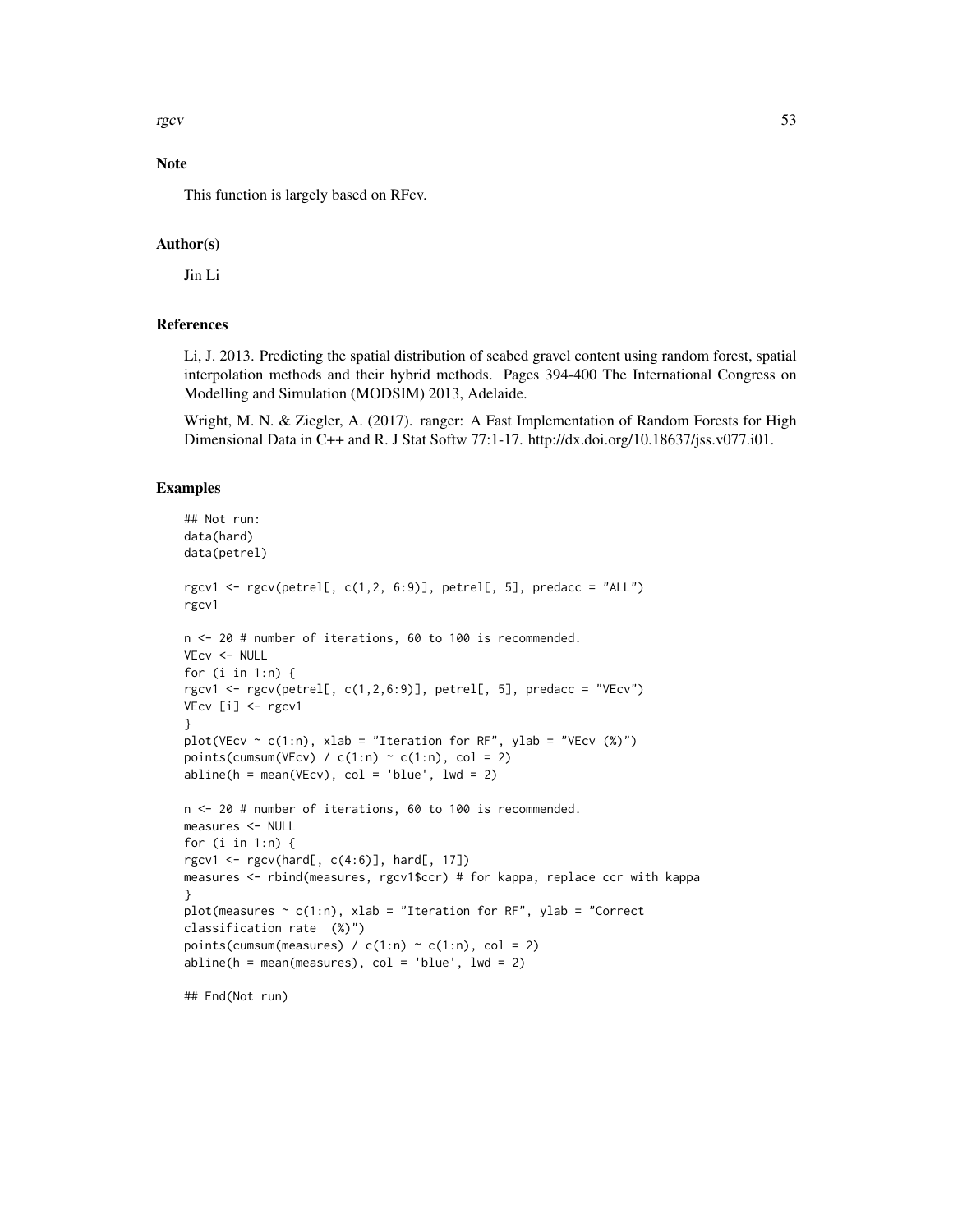## Description

This function is a cross validation function for the hybrid method of random forest in ranger and inverse distance weighting (RGIDW).

## Usage

```
rgidwcv(
  longlat,
  trainx,
  trainy,
 cv.fold = 10,
 mtry = function(p) max(1, float(sqrt(p))),num.trees = 500,
 min.node.size = NULL,
 num.threads = NULL,
 verbose = FALSE,
  idp = 2,
 nmax = 12,
 predacc = "VEcv",
  ...
)
```

| longlat       | a dataframe contains longitude and latitude of point samples (i.e., trainx and<br>trainy).                                                                                                                                        |
|---------------|-----------------------------------------------------------------------------------------------------------------------------------------------------------------------------------------------------------------------------------|
| trainx        | a data frame or matrix contains columns of predictive variables.                                                                                                                                                                  |
| trainy        | a vector of response, must have length equal to the number of rows in trainx.                                                                                                                                                     |
| cv.fold       | integer; number of folds in the cross-validation. if $> 1$ , then apply n-fold cross<br>validation; the default is 10, i.e., 10-fold cross validation that is recommended.                                                        |
| mtry          | a function of number of remaining predictor variables to use as the mtry param-<br>eter in the randomForest call.                                                                                                                 |
| num.trees     | number of trees. By default, 500 is used.                                                                                                                                                                                         |
| min.node.size | Default 1 for classification, 5 for regression.                                                                                                                                                                                   |
| num.threads   | number of threads. Default is number of CPUs available.                                                                                                                                                                           |
| verbose       | Show computation status and estimated runtime. Default is FALSE.                                                                                                                                                                  |
| idp           | numeric; specify the inverse distance weighting power.                                                                                                                                                                            |
| nmax          | for local predicting: the number of nearest observations that should be used for<br>a prediction or simulation, where nearest is defined in terms of the space of the<br>spatial locations. By default, 12 observations are used. |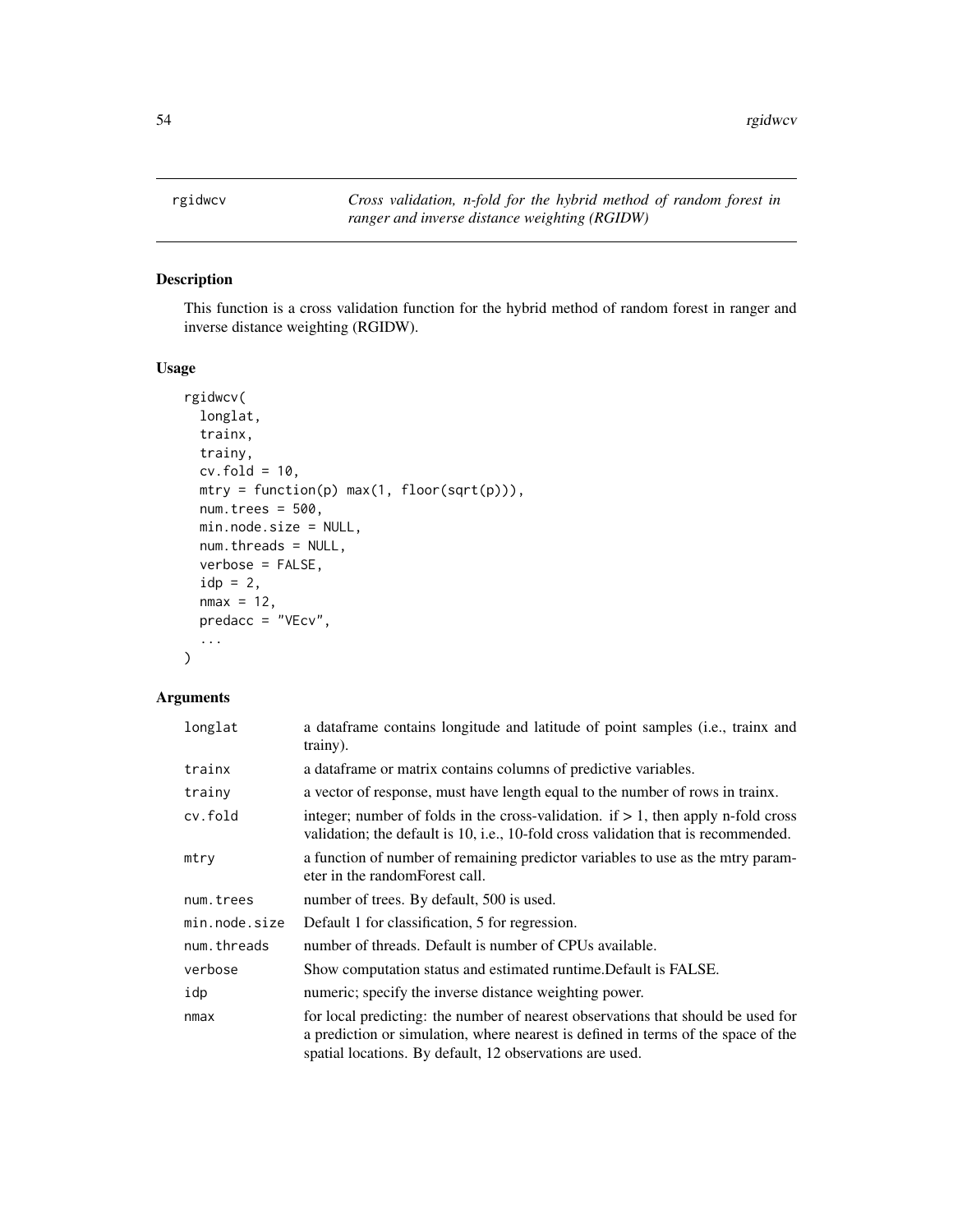#### rgidwcv 55

| predacc | can be either "VEcv" for vecv or "ALL" for all measures in function pred.acc. |
|---------|-------------------------------------------------------------------------------|
| .       | other arguments passed on to random Forest or gstat.                          |

## Value

A list with the following components: for numerical data: me, rme, mae, rmae, mse, rmse, rrmse, vecv and e1; or vecv.

#### Note

This function is largely based on rfidwcv.

#### Author(s)

Jin Li

#### References

Li, J. 2013. Predicting the spatial distribution of seabed gravel content using random forest, spatial interpolation methods and their hybrid methods. Pages 394-400 The International Congress on Modelling and Simulation (MODSIM) 2013, Adelaide.

Wright, M. N. & Ziegler, A. (2017). ranger: A Fast Implementation of Random Forests for High Dimensional Data in C++ and R. J Stat Softw 77:1-17. http://dx.doi.org/10.18637/jss.v077.i01.

#### Examples

```
## Not run:
data(petrel)
rgidwcv1 <- rgidwcv(petrel[, c(1,2)], petrel[, c(1,2, 6:9)], petrel[, 5],
predacc = "ALL")
rgidwcv1
n <- 20 # number of iterations, 60 to 100 is recommended.
VEcv <- NULL
for (i in 1:n) {
rgidwcv1 <- rgidwcv(petrel[, c(1,2)], petrel[, c(1,2,6:9)], petrel[, 5],
predacc = "VEcv")
VEcv [i] <- rgidwcv1
}
plot(VEcv \sim c(1:n), xlab = "Iteration for RFIDW", ylab = "VEcv (%)")
points(cumsum(VEcv) / c(1:n) \sim c(1:n), col = 2)
abline(h = mean(VEcv), col = 'blue', lwd = 2)n <- 20 # number of iterations, 60 to 100 is recommended.
measures <- NULL
for (i in 1:n) {
rgidwcv1 <- rgidwcv(petrel[, c(1,2)], petrel[, c(1,2,6:9)], petrel[, 5],
predacc = "ALL")measures <- rbind(measures, rgidwcv1$vecv)
}
```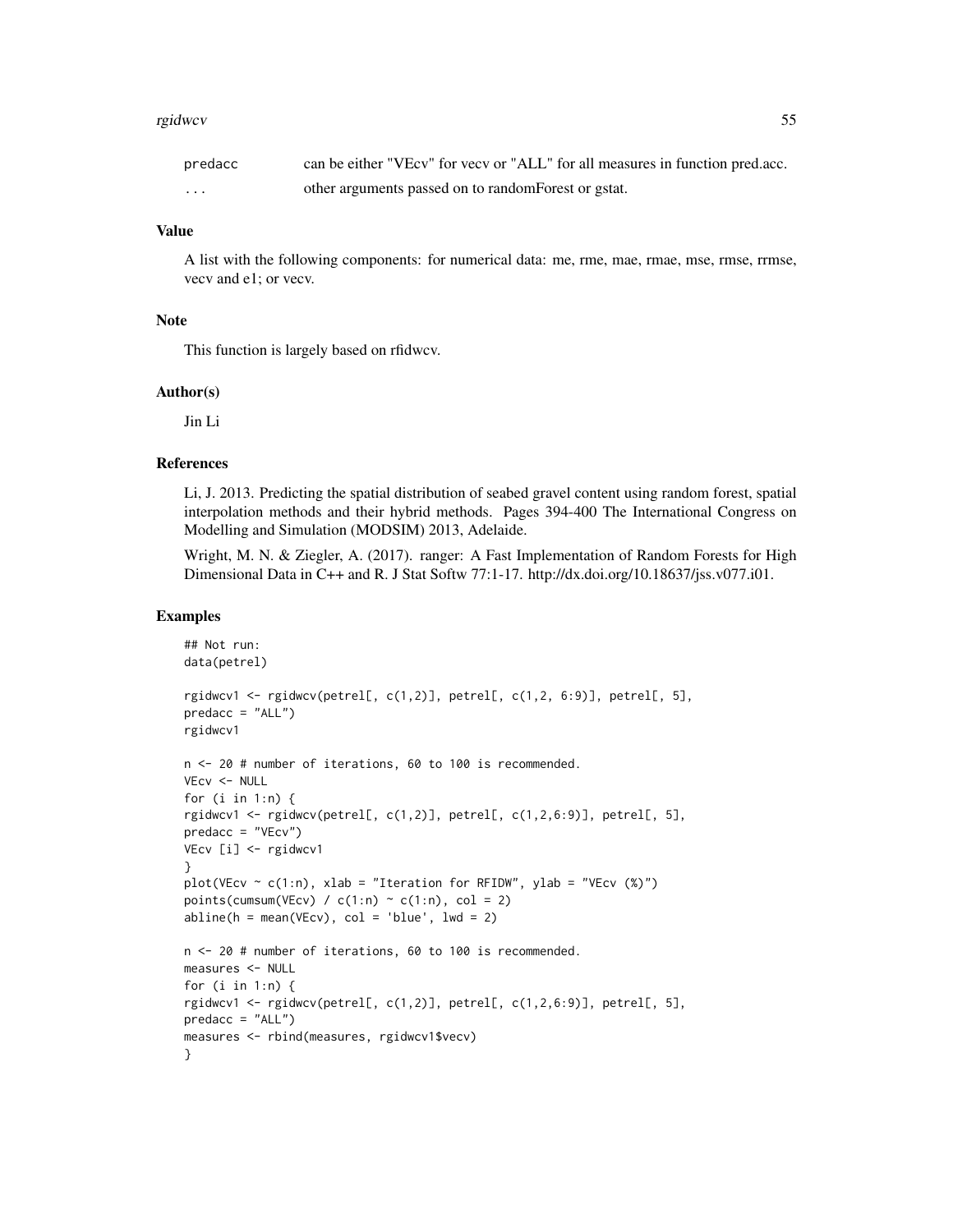## 56 rgidwpred

```
plot(measures \sim c(1:n), xlab = "Iteration for RFIDW", ylab = "VEcv (%)")
points(cumsum(measures) / c(1:n) \sim c(1:n), col = 2)
abline(h = mean(measures), col = 'blue', lwd = 2)## End(Not run)
```
rgidwpred *Generate spatial predictions using the hybrid method of random forest in ranger and inverse distance weighting (RGIDW)*

## Description

This function is to make spatial predictions using the hybrid method of random forest in ranger and inverse distance weighting (RGIDW).

## Usage

```
rgidwpred(
  longlat,
  trainx,
  trainy,
  longlatpredx,
 predx,
 mtry = function(p) max(1, float(sqrt(p))),num.trees = 500,
 min.node.size = NULL,
  type = "response",
 num.threads = NULL,
  verbose = FALSE,
  idp = 2,
 nmax = 12,
  ...
\mathcal{L}
```

| longlat      | a dataframe contains longitude and latitude of point samples (i.e., trainx and<br>trainy).                       |
|--------------|------------------------------------------------------------------------------------------------------------------|
| trainx       | a data frame or matrix contains columns of predictive variables.                                                 |
| trainy       | a vector of response, must have length equal to the number of rows in trainx.                                    |
| longlatpredx | a data frame contains longitude and latitude of point locations (i.e., the centres<br>of grids) to be predicted. |
| predx        | a data frame or matrix contains columns of predictive variables for the grids to<br>be predicted.                |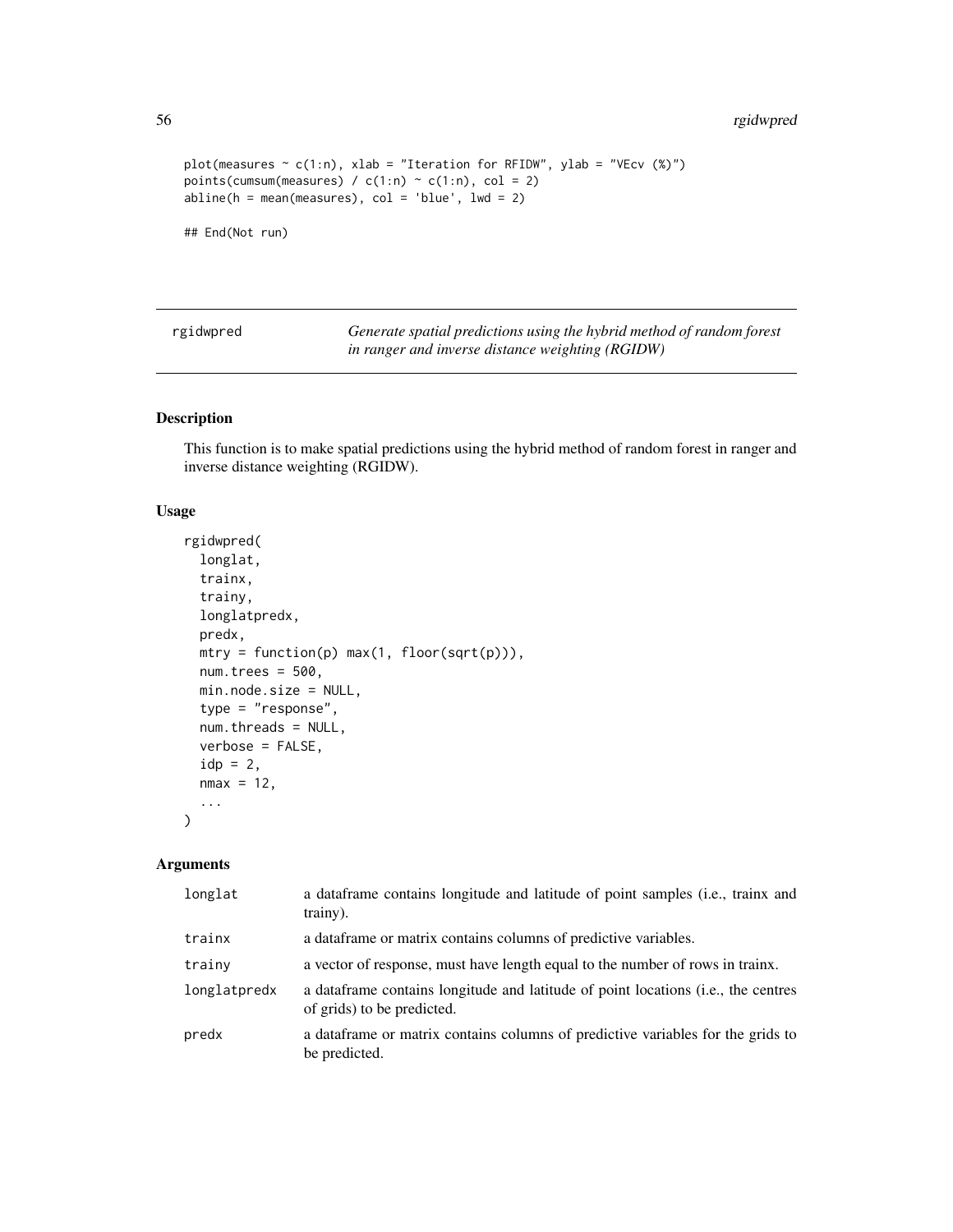## rgidwpred 57

| mtry          | a function of number of remaining predictor variables to use as the mirry param-<br>eter in the random Forest call.                                                                                                               |
|---------------|-----------------------------------------------------------------------------------------------------------------------------------------------------------------------------------------------------------------------------------|
| num.trees     | number of trees. By default, 500 is used.                                                                                                                                                                                         |
| min.node.size | Default 1 for classification, 5 for regression.                                                                                                                                                                                   |
| type          | Type of prediction. One of 'response', 'se', 'terminalNodes' with default 're-<br>sponse'. See ranger::predict.ranger for details.                                                                                                |
| num.threads   | number of threads. Default is number of CPUs available.                                                                                                                                                                           |
| verbose       | Show computation status and estimated runtime. Default is FALSE.                                                                                                                                                                  |
| idp           | numeric; specify the inverse distance weighting power.                                                                                                                                                                            |
| nmax          | for local predicting: the number of nearest observations that should be used for<br>a prediction or simulation, where nearest is defined in terms of the space of the<br>spatial locations. By default, 12 observations are used. |
| $\cdots$      | other arguments passed on to random Forest or gstat.                                                                                                                                                                              |

# Value

A dataframe of longitude, latitude and predictions.

## Note

This function is largely based on rfidwpred.

# Author(s)

Jin Li

## References

Wright, M. N. & Ziegler, A. (2017). ranger: A Fast Implementation of Random Forests for High Dimensional Data in C++ and R. J Stat Softw 77:1-17. http://dx.doi.org/10.18637/jss.v077.i01.

## Examples

```
## Not run:
data(petrel)
data(petrel.grid)
rgidwpred1 <- rgidwpred(petrel[, c(1,2)], petrel[, c(1,2, 6:9)], petrel[, 3],
petrel.grid[, c(1,2)], petrel.grid, num.trees = 500, idp = 2, nmax = 12)
names(rgidwpred1)
```
## End(Not run)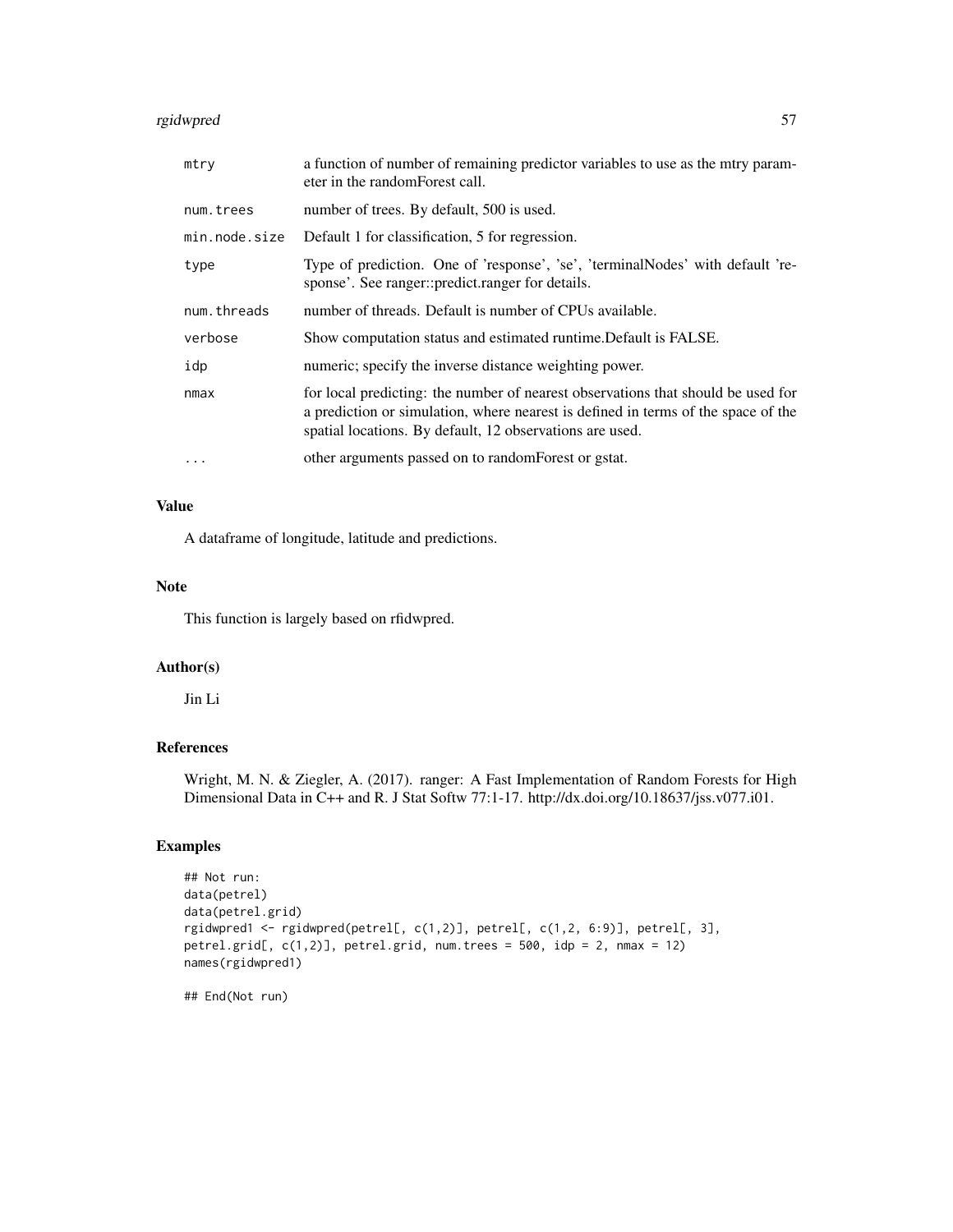rgokcv *Cross validation, n-fold for the hybrid method of random forest in ranger and ordinary kriging (RGFOK)*

## Description

This function is a cross validation function for the hybrid method of random forest in ranger and ordinary kriging (RFOK).

## Usage

```
rgokcv(
 longlat,
  trainx,
  trainy,
 cv.fold = 10,
 mtry = function(p) max(1, floor(sqrt(p))),
 num.trees = 500,
 min.node.size = NULL,
 num.threads = NULL,
 verbose = FALSE,
 nmax = 12,
 vgm.args = ("Sph"),
 block = \theta,
 predacc = "VEcv",
  ...
\mathcal{L}
```

| longlat       | a dataframe contains longitude and latitude of point samples (i.e., trainx and<br>trainy).                                                                                                                  |
|---------------|-------------------------------------------------------------------------------------------------------------------------------------------------------------------------------------------------------------|
| trainx        | a data frame or matrix contains columns of predictive variables.                                                                                                                                            |
| trainy        | a vector of response, must have length equal to the number of rows in trainx.                                                                                                                               |
| cv.fold       | integer; number of folds in the cross-validation. if $> 1$ , then apply n-fold cross<br>validation; the default is 10, i.e., 10-fold cross validation that is recommended.                                  |
| mtry          | a function of number of remaining predictor variables to use as the mtry param-<br>eter in the randomForest call.                                                                                           |
| num.trees     | number of trees. By default, 500 is used.                                                                                                                                                                   |
| min.node.size | Default 1 for classification, 5 for regression.                                                                                                                                                             |
| num.threads   | number of threads. Default is number of CPUs available.                                                                                                                                                     |
| verbose       | Show computation status and estimated runtime. Default is FALSE.                                                                                                                                            |
| nmax          | for local predicting: the number of nearest observations that should be used for<br>a prediction or simulation, where nearest is defined in terms of the space of the<br>spatial locations. By default, 12. |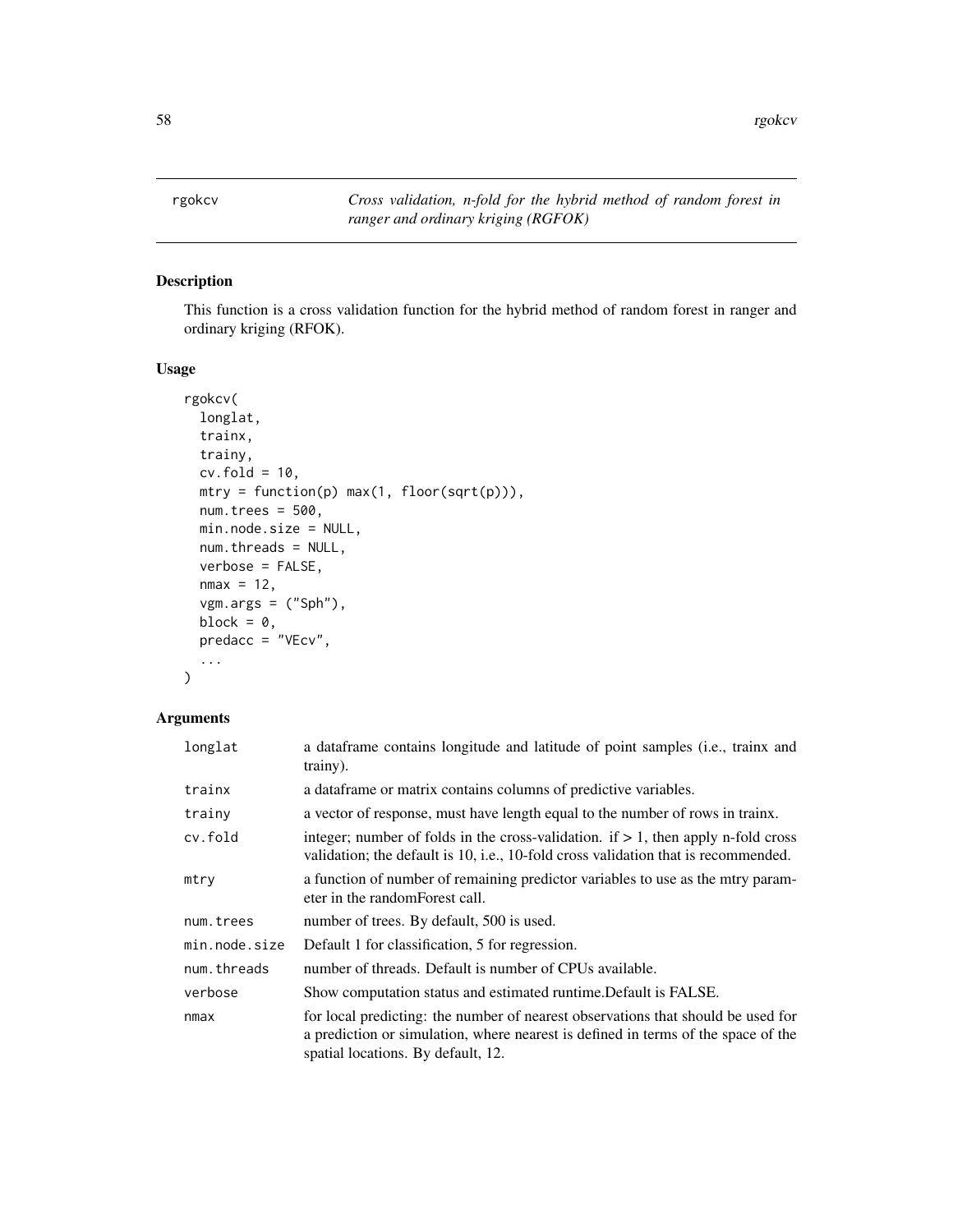#### rgokcv 59 states that the states of the states of the states of the states of the states of the states of the states of the states of the states of the states of the states of the states of the states of the states of the

| vgm.args | arguments for vgm, e.g. variogram model of response variable and anisotropy<br>parameters. see notes vgm in gstat for details. By default, "Sph" is used. |
|----------|-----------------------------------------------------------------------------------------------------------------------------------------------------------|
| block    | block size, see krige in gstat for details.                                                                                                               |
| predacc  | can be either "VEcv" for year or "ALL" for all measures in function pred.acc.                                                                             |
| $\ddots$ | other arguments passed on to random Forest or gstat.                                                                                                      |

## Value

A list with the following components: for numerical data: me, rme, mae, rmae, mse, rmse, rrmse, vecv and e1; or vecv.

## Note

This function is largely based on rfokcv. When 'A zero or negative range was fitted to variogram' occurs, to allow gstat running, the range was set to be positive by using min(vgm1\$dist). In this case, caution should be taken in applying this method, although sometimes it can still outperform IDW and OK.

## Author(s)

Jin Li

## References

Li, J. 2013. Predicting the spatial distribution of seabed gravel content using random forest, spatial interpolation methods and their hybrid methods. Pages 394-400 The International Congress on Modelling and Simulation (MODSIM) 2013, Adelaide.

Wright, M. N. & Ziegler, A. (2017). ranger: A Fast Implementation of Random Forests for High Dimensional Data in C++ and R. J Stat Softw 77:1-17. http://dx.doi.org/10.18637/jss.v077.i01.

## Examples

```
## Not run:
data(petrel)
rgokcv1 <- rgokcv(petrel[, c(1,2)], petrel[, c(1,2, 6:9)], petrel[, 5],
predacc = "ALL")rgokcv1
n <- 20 # number of iterations, 60 to 100 is recommended.
VEcv <- NULL
for (i in 1:n) {
rgokcv1 <- rgokcv(petrel[, c(1,2)], petrel[, c(1,2,6:9)], petrel[, 5],
predacc = "VEcv")
VEcv [i] <- rgokcv1
}
plot(VEcv \sim c(1:n), xlab = "Iteration for RFOK", ylab = "VEcv (%)")
points(cumsum(VEcv) / c(1:n) \sim c(1:n), col = 2)
abline(h = mean(VEcv), col = 'blue', lwd = 2)
```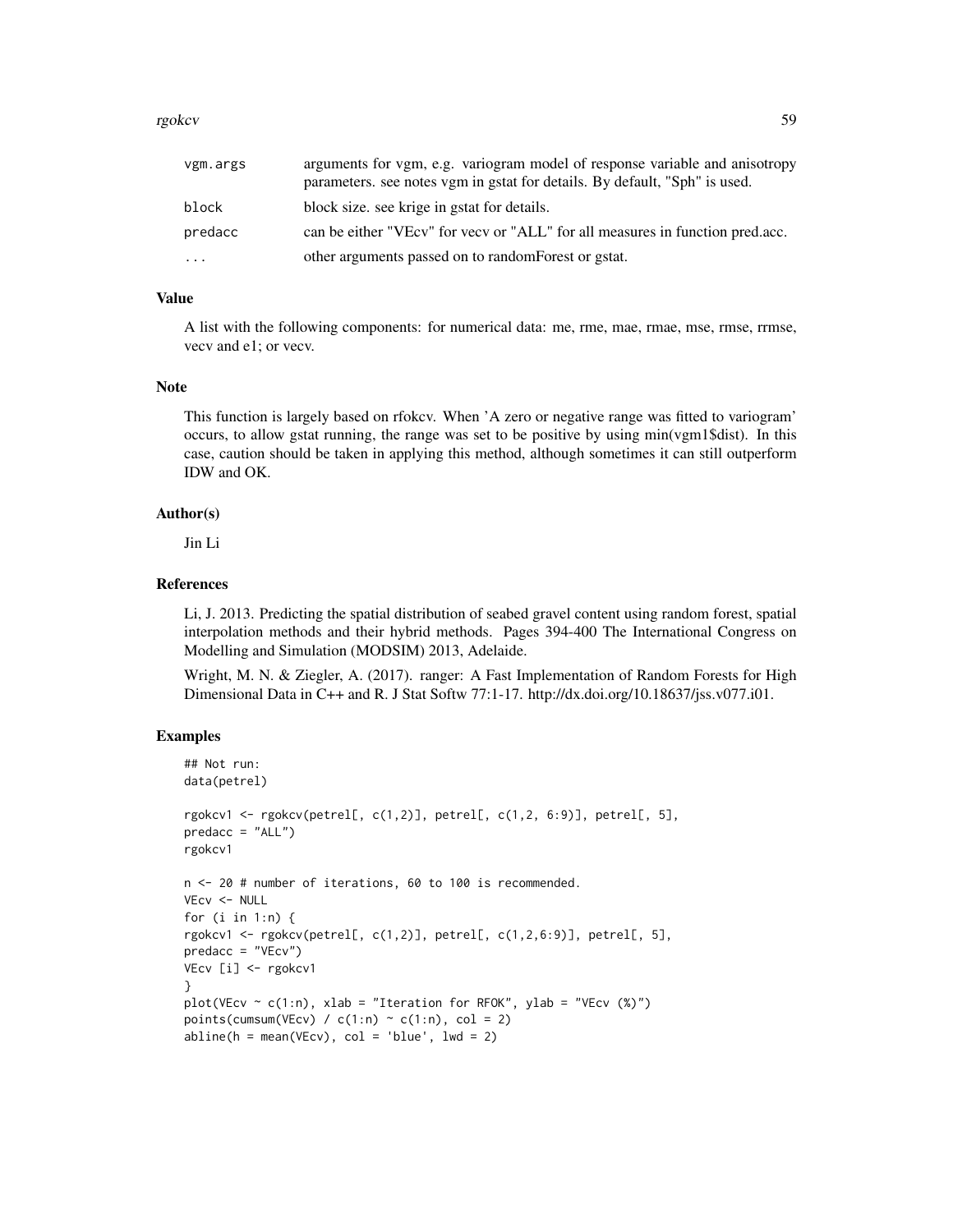```
n <- 20 # number of iterations, 60 to 100 is recommended.
measures <- NULL
for (i in 1:n) {
rgokcv1 <- rgokcv(petrel[, c(1,2)], petrel[, c(1,2,6:9)], petrel[, 5],
predacc = "ALL")measures <- rbind(measures, rgokcv1$vecv)
}
plot(measures \sim c(1:n), xlab = "Iteration for RFOK", ylab = "VEcv (%)")
points(cumsum(measures) / c(1:n) \sim c(1:n), col = 2)
abline(h = mean(measures), col = 'blue', lwd = 2)## End(Not run)
```
rgokpred *Generate spatial predictions using the hybrid method of random forest in ranger and ordinary kriging (RGOK)*

#### Description

This function is to make spatial predictions using the hybrid method of random forest in ranger and ordinary kriging (RGOK).

#### Usage

```
rgokpred(
  longlat,
  trainx,
  trainy,
 longlatpredx,
 predx,
 mtry = function(p) max(1, floor(sqrt(p))),num.trees = 500.
 min.node.size = NULL,
  type = "response",
 num.threads = NULL,
 verbose = FALSE,
 nmax = 12,
  vgm.args = ("Sph"),
 block = \theta,
  ...
\mathcal{L}
```

| longlat | a data frame contains longitude and latitude of point samples (i.e., trainx and<br>trainy). |
|---------|---------------------------------------------------------------------------------------------|
| trainx  | a data frame or matrix contains columns of predictive variables.                            |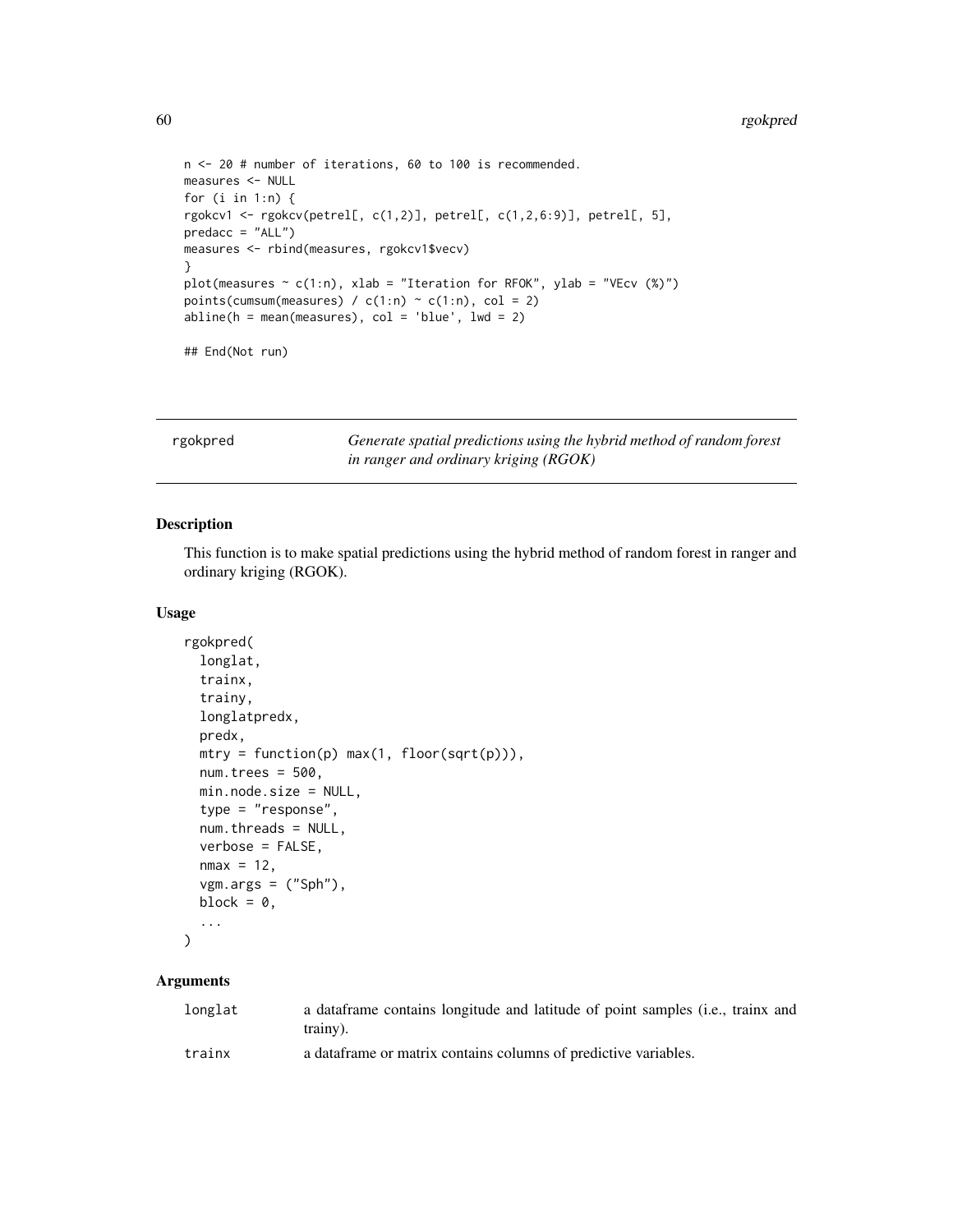#### rgokpred 61

| trainy        | a vector of response, must have length equal to the number of rows in trainx.                                                                                                                               |
|---------------|-------------------------------------------------------------------------------------------------------------------------------------------------------------------------------------------------------------|
| longlatpredx  | a dataframe contains longitude and latitude of point locations (i.e., the centres<br>of grids) to be predicted.                                                                                             |
| predx         | a data frame or matrix contains columns of predictive variables for the grids to<br>be predicted.                                                                                                           |
| mtry          | a function of number of remaining predictor variables to use as the mtry param-<br>eter in the random Forest call.                                                                                          |
| num.trees     | number of trees. By default, 500 is used.                                                                                                                                                                   |
| min.node.size | Default 1 for classification, 5 for regression.                                                                                                                                                             |
| type          | Type of prediction. One of 'response', 'se', 'terminalNodes' with default 're-<br>sponse'. See ranger::predict.ranger for details.                                                                          |
| num.threads   | number of threads. Default is number of CPUs available.                                                                                                                                                     |
| verbose       | Show computation status and estimated runtime. Default is FALSE.                                                                                                                                            |
| nmax          | for local predicting: the number of nearest observations that should be used for<br>a prediction or simulation, where nearest is defined in terms of the space of the<br>spatial locations. By default, 12. |
| vgm.args      | arguments for vgm, e.g. variogram model of response variable and anisotropy<br>parameters. see notes vgm in gstat for details. By default, "Sph" is used.                                                   |
| block         | block size. see krige in gstat for details.                                                                                                                                                                 |
| $\ddotsc$     | other arguments passed on to randomForest or gstat.                                                                                                                                                         |

#### Value

A dataframe of longitude, latitude, predictions and variances. The variances are produced by OK based on the residuals of rf.

## Note

This function is largely based rfokpred. When 'A zero or negative range was fitted to variogram' occurs, to allow OK running, the range was set to be positive by using min(vgm1\$dist). In this case, caution should be taken in applying this method, although sometimes it can still outperform IDW and OK.

## Author(s)

Jin Li

# References

Wright, M. N. & Ziegler, A. (2017). ranger: A Fast Implementation of Random Forests for High Dimensional Data in C++ and R. J Stat Softw 77:1-17. http://dx.doi.org/10.18637/jss.v077.i01.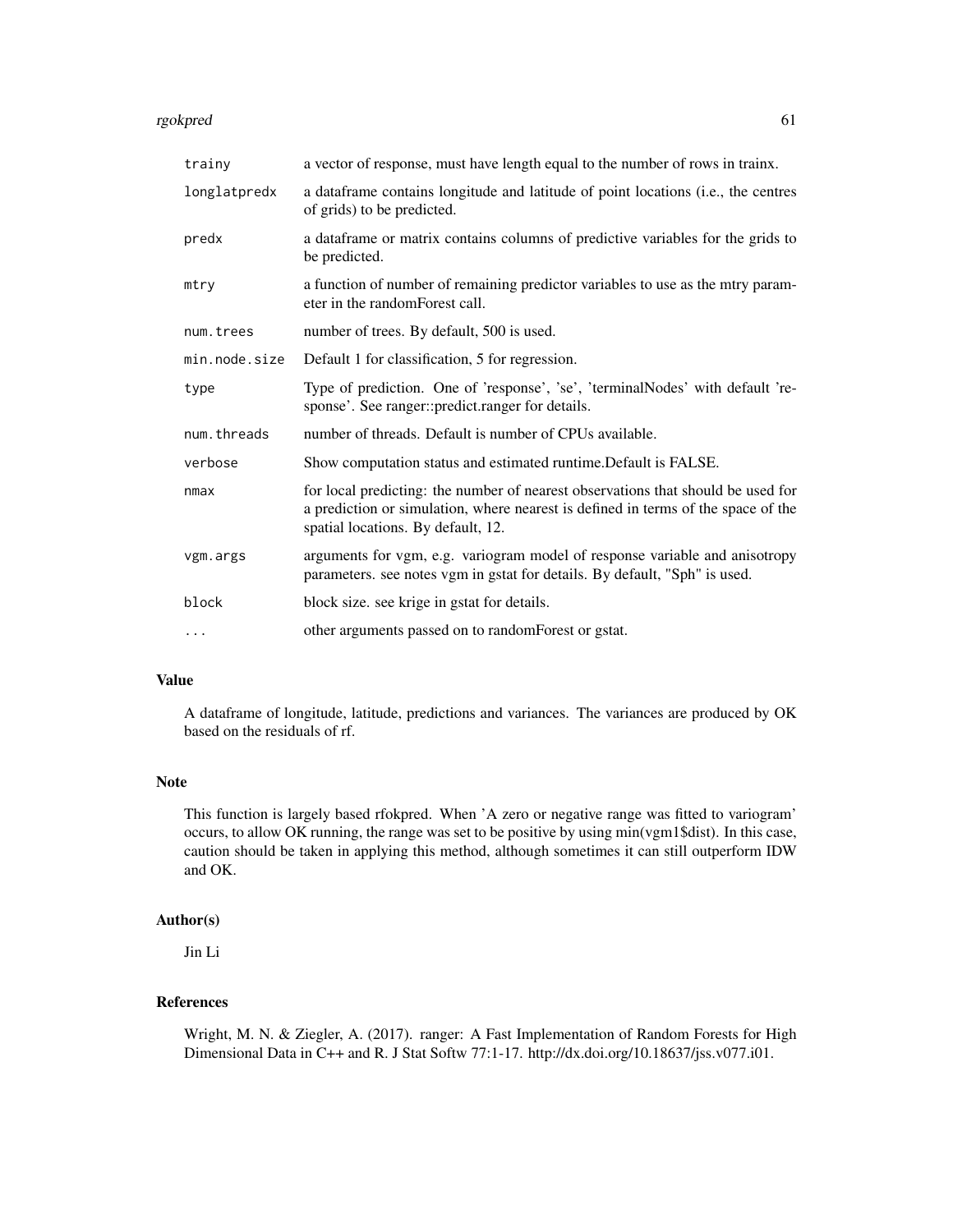## Examples

```
## Not run:
data(petrel)
data(petrel.grid)
rgokpred1 <- rgokpred(petrel[, c(1,2)], petrel[, c(1,2, 6:9)], petrel[, 3],
petrel.grid[, c(1,2)], petrel.grid, num.trees = 500, nmax = 12, vgm.args =
("Sph"))
names(rgokpred1)
## End(Not run)
```

|  | rgokrgidwcv |
|--|-------------|
|--|-------------|

Cross validation, n-fold for the average of the hybrid method of ran*dom forest in ranger (RG) and ordinary kriging and the hybrid method of RG and inverse distance weighting (RGOKRGIDW)*

## Description

This function is a cross validation function for the average of the hybrid method of random forest in ranger (RG) and ordinary kriging and the hybrid method of RG and inverse distance weighting (RGOKRGIDW).

#### Usage

```
rgokrgidwcv(
  longlat,
  trainx,
  trainy,
  cv.fold = 10,
 mtry = function(p) max(1, floor(sqrt(p))),num.trees = 500,
 min.node.size = NULL,
 num.threads = NULL,
  verbose = FALSE,
  idp = 2,
  nmaxok = 12,
  nmaxidw = 12,
  vgm.args = ('Sph''),
 block = \theta,
 predacc = "VEcv",
  ...
)
```
## Arguments

longlat a dataframe contains longitude and latitude of point samples (i.e., trainx and trainy).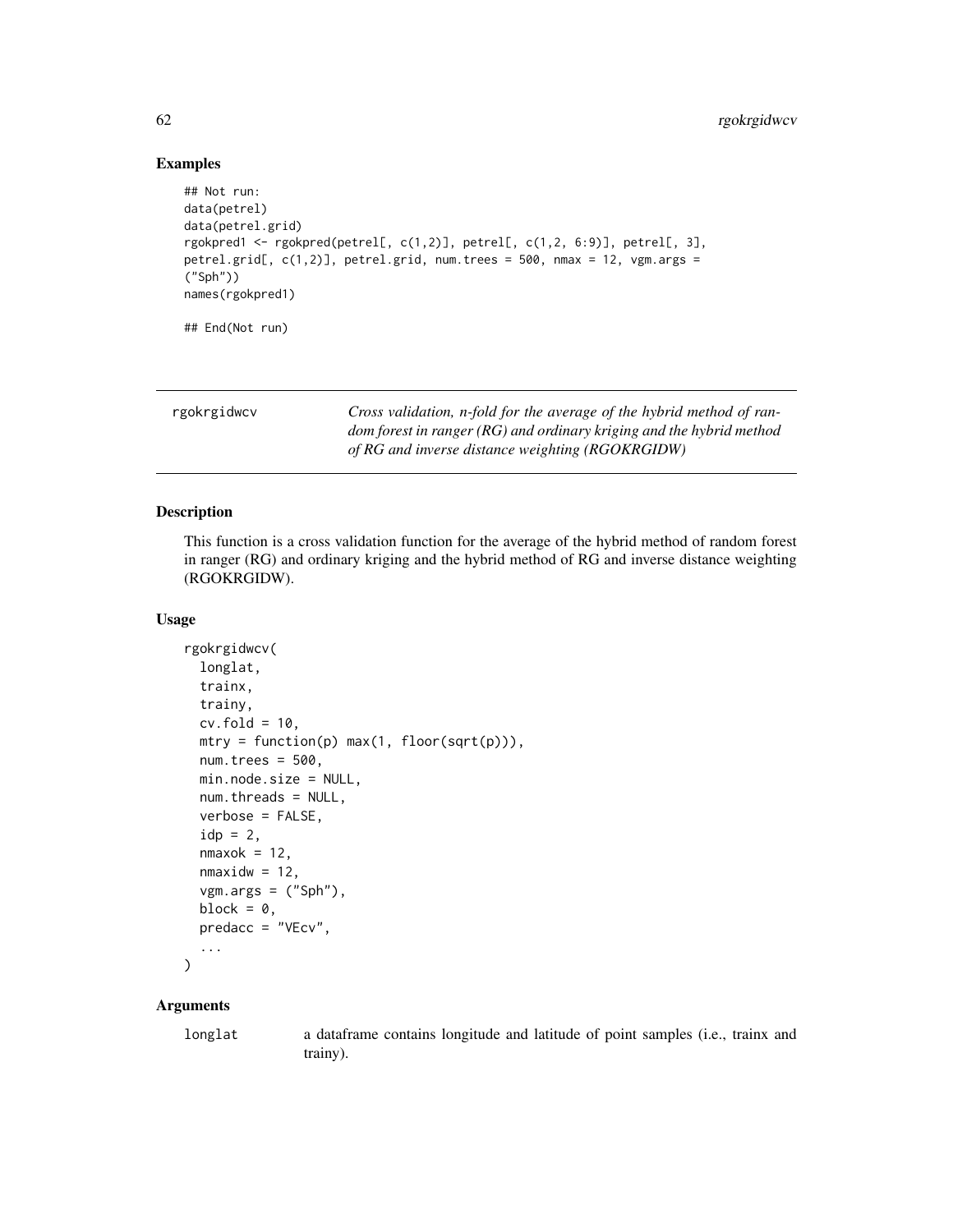## rgokrgidwcv 63

| trainx        | a dataframe or matrix contains columns of predictive variables.                                                                                                                                                                           |
|---------------|-------------------------------------------------------------------------------------------------------------------------------------------------------------------------------------------------------------------------------------------|
| trainy        | a vector of response, must have length equal to the number of rows in trainx.                                                                                                                                                             |
| cv.fold       | integer; number of folds in the cross-validation. if $> 1$ , then apply n-fold cross<br>validation; the default is 10, i.e., 10-fold cross validation that is recommended.                                                                |
| mtry          | a function of number of remaining predictor variables to use as the mtry param-<br>eter in the random Forest call.                                                                                                                        |
| num.trees     | number of trees. By default, 500 is used.                                                                                                                                                                                                 |
| min.node.size | Default 1 for classification, 5 for regression.                                                                                                                                                                                           |
| num.threads   | number of threads. Default is number of CPUs available.                                                                                                                                                                                   |
| verbose       | Show computation status and estimated runtime. Default is FALSE.                                                                                                                                                                          |
| idp           | numeric; specify the inverse distance weighting power.                                                                                                                                                                                    |
| nmaxok        | for local predicting: the number of nearest observations that should be used for<br>a prediction or simulation, where nearest is defined in terms of the space of the<br>spatial locations. By default, 12 observations are used for OK.  |
| nmaxidw       | for local predicting: the number of nearest observations that should be used for<br>a prediction or simulation, where nearest is defined in terms of the space of the<br>spatial locations. By default, 12 observations are used for IDW. |
| vgm.args      | arguments for vgm, e.g. variogram model of response variable and anisotropy<br>parameters. see notes vgm in gstat for details. By default, "Sph" is used.                                                                                 |
| block         | block size. see krige in gstat for details.                                                                                                                                                                                               |
| predacc       | can be either "VEcv" for vecv or "ALL" for all measures in function pred.acc.                                                                                                                                                             |
| .             | other arguments passed on to randomForest or gstat.                                                                                                                                                                                       |

#### Value

A list with the following components: for numerical data: me, rme, mae, rmae, mse, rmse, rrmse, vecv and e1; or vecv.

## Note

This function is largely based on rfokrfidw. When 'A zero or negative range was fitted to variogram' occurs, to allow gstat running, the range was set to be positive by using min(vgm1\$dist). In this case, caution should be taken in applying this method, although sometimes it can still outperform IDW and OK.

#### Author(s)

Jin Li

#### References

Li, J. 2013. Predicting the spatial distribution of seabed gravel content using random forest, spatial interpolation methods and their hybrid methods. Pages 394-400 The International Congress on Modelling and Simulation (MODSIM) 2013, Adelaide.

Wright, M. N. & Ziegler, A. (2017). ranger: A Fast Implementation of Random Forests for High Dimensional Data in C++ and R. J Stat Softw 77:1-17. http://dx.doi.org/10.18637/jss.v077.i01.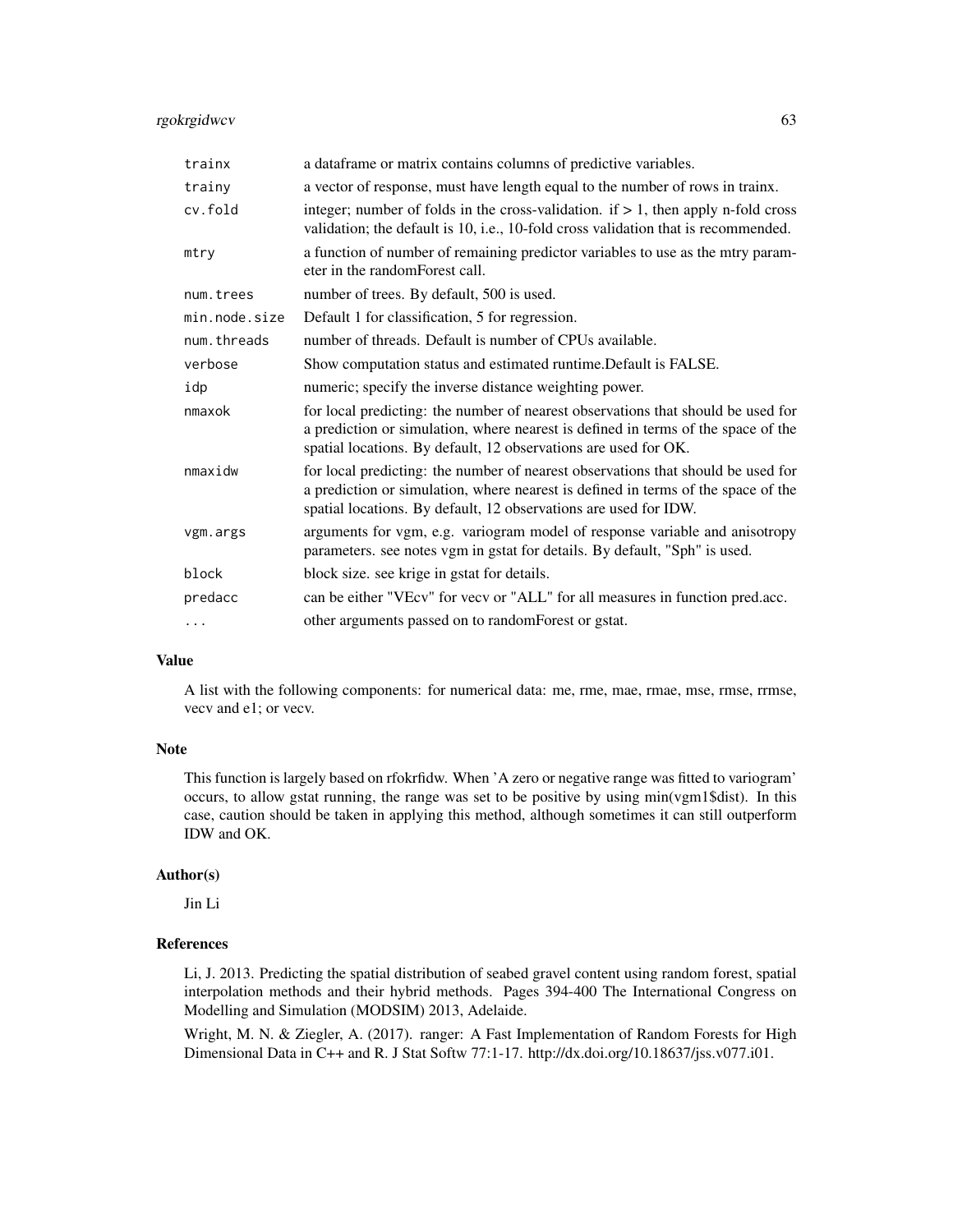#### Examples

```
## Not run:
data(petrel)
rgokrgidwcv1 <- rgokrgidwcv(petrel[, c(1,2)], petrel[, c(1,2, 6:9)], petrel[, 5],
predacc = "ALL")rgokrgidwcv1
n <- 20 # number of iterations, 60 to 100 is recommended.
VEcv <- NULL
for (i in 1:n) {
rgokrgidwcv1 <- rgokrgidwcv(petrel[, c(1,2)], petrel[, c(1,2,6:9)], petrel[, 5],
predacc = "VEcv")
VEcv [i] <- rgokrgidwcv1
}
plot(VEcv \sim c(1:n), xlab = "Iteration for RFOKRFIDW", ylab = "VEcv (%)")
points(cumsum(VEcv) / c(1:n) \sim c(1:n), col = 2)
abline(h = mean(VEcv), col = 'blue', lwd = 2)n <- 20 # number of iterations, 60 to 100 is recommended.
measures <- NULL
for (i in 1:n) {
rgokrgidwcv1 <- rgokrgidwcv(petrel[, c(1,2)], petrel[, c(1,2,6:9)], petrel[, 5],
predacc = "ALL")measures <- rbind(measures, rgokrgidwcv1$vecv)
}
plot(measures \sim c(1:n), xlab = "Iteration for RFOKRFIDW", ylab = "VEcv (%)")
points(cumsum(measures) / c(1:n) \sim c(1:n), col = 2)
abline(h = mean(measures), col = 'blue', lwd = 2)## End(Not run)
```
rgokrgidwpred *Generate spatial predictions using the average of the hybrid method of random forest in ranger (RG) and ordinary kriging and the hybrid method of RG and inverse distance weighting (RGOKRGIDW)*

## Description

This function is to make spatial predictions using the average of the hybrid method of random forest in ranger (RG) and ordinary kriging and the hybrid method of RG and inverse distance weighting (RGOKRGIDW).

#### Usage

rgokrgidwpred( longlat, trainx,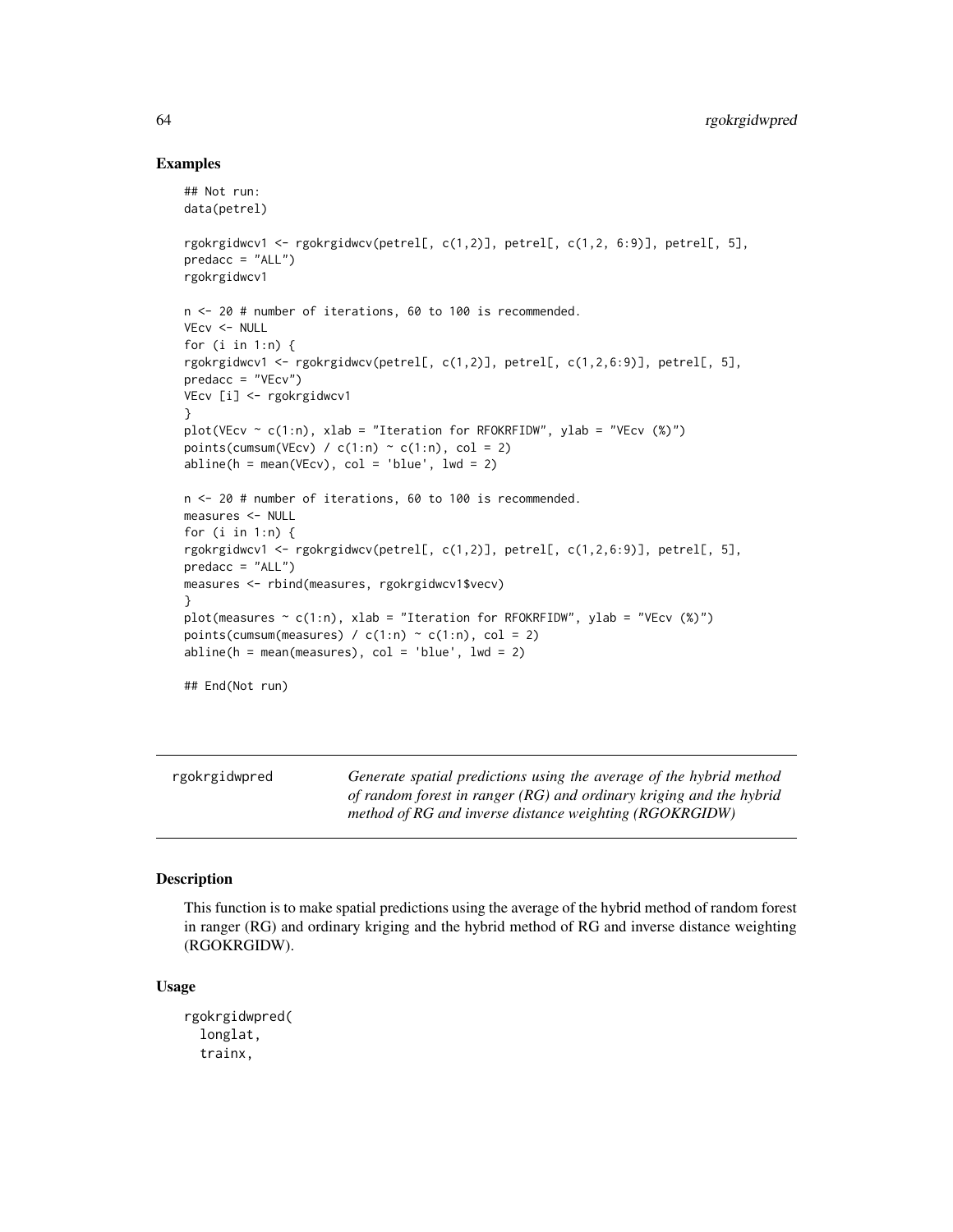# rgokrgidwpred 65

```
trainy,
 longlatpredx,
 predx,
 mtry = function(p) max(1, floor(sqrt(p))),num.trees = 500,
 min.node.size = NULL,
 type = "response",
 num.threads = NULL,
 verbose = FALSE,
 idp = 2,
 nmaxok = 12,
 nmaxidw = 12,
 vgm.args = ("Sph"),
 block = 0,
  ...
)
```

| longlat       | a dataframe contains longitude and latitude of point samples (i.e., trainx and<br>trainy).                                                                                                                                                |
|---------------|-------------------------------------------------------------------------------------------------------------------------------------------------------------------------------------------------------------------------------------------|
| trainx        | a data frame or matrix contains columns of predictive variables.                                                                                                                                                                          |
| trainy        | a vector of response, must have length equal to the number of rows in trainx.                                                                                                                                                             |
| longlatpredx  | a dataframe contains longitude and latitude of point locations (i.e., the centres<br>of grids) to be predicted.                                                                                                                           |
| predx         | a dataframe or matrix contains columns of predictive variables for the grids to<br>be predicted.                                                                                                                                          |
| mtry          | a function of number of remaining predictor variables to use as the mtry param-<br>eter in the random Forest call.                                                                                                                        |
| num.trees     | number of trees. By default, 500 is used.                                                                                                                                                                                                 |
| min.node.size | Default 1 for classification, 5 for regression.                                                                                                                                                                                           |
| type          | Type of prediction. One of 'response', 'se', 'terminalNodes' with default 're-<br>sponse'. See ranger::predict.ranger for details.                                                                                                        |
| num.threads   | number of threads. Default is number of CPUs available.                                                                                                                                                                                   |
| verbose       | Show computation status and estimated runtime. Default is FALSE.                                                                                                                                                                          |
| idp           | numeric; specify the inverse distance weighting power.                                                                                                                                                                                    |
| nmaxok        | for local predicting: the number of nearest observations that should be used for<br>a prediction or simulation, where nearest is defined in terms of the space of the<br>spatial locations. By default, 12 observations are used for OK.  |
| nmaxidw       | for local predicting: the number of nearest observations that should be used for<br>a prediction or simulation, where nearest is defined in terms of the space of the<br>spatial locations. By default, 12 observations are used for IDW. |
| vgm.args      | arguments for vgm, e.g. variogram model of response variable and anisotropy<br>parameters. see notes vgm in gstat for details. By default, "Sph" is used.                                                                                 |
| block         | block size. see krige in gstat for details.                                                                                                                                                                                               |
| .             | other arguments passed on to randomForest or gstat.                                                                                                                                                                                       |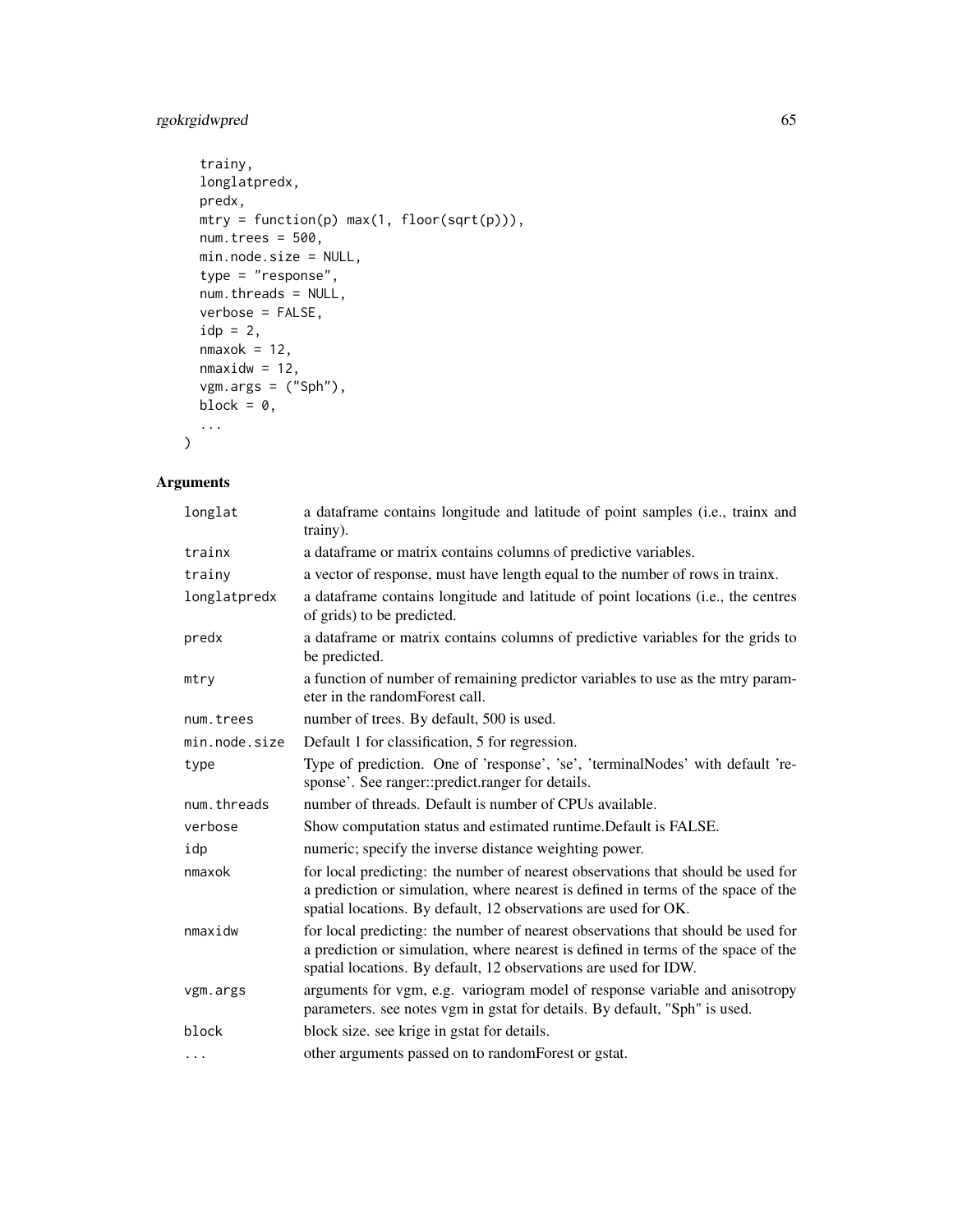## Value

A dataframe of longitude, latitude, predictions and variances. The variances are the same as the variances of rfokpred.

#### Note

This function is largely based rfokrfidwpred. When 'A zero or negative range was fitted to variogram' occurs, to allow OK running, the range was set to be positive by using min(vgm1\$dist). In this case, caution should be taken in applying this method, although sometimes it can still outperform IDW and OK.

## Author(s)

Jin Li

## References

Liaw, A. and M. Wiener (2002). Classification and Regression by randomForest. R News 2(3), 18-22.

## Examples

```
## Not run:
data(petrel)
data(petrel.grid)
rgokrgidwpred1 <- rgokrgidwpred(petrel[, c(1,2)], petrel[, c(1,2, 6:9)],
petrel[, 3], petrel.grid[, c(1,2)], petrel.grid, num.trees = 500, idp = 2,
nmaxok = 12, nmaxidw = 12names(rgokrgidwpred1)
## End(Not run)
```
rgpred *Generate spatial predictions using random forest in ranger (RG)*

## Description

This function is to make spatial predictions using random forest in ranger.

#### Usage

```
rgpred(
  trainx,
  trainy,
 longlatpredx,
 predx,
 mtry = if (!is.null(trainy) && !is.factor(trainy)) max(floor(ncol(trainx)/3), 1) else
```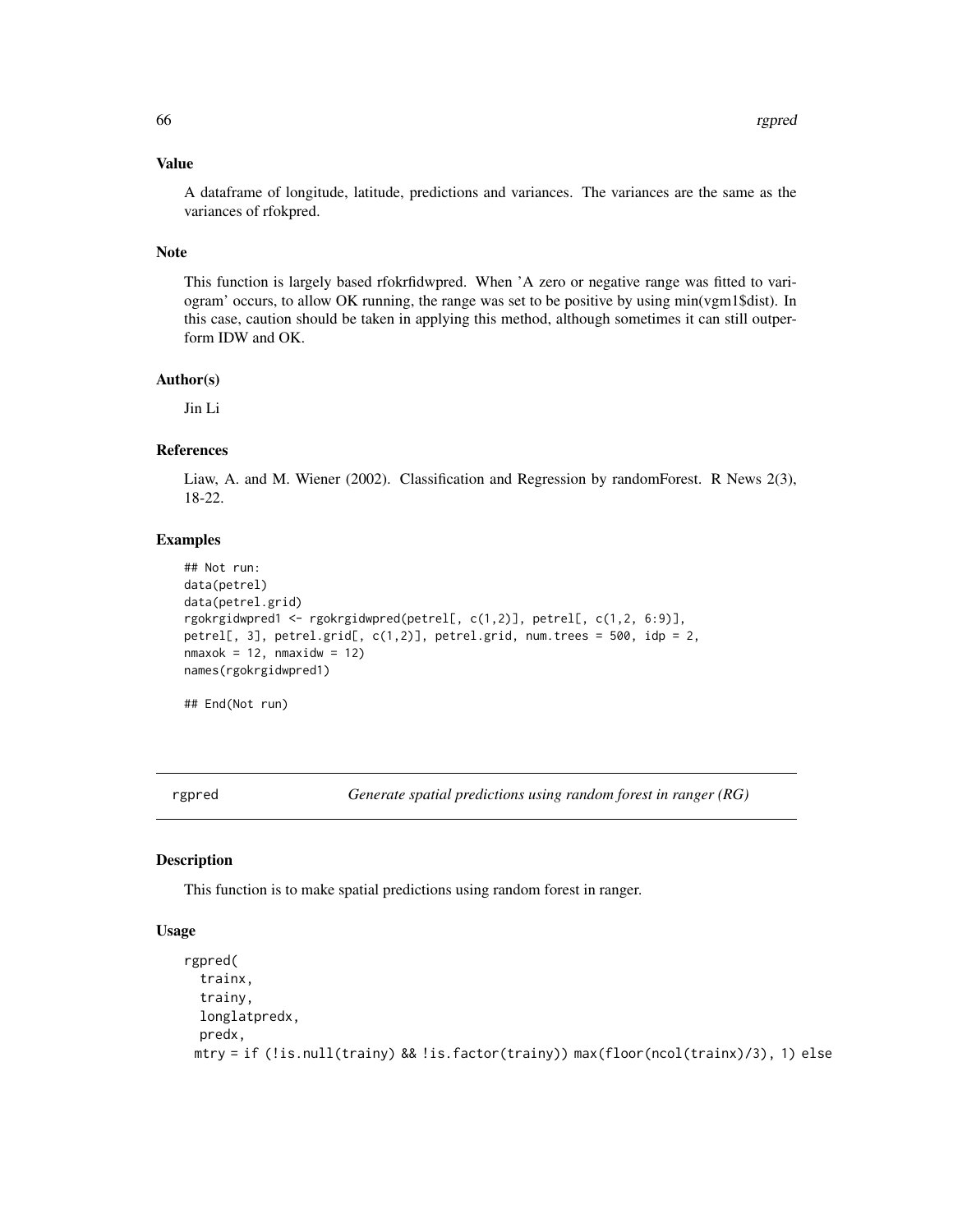#### rgpred 67

```
floor(sqrt(ncol(trainx))),
num.trees = 500,
min.node.size = NULL,
type = "response",
num.threads = NULL,
verbose = FALSE,
...
```
# Arguments

 $\mathcal{L}$ 

| trainx        | a data frame or matrix contains columns of predictor variables.                                                                    |
|---------------|------------------------------------------------------------------------------------------------------------------------------------|
| trainy        | a vector of response, must have length equal to the number of rows in trainx.                                                      |
| longlatpredx  | a data frame contains longitude and latitude of point locations (i.e., the centres<br>of grids) to be predicted.                   |
| predx         | a data frame or matrix contains columns of predictive variables for the grids to<br>be predicted.                                  |
| mtry          | Number of variables to possibly split at in each node. Default is the (rounded<br>down) square root of the number variables.       |
| num.trees     | number of trees. By default, 500 is used.                                                                                          |
| min.node.size | Default 1 for classification, 5 for regression.                                                                                    |
| type          | Type of prediction. One of 'response', 'se', 'terminalNodes' with default 're-<br>sponse'. See ranger::predict.ranger for details. |
| num.threads   | number of threads. Default is number of CPUs available.                                                                            |
| verbose       | Show computation status and estimated runtime. Default is FALSE.                                                                   |
| $\ddots$ .    | other arguments passed on to random Forest.                                                                                        |

# Value

A dataframe of longitude, latitude and predictions.

## Note

This function is largely based on rfpred.

# Author(s)

Jin Li

## References

Wright, M. N. & Ziegler, A. (2017). ranger: A Fast Implementation of Random Forests for High Dimensional Data in C++ and R. J Stat Softw 77:1-17. http://dx.doi.org/10.18637/jss.v077.i01.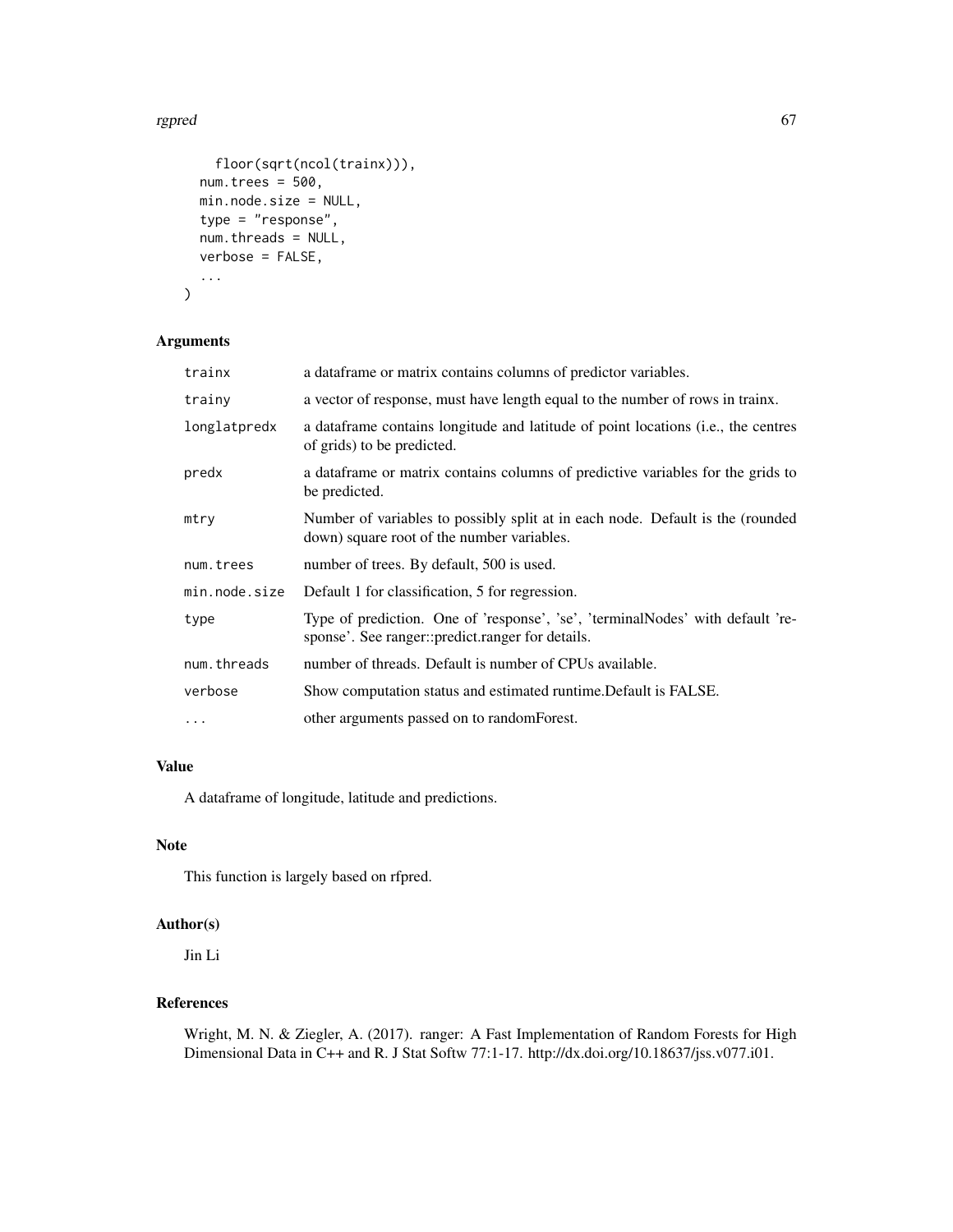## Examples

```
## Not run:
data(petrel)
data(petrel.grid)
set.seed(1234)
rgpred1 <- rgpred(petrel[, c(1,2, 6:9)], petrel[, 5], petrel.grid[, c(1,2)],
petrel.grid, num.trees = 500)
names(rgpred1)
## End(Not run)
```
rvi *Relative variable influence based on generalized boosted regression modeling (gbm)*

## Description

This function is to to derive a relative variable influence based on generalized boosted regression modeling.

## Usage

```
rvi(
  trainx,
  trainy,
  var.monotone = rep(0, ncol(trainx)),family = "gaussian",
  n.trees = 3000,
  learning.rate = 0.001,
  interaction.depth = 2,
  bag.fraction = 0.5,
  train.fraction = 1,
  n.minobsinnode = 10,
  cv.fold = 10,
  weights = rep(1, nrow(trainx)),
  keep.data = FALSE,
  verbose = TRUE,
 n.core<sub>s</sub> = 6,
  ...
)
```
## Arguments

| trainx | a data frame or matrix contains columns of predictive variables.              |
|--------|-------------------------------------------------------------------------------|
| trainv | a vector of response, must have length equal to the number of rows in trainx. |

68 rvi and the contract of the contract of the contract of the contract of the contract of the contract of the contract of the contract of the contract of the contract of the contract of the contract of the contract of the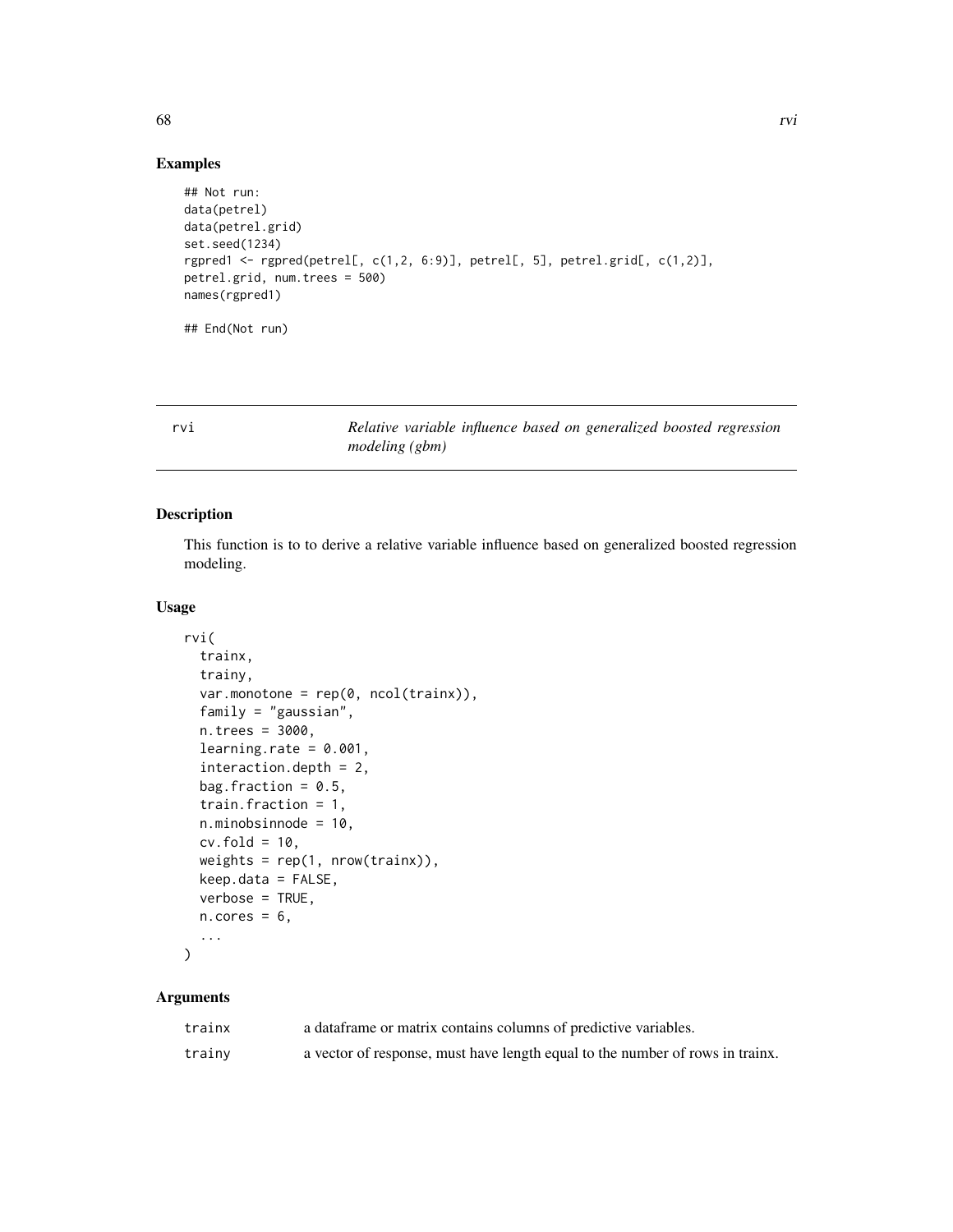| var.monotone      | an optional vector, the same length as the number of predictors, indicating which<br>variables have a monotone increasing $(+1)$ , decreasing $(-1)$ , or arbitrary $(0)$ re-<br>lationship with the outcome. By default, a vector of 0 is used.                                          |  |
|-------------------|-------------------------------------------------------------------------------------------------------------------------------------------------------------------------------------------------------------------------------------------------------------------------------------------|--|
| family            | either a character string specifying the name of the distribution to use or a list<br>with a component name specifying the distribution and any additional parame-<br>ters needed. See gbm for details. By default, "gaussian" is used.                                                   |  |
| n.trees           | the total number of trees to fit. This is equivalent to the number of iterations<br>and the number of basis functions in the additive expansion. By default, 3000 is<br>used.                                                                                                             |  |
| learning.rate     | a shrinkage parameter applied to each tree in the expansion. Also known as<br>step-size reduction.                                                                                                                                                                                        |  |
| interaction.depth |                                                                                                                                                                                                                                                                                           |  |
|                   | the maximum depth of variable interactions. 1 implies an additive model, 2<br>implies a model with up to 2-way interactions, etc. By default, 2 is used.                                                                                                                                  |  |
| bag.fraction      | the fraction of the training set observations randomly selected to propose the<br>next tree in the expansion. By default, 0.5 is used.                                                                                                                                                    |  |
| train.fraction    | The first train.fraction * nrows(data) observations are used to fit the gbm and the<br>remainder are used for computing out-of-sample estimates of the loss function.                                                                                                                     |  |
|                   | n.minobsinnode minimum number of observations in the trees terminal nodes. Note that this is<br>the actual number of observations not the total weight. By default, 10 is used.                                                                                                           |  |
| cv.fold           | integer; number of cross-validation folds to perform within gbm. if $> 1$ , then<br>apply n-fold cross validation; the default is 10, i.e., 10-fold cross validation that<br>is recommended.                                                                                              |  |
| weights           | an optional vector of weights to be used in the fitting process. Must be positive<br>but do not need to be normalized. If keep.data = FALSE in the initial call to<br>gbm then it is the user's responsibility to resupply the weights to gbm.more. By<br>default, a vector of 1 is used. |  |
| keep.data         | a logical variable indicating whether to keep the data and an index of the data<br>stored with the object. Keeping the data and index makes subsequent calls to<br>gbm.more faster at the cost of storing an extra copy of the dataset. By default,<br>'FALSE' is used.                   |  |
| verbose           | If TRUE, gbm will print out progress and performance indicators. By default,<br>'TRUE' is used.                                                                                                                                                                                           |  |

n.cores The number of CPU cores to use. See gbm for details. By default, 6 is used.

... other arguments passed on to gbm.

# Value

A dataframe of variables (var), and relative influence (rel.inf) arranged from the most influential to the least influential

# Note

This function is largely based on gbm.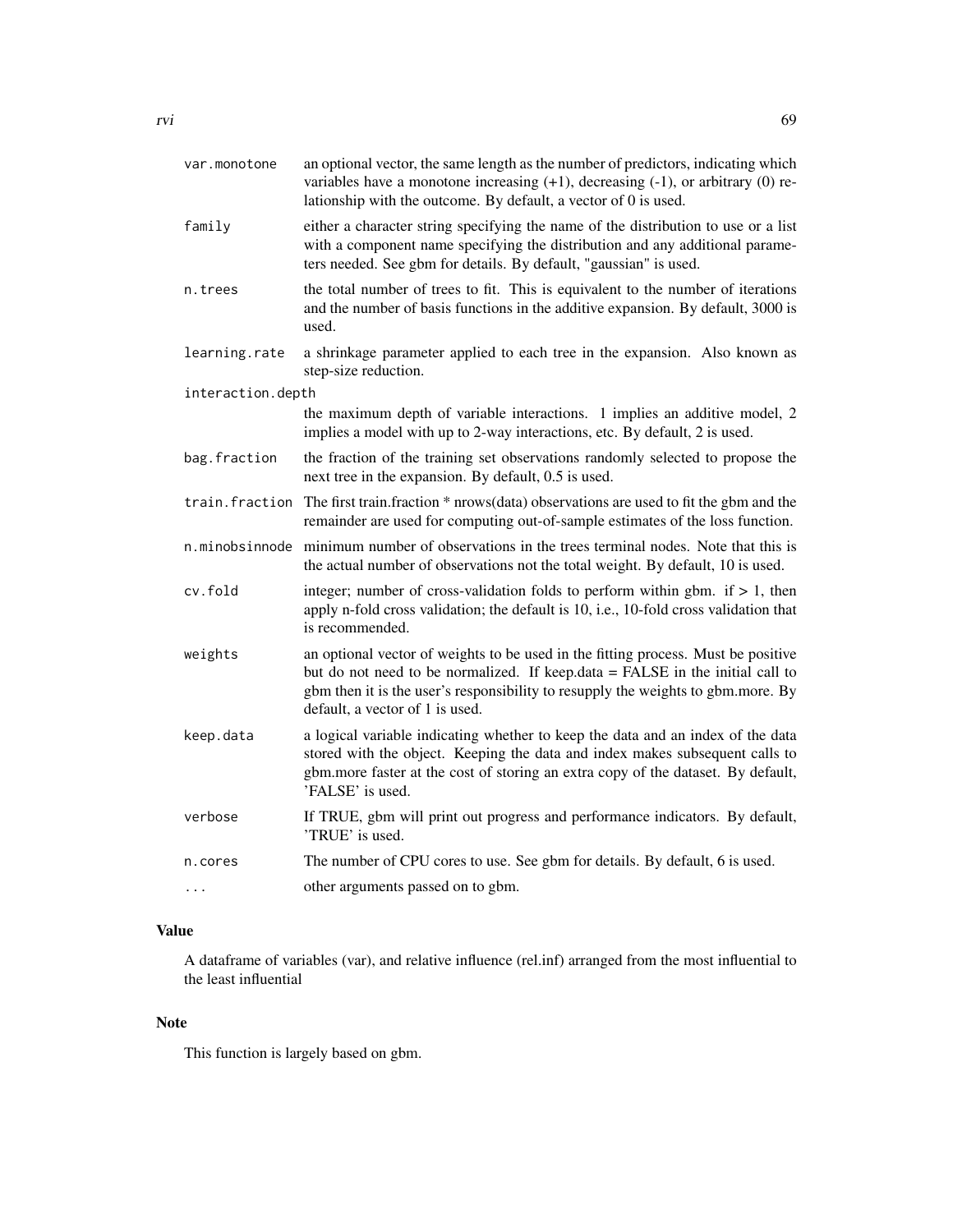70 sponge

#### Author(s)

Jin Li

## References

Greg Ridgeway with contributions from others (2015). gbm: Generalized Boosted Regression Models. R package version 2.1.1. https://CRAN.R-project.org/package=gbm

## Examples

```
## Not run:
data(sponge)
set.seed(1234)
rvi1 <- rvi(sponge[, -c(3)], sponge[, 3], family = "poisson", n.cores=2)
names(rvi1)
# The least influence variable
livar <- as.character(rvi1$gbm.rvi$var[dim(sponge[, -3])[2]])
livar
# The least influence variable to be removed from the training dataset
rmvar \leq which(names(sponge[, -c(3)]) == livar)
rmvar
## End(Not run)
```

| sponge | A dataset of sponge species richness in the Timor Sea region, northern |
|--------|------------------------------------------------------------------------|
|        | Australia marine margin                                                |

## Description

This dataset contains 77 samples of 8 variables including longitude (easting), latitude (northing), sponge, topographic position index (tpi3), variance of backscatter (var7), entropy (entro7), backscatter at incidence angle 11 degree (bs11), and backscatter at incidence angle 34 degree (bs34).

#### Usage

```
data("sponge")
```
#### Format

A data frame with 77 observations on the following 8 variables.

easting a numeric vector, m

northing a numeric vector, m

sponge a numeric vector, no unit

tpi3 a numeric vector, no unit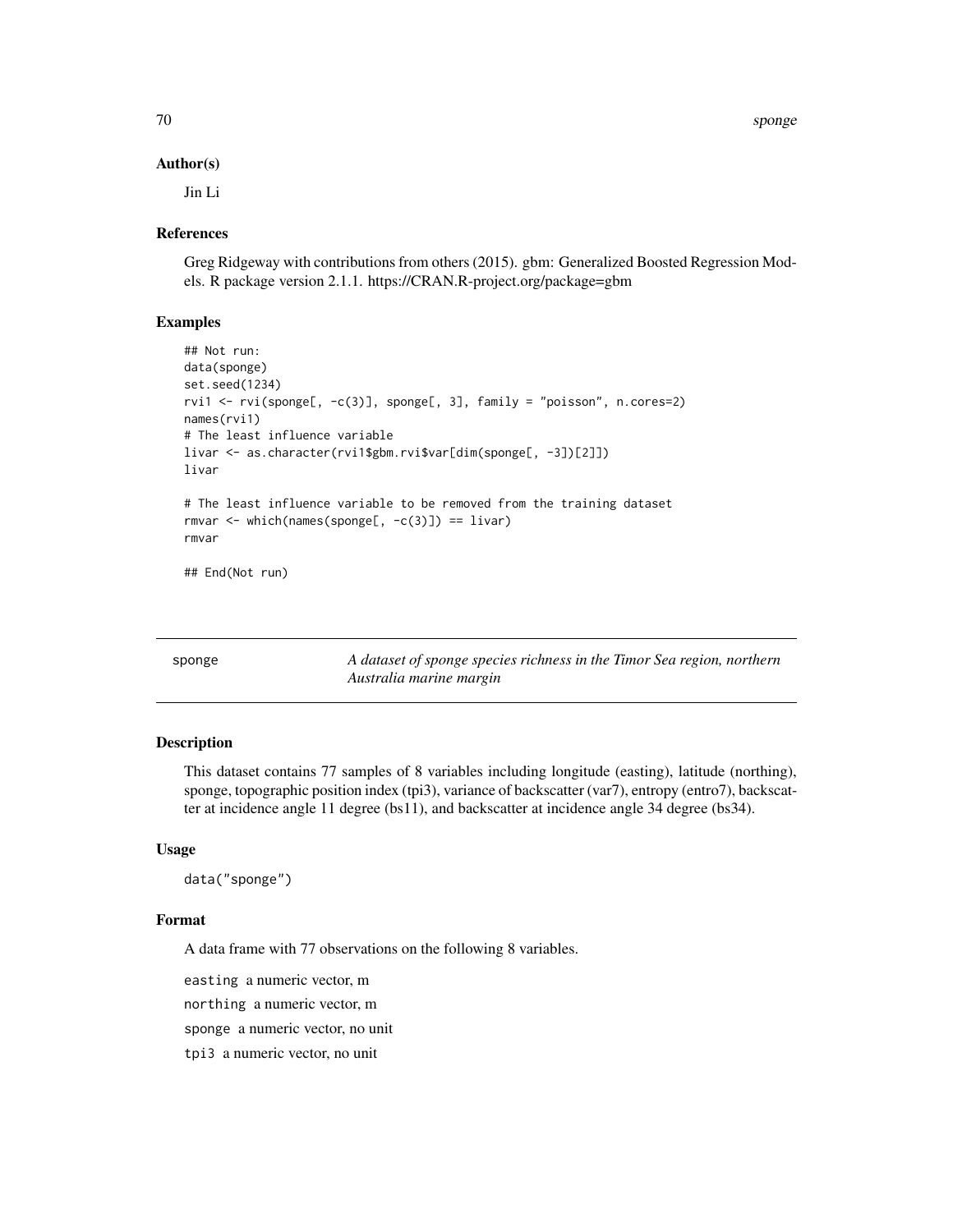## sponge.grid 71

- var7 a numeric vector, dB^2
- entro7 a numeric vector, no unit
- bs11 a numeric vector, dB
- bs34 a numeric vector, dB

## Details

For details, please see the source. This dataset was published as an appendix of the paper listed in the source. Where the long and lat were replaced with easting and northing for prediction purpose.

#### Source

Li, J., B. Alvarez, J. Siwabessy, M. Tran, Z. Huang, R. Przeslawski, L. Radke, F. Howard, and S. Nichol. 2017. Application of random forest, generalised linear model and their hybrid methods with geostatistical techniques to count data: Predicting sponge species richness. Environmental Modelling & Software, 97: 112-129

| sponge.grid | A dataset of predictors for generating sponge species richness in a |
|-------------|---------------------------------------------------------------------|
|             | selected region in the Timor Sea region, northern Australia marine  |
|             | margin                                                              |

## **Description**

This dataset contains 95530 rows of 7 predictive variables including longitude (easting), latitude (northing), topographic position index (tpi3), variance of backscatter (var7), entropy (entro7), backscatter at incidence angle 11 degree (bs11), and backscatter at incidence angle 34 degree (bs34).

## Usage

```
data("sponge.grid")
```
#### Format

A data frame with 95530 rows on the following 7 variables.

easting a numeric vector, m

northing a numeric vector, m

tpi3 a numeric vector, no unit

var7 a numeric vector, dB^2

entro7 a numeric vector, no unit

bs11 a numeric vector, dB

bs34 a numeric vector, dB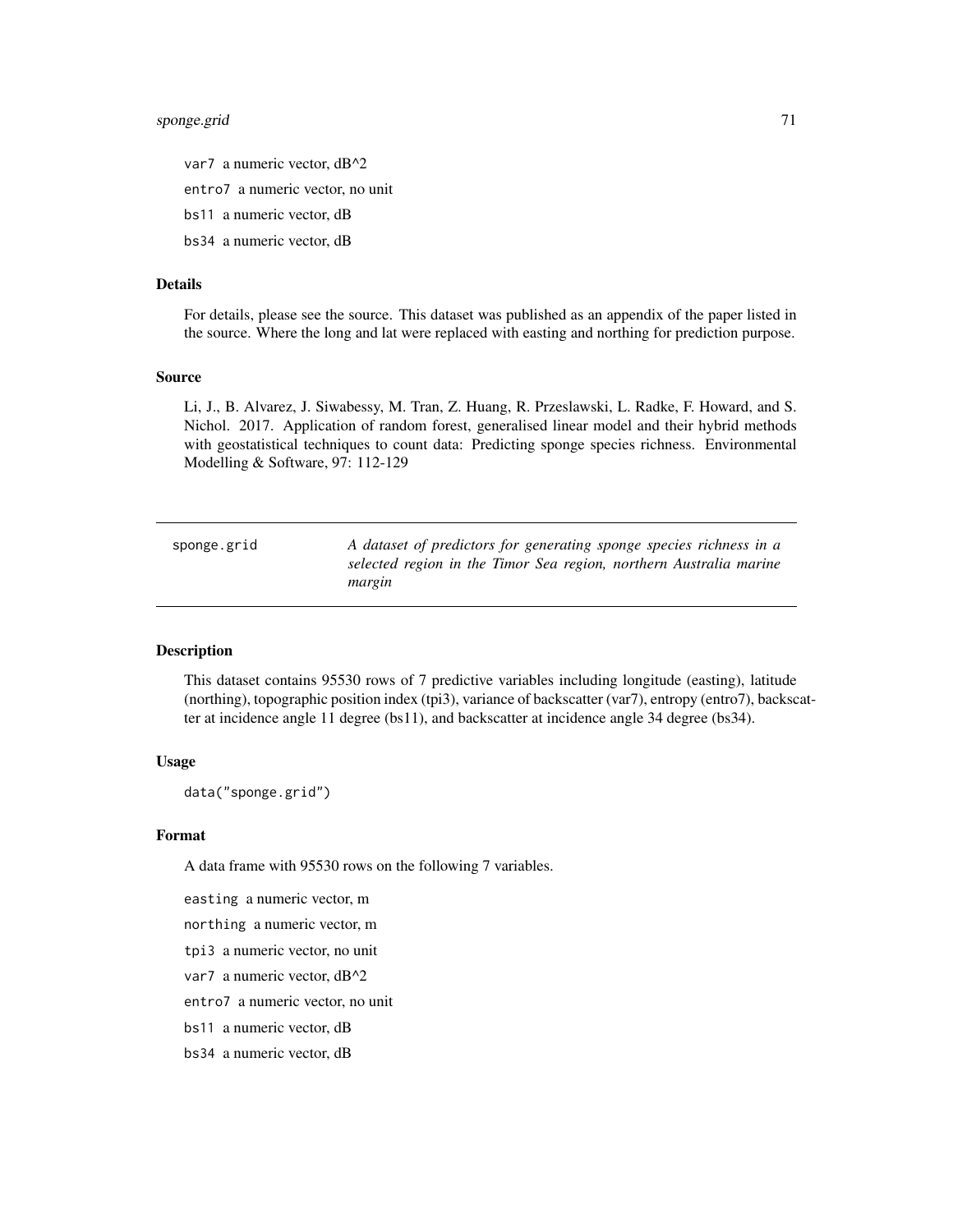# Details

For details, please see the source. This dataset was used to produce the figure of predictions in the paper listed in the source.

## Source

Li, J., B. Alvarez, J. Siwabessy, M. Tran, Z. Huang, R. Przeslawski, L. Radke, F. Howard, and S. Nichol. 2017. Application of random forest, generalised linear model and their hybrid methods with geostatistical techniques to count data: Predicting sponge species richness. Environmental Modelling & Software,97: 112-129.

| <b>SW</b> | A dataset of grids for producing spatial predictions of seabed mud |
|-----------|--------------------------------------------------------------------|
|           | content in the southwest Australia Exclusive Economic Zone         |

#### Description

This dataset contains 500703 rows of 2 variables including longitude (long), latitude (lat).

#### Usage

data("sw")

## Format

A data frame with 500703 rows on the following 2 variables.

long a numeric vector, decimal degree

lat a numeric vector, decimal degree

# Details

For details, please check the source.

#### Source

Li, J., Potter, A., Huang, Z., Daniell, J.J., Heap, A., 2010. Predicting Seabed Mud Content across the Australian Margin: Comparison of Statistical and Mathematical Techniques Using a Simulation Experiment. Geoscience Australia, 2010/11, 146pp.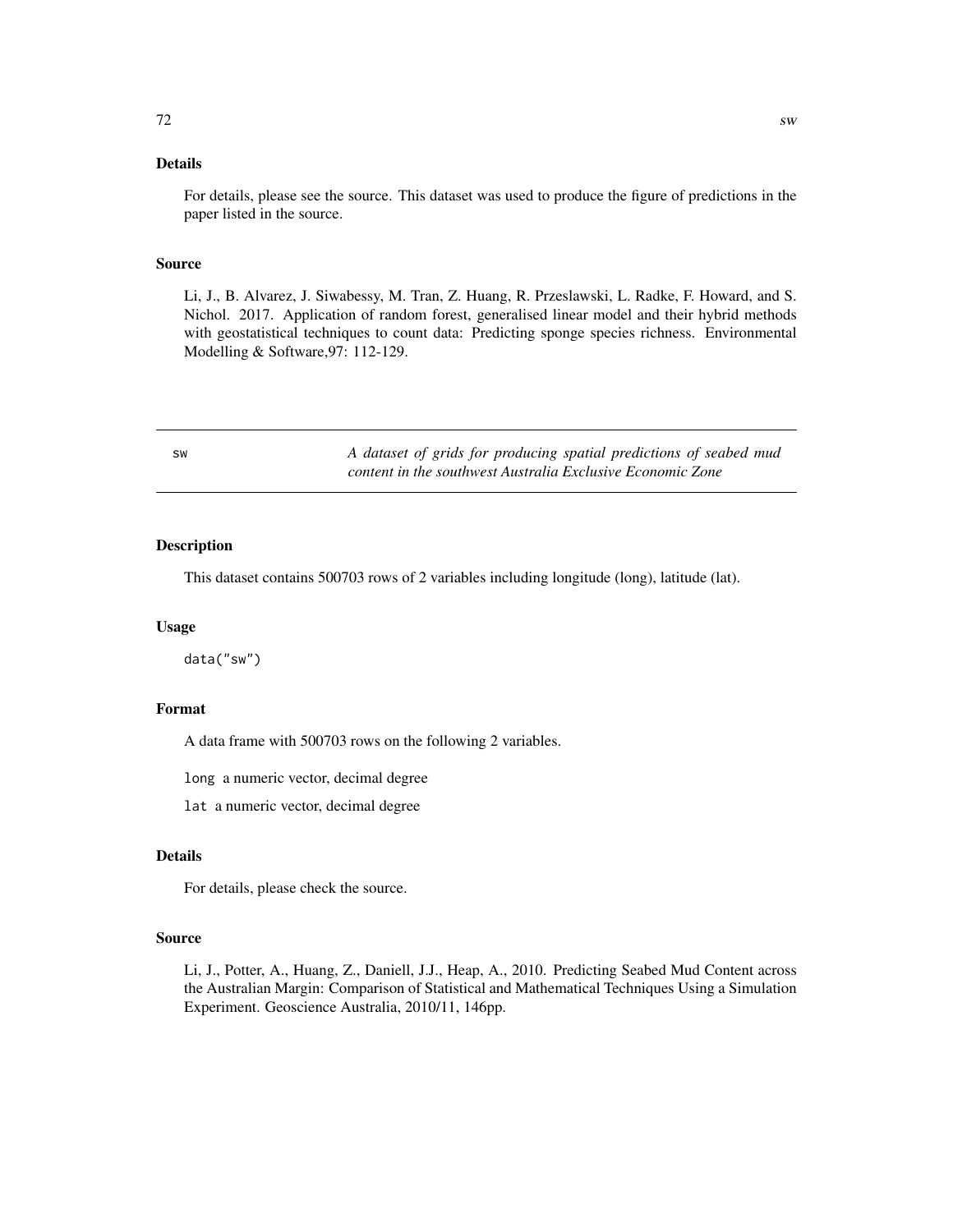<span id="page-72-0"></span>

#### Description

This dataset contains 177 samples of 3 variables including longitude (long), latitude (lat), mud content (mud).

#### Usage

data("swmud")

# Format

A data frame with 177 observations on the following 3 variables.

long a numeric vector, decimal degree

lat a numeric vector, decimal degree

mud a numeric vector, percentage

# Details

For details, please check the source.

#### Source

Li, J., Potter, A., Huang, Z., Daniell, J.J., Heap, A., 2010. Predicting Seabed Mud Content across the Australian Margin: Comparison of Statistical and Mathematical Techniques Using a Simulation Experiment. Geoscience Australia, 2010/11, 146pp.

tovecv *Convert error measures to vecv*

### Description

tovecv can be used to convert existing predictive error measures to vecv. For the definition of vecv, please see function vecv in library (spm). The error measures considered are mean square error (mse), root mse (rmse), relative rmse (rrmse), standardised rmse (srmse) and mean square reduced error (msre).

#### Usage

```
tovecv(n, mu, s, m, measure = c("mse", "rmse", "rrmse", "srmse", "msre"))
```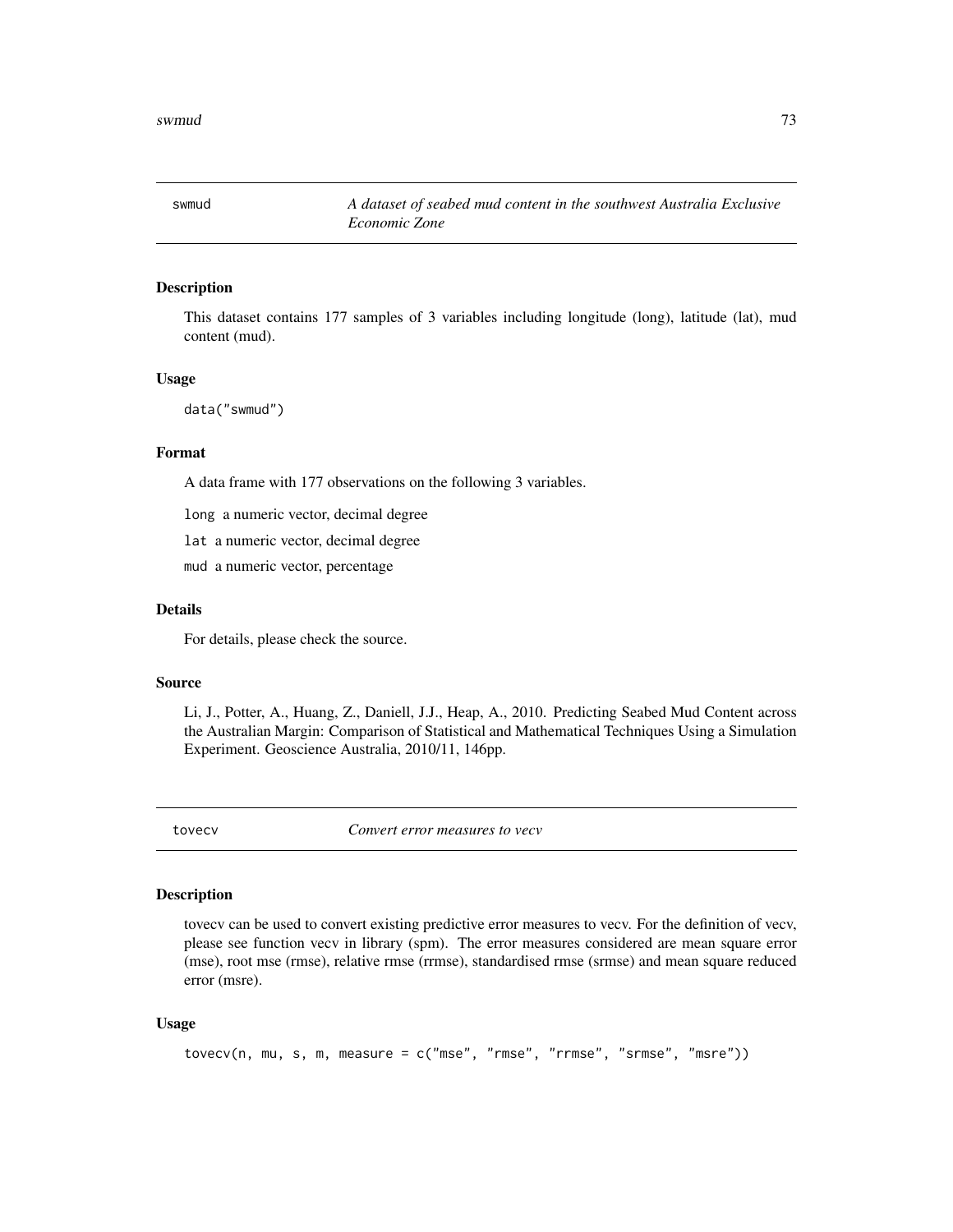74 tovecv

#### Arguments

| n.      | sample number of validation samples.                                      |
|---------|---------------------------------------------------------------------------|
| mu      | mean of validation samples.                                               |
| -S      | standard deviation of validation samples.                                 |
| m       | value of an error measure.                                                |
| measure | a type of error measure (i.e. "mse", "rmse", "rrmse", "srmse" or "msre"). |

# Value

a numeric number.

# Author(s)

Jin Li

# References

Li, J., 2016. Assessing spatial predictive models in the environmental sciences: accuracy. measures, data variation and variance explained. Environmental Modelling & Software 80 1-8.

Li, J., 2017. Assessing the accuracy of predictive models for numerical data: Not r nor r2, why not? Then what? PLOS ONE 12 (8): e0183250.

# Examples

```
n < -300mu < -15.5sd < -8.80mse <- 50.43
rmse <- sqrt(mse)
rrmse <- rmse / mu * 100
srmse <- rmse / sd
msre <- mse / sd ^ 2
tovecv(n=n, mu=mu, s=sd, m=mse, measure="mse")
tovecv(n=n, mu=mu, s=sd, m=rmse, measure="rmse")
tovecv(n=n, mu=mu, s=sd, m=rrmse, measure="rrmse")
tovecv(n=n, mu=mu, s=sd, m=srmse, measure="srmse")
tovecv(n=n, mu=mu, s=sd, m=msre, measure="msre")
```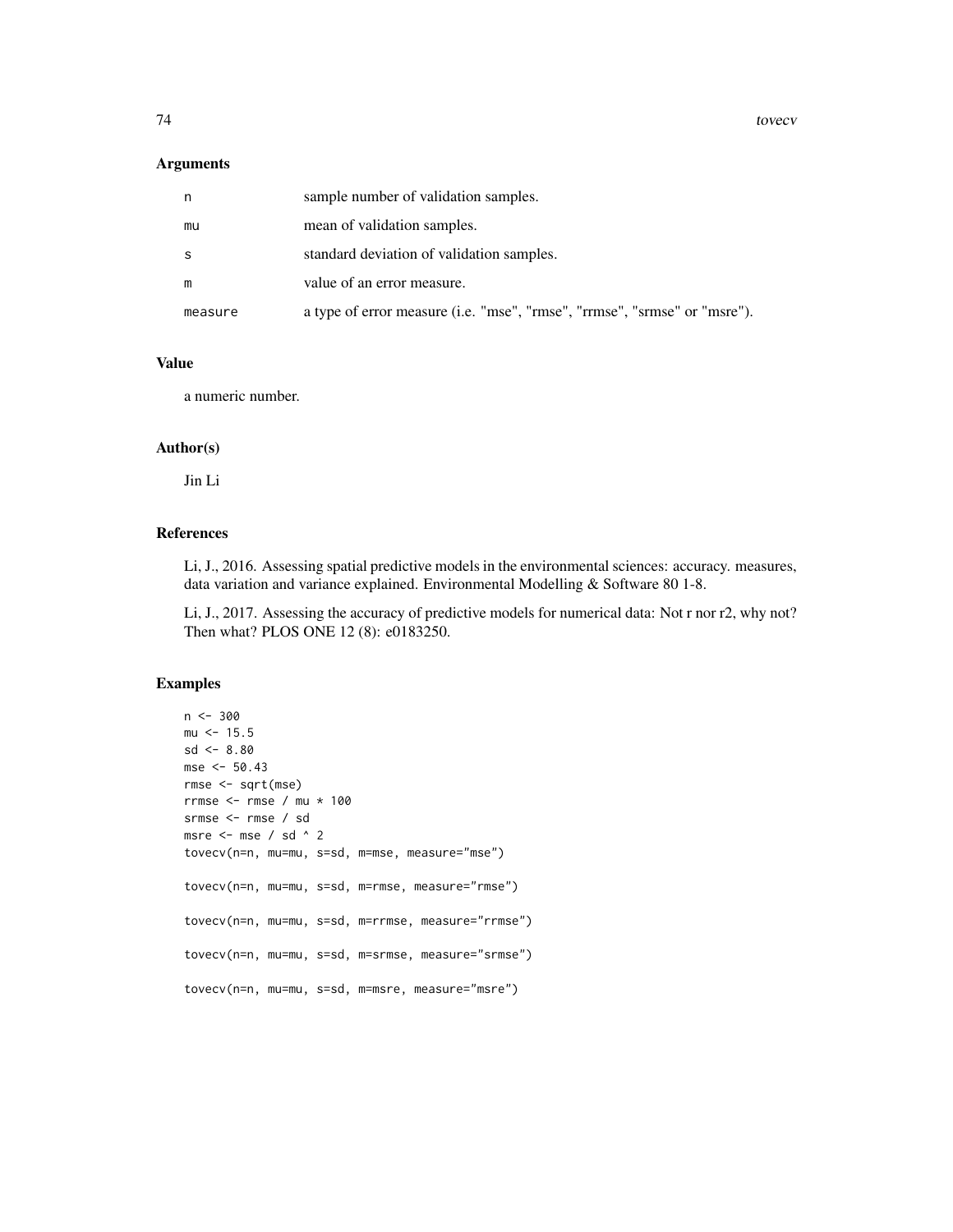# <span id="page-74-0"></span>Description

vecv is used to calculate the variance explained by predictive models based on cross-validation. The vecv is based on the differences between the predicted values for, and the observed values of, validation samples for cross-validation. It measures the proportion of variation in the validation data explained by the predicted values obtained from predictive models based on cross-validation.

#### Usage

vecv(obs, pred)

#### Arguments

| obs  | observation values of validation samples.                      |
|------|----------------------------------------------------------------|
| pred | prediction values of predictive models for validation samples. |

## Value

a numeric number.

#### Author(s)

Jin Li

# References

Li, J., 2016. Assessing spatial predictive models in the environmental sciences: accuracy. measures, data variation and variance explained. Environmental Modelling & Software 80 1-8.

# Examples

```
set.seed(1234)
x <- sample(1:30, 30)
e <- rnorm(30, 1)
y \leftarrow x + evecv(x, y)
y \le -0.8 \times x + evecv(x, y)
```